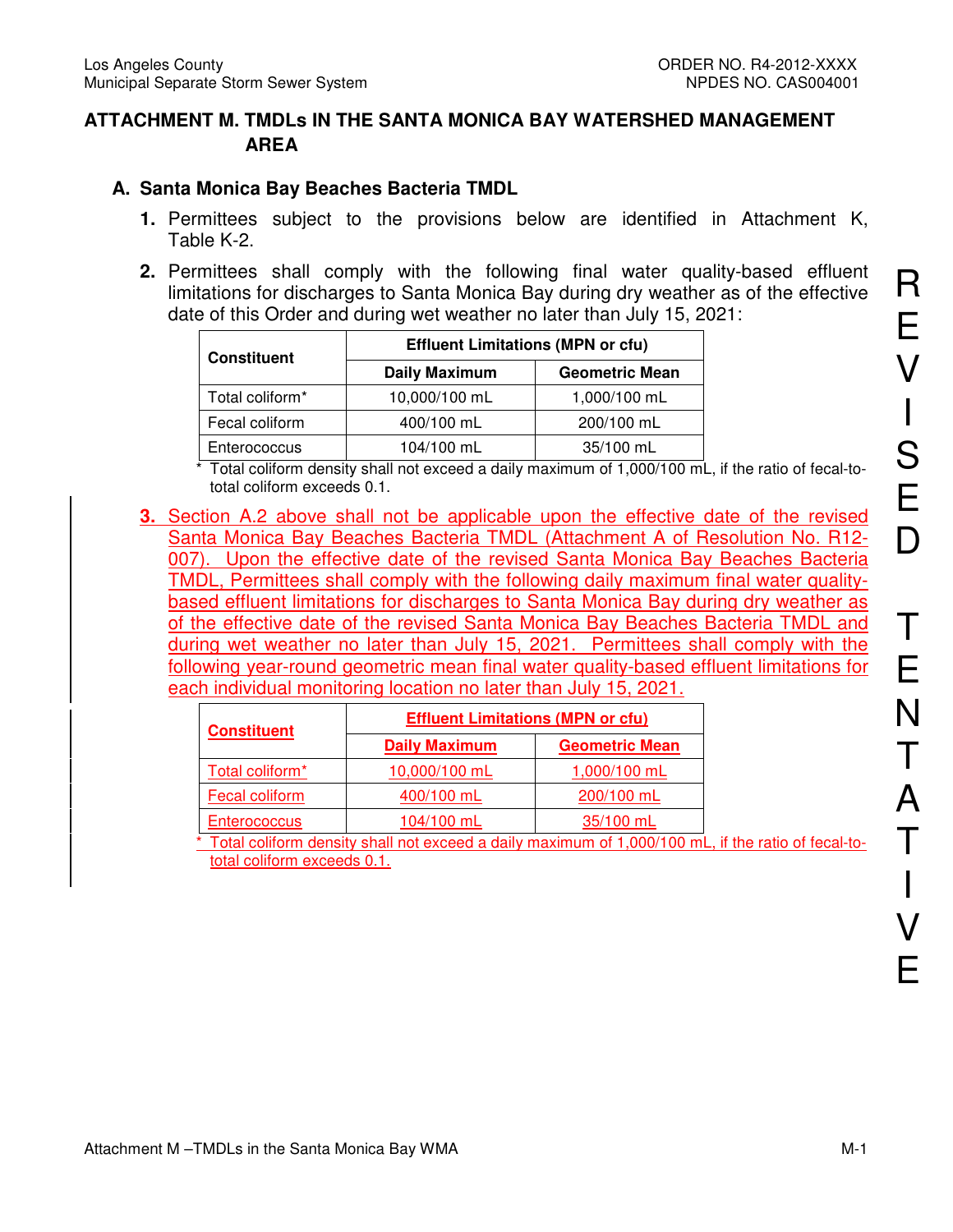# **3.4.** Receiving Water Limitations

**a.** Permittees in each defined jurisdictional group shall comply with the interim single sample bacteria receiving water limitations for shoreline monitoring stations within their jurisdictional area during wet weather, per the schedule below:

| <b>Deadline</b> | Cumulative percentage reduction from the total<br>exceedance day reductions required for each<br>jurisdictional group as identified in Table M-1 |
|-----------------|--------------------------------------------------------------------------------------------------------------------------------------------------|
| July 15, 2013   | 25%                                                                                                                                              |
| July 15, 2018   | 50%                                                                                                                                              |

**b.** Section A.4.a above shall not be applicable upon the effective date of the revised Santa Monica Bay Beaches Bacteria TMDL (Attachment A of Resolution No. R12-007). Upon the effective date of the revised Santa Monica Bay Beaches Bacteria TMDL, Permittees in each defined jurisdictional group shall comply with the interim single sample bacteria receiving water limitations for shoreline monitoring stations within their jurisdictional area during wet weather, per the schedule below:

| <b>Deadline</b> | Cumulative percentage reduction from the total wet<br>weather exceedance day reductions required for each<br>jurisdictional group as identified in Table M-2 |
|-----------------|--------------------------------------------------------------------------------------------------------------------------------------------------------------|
| July 15, 2013   | 25%                                                                                                                                                          |
| July 15, 2018   | n%.                                                                                                                                                          |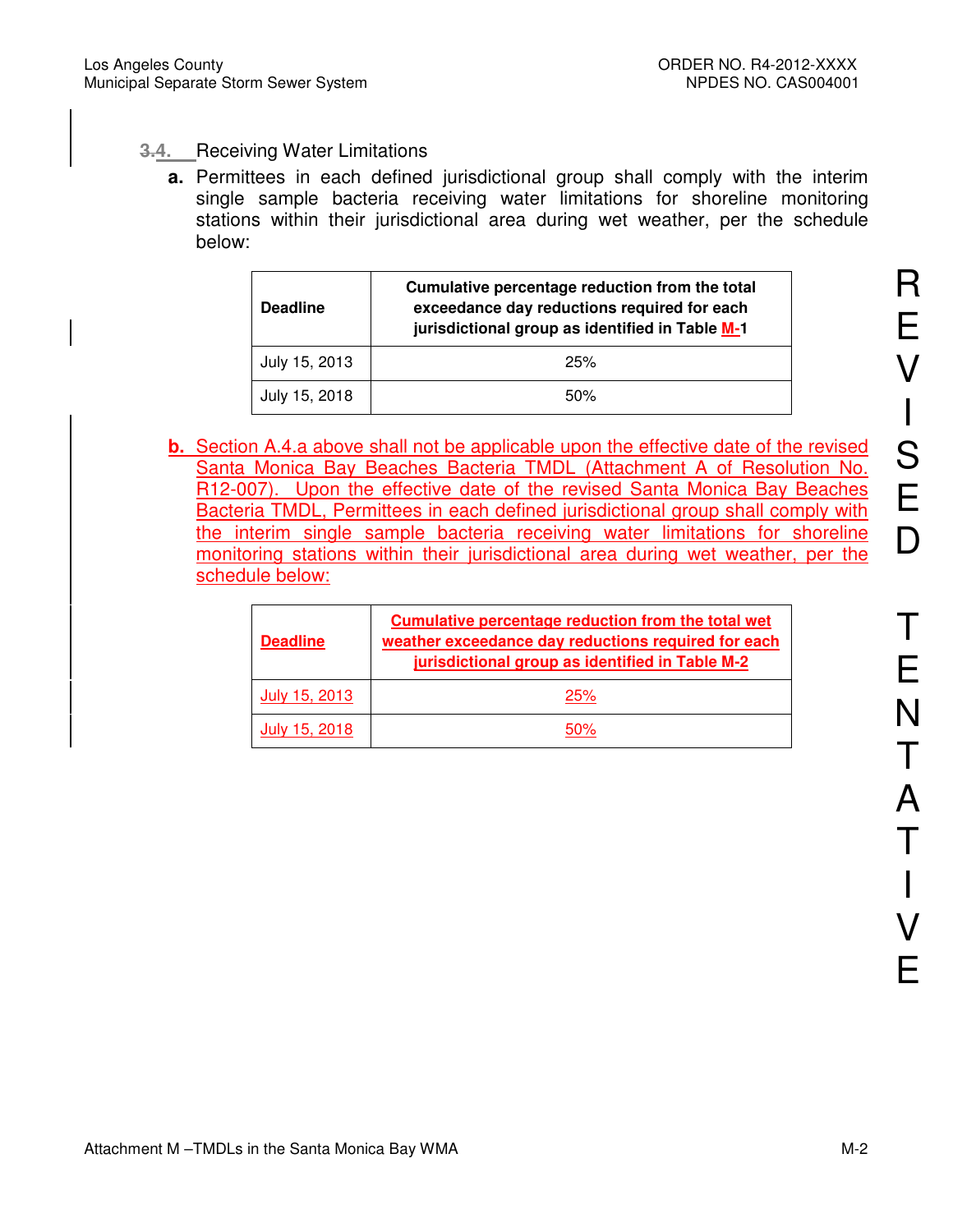| <b>Jurisdiction</b> | <b>Primary Jurisdiction</b>  | <b>Additional Responsible</b>       | Subwatershed(s)              |                  |                                             |                                             |                                             |  |  |  |  | <b>Monitoring Site(s)</b> |  | Interim Single Sample Bacteria<br><b>Receiving Water Limitations as</b><br><b>Maximum Allowable Exceedance</b><br>Days during Wet Weather |  |
|---------------------|------------------------------|-------------------------------------|------------------------------|------------------|---------------------------------------------|---------------------------------------------|---------------------------------------------|--|--|--|--|---------------------------|--|-------------------------------------------------------------------------------------------------------------------------------------------|--|
| Group               |                              | <b>Jurisdictions &amp; Agencies</b> |                              |                  | 10%<br><b>Reduction</b><br><b>Milestone</b> | 25%<br><b>Reduction</b><br><b>Milestone</b> | 50%<br><b>Reduction</b><br><b>Milestone</b> |  |  |  |  |                           |  |                                                                                                                                           |  |
|                     | County of Los Angeles Malibu |                                     | Arroyo Sequit                | <b>SMB 1-1</b>   | 221                                         | 212                                         | 197                                         |  |  |  |  |                           |  |                                                                                                                                           |  |
|                     |                              | City of Los Angeles                 | Carbon Canyon                | <b>SMB 1-13</b>  |                                             |                                             |                                             |  |  |  |  |                           |  |                                                                                                                                           |  |
|                     |                              | (Topanga only)                      | Corral Canyon                | SMB 1-11,        |                                             |                                             |                                             |  |  |  |  |                           |  |                                                                                                                                           |  |
|                     |                              | Calabasas (Topanga only)            |                              | <b>SMB 1-12</b>  |                                             |                                             |                                             |  |  |  |  |                           |  |                                                                                                                                           |  |
|                     |                              |                                     | <b>Encinal Canyon</b>        | <b>SMB 1-3</b>   |                                             |                                             |                                             |  |  |  |  |                           |  |                                                                                                                                           |  |
|                     |                              |                                     | Escondido Canyon             | <b>SMB 1-8</b>   |                                             |                                             |                                             |  |  |  |  |                           |  |                                                                                                                                           |  |
|                     |                              |                                     | Las Flores Canyon            | <b>SMB 1-14</b>  |                                             |                                             |                                             |  |  |  |  |                           |  |                                                                                                                                           |  |
|                     |                              |                                     | Latigo Canyon                | <b>SMB 1-9</b>   |                                             |                                             |                                             |  |  |  |  |                           |  |                                                                                                                                           |  |
|                     |                              |                                     | Los Alisos Canyon            | <b>SMB 1-2</b>   |                                             |                                             |                                             |  |  |  |  |                           |  |                                                                                                                                           |  |
|                     |                              |                                     | Pena Canyon                  | <b>SMB 1-16</b>  |                                             |                                             |                                             |  |  |  |  |                           |  |                                                                                                                                           |  |
|                     |                              |                                     | Piedra Gorda Canyon SMB 1-15 |                  |                                             |                                             |                                             |  |  |  |  |                           |  |                                                                                                                                           |  |
|                     |                              |                                     | Ramirez Canyon               | SMB 1-6, SMB 1-7 |                                             |                                             |                                             |  |  |  |  |                           |  |                                                                                                                                           |  |
|                     |                              |                                     | Solstice Canyon              | <b>SMB 1-10</b>  |                                             |                                             |                                             |  |  |  |  |                           |  |                                                                                                                                           |  |
|                     |                              |                                     | Topanga Canyon               | <b>SMB 1-18</b>  |                                             |                                             |                                             |  |  |  |  |                           |  |                                                                                                                                           |  |
|                     |                              |                                     | <b>Trancas Canyon</b>        | <b>SMB 1-4</b>   |                                             |                                             |                                             |  |  |  |  |                           |  |                                                                                                                                           |  |
|                     |                              |                                     | Tuna Canyon                  | <b>SMB 1-17</b>  |                                             |                                             |                                             |  |  |  |  |                           |  |                                                                                                                                           |  |
|                     |                              |                                     | Zuma Canyon                  | <b>SMB 1-5</b>   |                                             |                                             |                                             |  |  |  |  |                           |  |                                                                                                                                           |  |
|                     |                              |                                     |                              |                  |                                             |                                             |                                             |  |  |  |  |                           |  |                                                                                                                                           |  |
|                     |                              |                                     |                              |                  |                                             |                                             |                                             |  |  |  |  |                           |  |                                                                                                                                           |  |
|                     |                              |                                     |                              |                  |                                             |                                             |                                             |  |  |  |  |                           |  |                                                                                                                                           |  |
|                     |                              |                                     |                              |                  |                                             |                                             |                                             |  |  |  |  |                           |  |                                                                                                                                           |  |
|                     |                              |                                     |                              |                  |                                             |                                             |                                             |  |  |  |  |                           |  |                                                                                                                                           |  |
|                     |                              |                                     |                              |                  |                                             |                                             |                                             |  |  |  |  |                           |  |                                                                                                                                           |  |
|                     |                              |                                     |                              |                  |                                             |                                             |                                             |  |  |  |  |                           |  |                                                                                                                                           |  |
|                     |                              |                                     |                              |                  |                                             |                                             |                                             |  |  |  |  |                           |  |                                                                                                                                           |  |

R

E

V

S

 $\begin{array}{c} \rule{0pt}{2.5ex} \rule{0pt}{2.5ex} \rule{0pt}{2.5ex} \rule{0pt}{2.5ex} \rule{0pt}{2.5ex} \rule{0pt}{2.5ex} \rule{0pt}{2.5ex} \rule{0pt}{2.5ex} \rule{0pt}{2.5ex} \rule{0pt}{2.5ex} \rule{0pt}{2.5ex} \rule{0pt}{2.5ex} \rule{0pt}{2.5ex} \rule{0pt}{2.5ex} \rule{0pt}{2.5ex} \rule{0pt}{2.5ex} \rule{0pt}{2.5ex} \rule{0pt}{2.5ex} \rule{0pt}{2.5ex} \rule{0$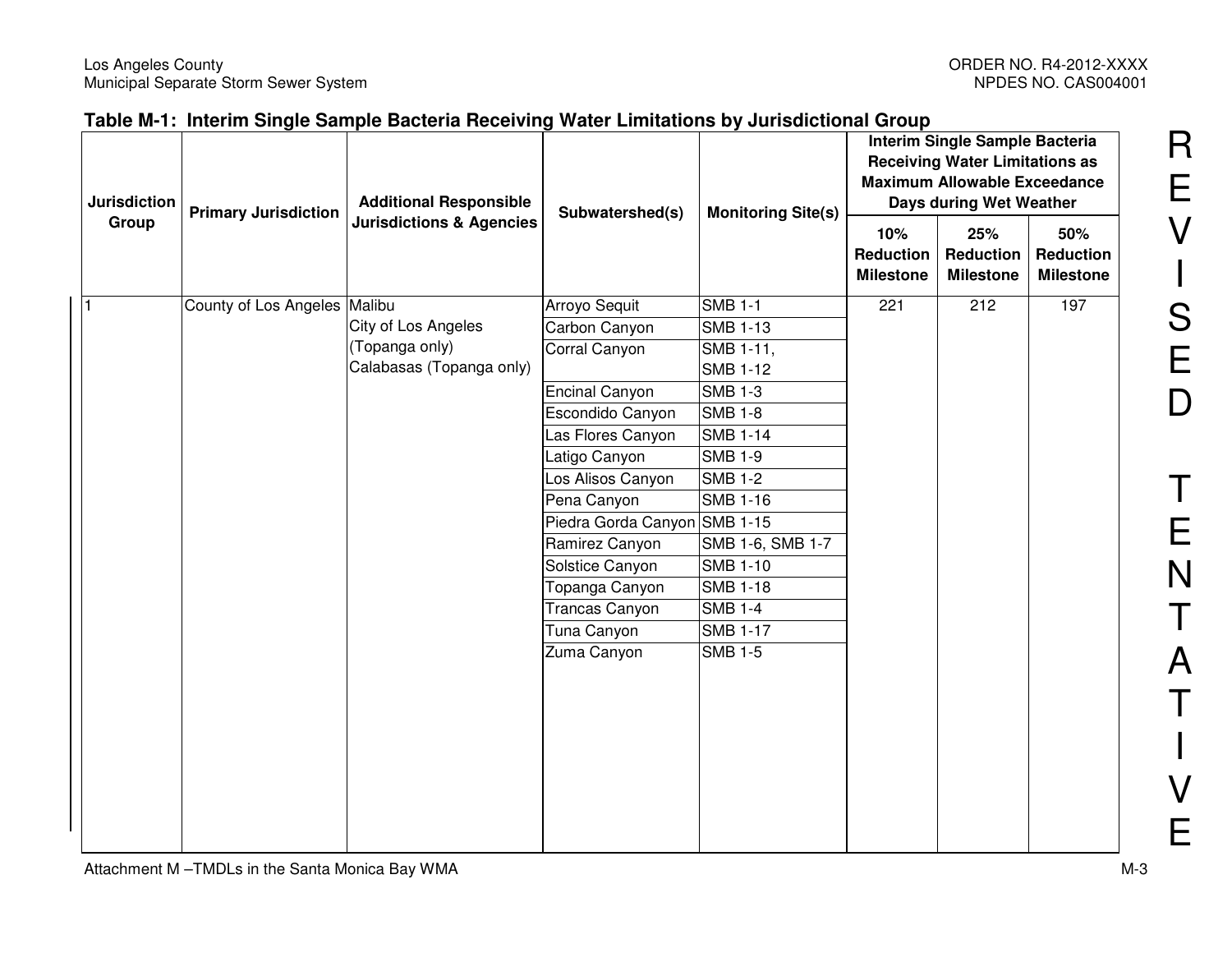#### Los Angeles County ORDER NO. R4-2012-XXXX Municipal Separate Storm Sewer System NPDES NO. CAS004001

|                | <b>Jurisdiction</b><br><b>Additional Responsible</b><br><b>Primary Jurisdiction</b> |                                     | Subwatershed(s)   | <b>Monitoring Site(s)</b>             | Interim Single Sample Bacteria<br><b>Receiving Water Limitations as</b><br><b>Maximum Allowable Exceedance</b><br>Days during Wet Weather |                                             |                                             |
|----------------|-------------------------------------------------------------------------------------|-------------------------------------|-------------------|---------------------------------------|-------------------------------------------------------------------------------------------------------------------------------------------|---------------------------------------------|---------------------------------------------|
| Group          |                                                                                     | <b>Jurisdictions &amp; Agencies</b> |                   |                                       | 10%<br><b>Reduction</b><br><b>Milestone</b>                                                                                               | 25%<br><b>Reduction</b><br><b>Milestone</b> | 50%<br><b>Reduction</b><br><b>Milestone</b> |
| $\overline{2}$ | City of Los Angeles                                                                 | County of Los Angeles               | Castlerock        | <b>SMB 2-1</b>                        | 342                                                                                                                                       | 324                                         | 294                                         |
|                |                                                                                     | El Segundo (DockweilerW-            | Dockweiler        | SMB 2-10, SMB 2-                      |                                                                                                                                           |                                             |                                             |
|                |                                                                                     | only)                               |                   | 11, SMB 2-12, SMB                     |                                                                                                                                           |                                             |                                             |
|                |                                                                                     | <b>Manhattan Beach (DW</b>          |                   | 2-13, SMB 2-14,                       |                                                                                                                                           |                                             |                                             |
|                |                                                                                     | only)                               |                   | <b>SMB 2-15</b>                       |                                                                                                                                           |                                             |                                             |
|                |                                                                                     | <b>Culver City (MDR only)</b>       | Marina del        | SMB 2-8,                              |                                                                                                                                           |                                             |                                             |
|                |                                                                                     | Santa Monica                        | ReyVenice Beach   | <b>SMB 2-9</b>                        |                                                                                                                                           |                                             |                                             |
|                |                                                                                     |                                     | Pulga Canyon      | SMB 2-4, SMB 2-5                      |                                                                                                                                           |                                             |                                             |
|                |                                                                                     |                                     | Santa Monica      | <b>SMB 2-7</b>                        |                                                                                                                                           |                                             |                                             |
|                |                                                                                     |                                     | Canyon            |                                       |                                                                                                                                           |                                             |                                             |
|                |                                                                                     |                                     | Santa Ynez Canyon | SMB 2-2, SMB 2-3,                     |                                                                                                                                           |                                             |                                             |
|                |                                                                                     |                                     |                   | <b>SMB 2-6</b>                        |                                                                                                                                           |                                             |                                             |
| ß.             | Santa Monica                                                                        | City of Los Angeles                 | Santa Monica      | SMB 3-1, SMB 3-2,                     | 257                                                                                                                                       | 237                                         | 203                                         |
|                |                                                                                     | County of Los Angeles               |                   | SMB 3-3, SMB 3-4,<br>SMB 3-5, SMB 3-6 |                                                                                                                                           |                                             |                                             |
|                |                                                                                     |                                     |                   | SMB 3-7, SMB 3-8 <sup>#</sup>         |                                                                                                                                           |                                             |                                             |
|                |                                                                                     |                                     |                   | <b>SMB 3-9</b>                        |                                                                                                                                           |                                             |                                             |
|                |                                                                                     |                                     |                   |                                       |                                                                                                                                           |                                             |                                             |
| 4              | Malibu                                                                              | County of Los Angeles               | Nicholas Canyon   | SMB $4-1$ <sup>#</sup>                | 14                                                                                                                                        | 14                                          | 14                                          |
| 5              | Manhattan Beach                                                                     | El Segundo                          | Hermosa           | SMB 5-1 $^{\#}$ ,                     | 29                                                                                                                                        | 29                                          | 29                                          |
|                |                                                                                     | Hermosa Beach                       |                   | SMB 5-2,                              |                                                                                                                                           |                                             |                                             |
|                |                                                                                     | Redondo Beach                       |                   | SMB $5-3^{\frac{4}{3}}$ ,             |                                                                                                                                           |                                             |                                             |
|                |                                                                                     | <b>County of Los Angeles</b>        |                   | SMB 5-4 $#$                           |                                                                                                                                           |                                             |                                             |
|                |                                                                                     |                                     |                   | SMB $5-5$ <sup>#</sup>                |                                                                                                                                           |                                             |                                             |

R

E

V

 $\begin{array}{c} \rule{0pt}{2.5ex} \rule{0pt}{2.5ex} \rule{0pt}{2.5ex} \rule{0pt}{2.5ex} \rule{0pt}{2.5ex} \rule{0pt}{2.5ex} \rule{0pt}{2.5ex} \rule{0pt}{2.5ex} \rule{0pt}{2.5ex} \rule{0pt}{2.5ex} \rule{0pt}{2.5ex} \rule{0pt}{2.5ex} \rule{0pt}{2.5ex} \rule{0pt}{2.5ex} \rule{0pt}{2.5ex} \rule{0pt}{2.5ex} \rule{0pt}{2.5ex} \rule{0pt}{2.5ex} \rule{0pt}{2.5ex} \rule{0$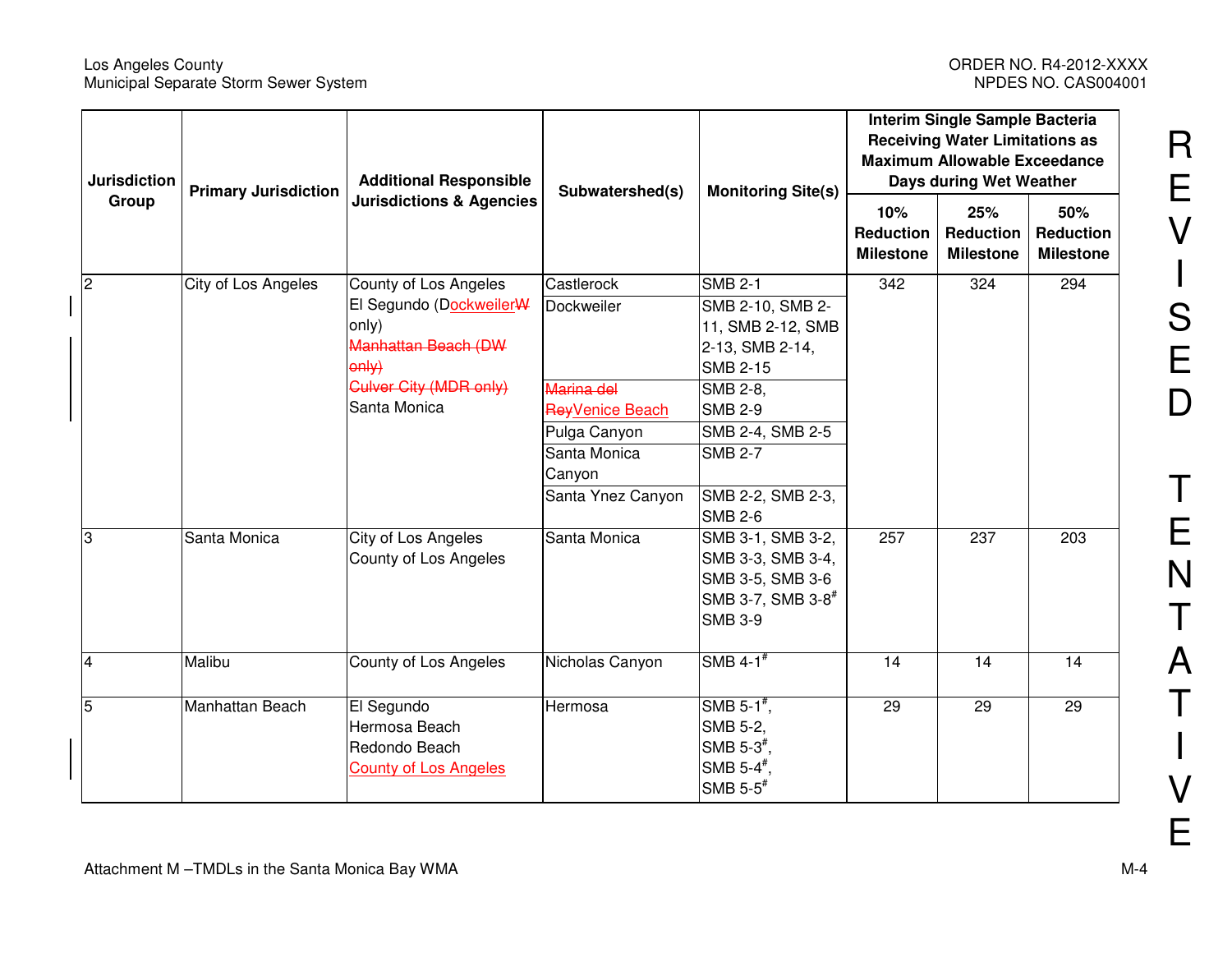#### Los Angeles County ORDER NO. R4-2012-XXXX Municipal Separate Storm Sewer System

| <b>Jurisdiction</b> | <b>Additional Responsible</b><br><b>Primary Jurisdiction</b> |                                                                                                                                                                         | Subwatershed(s)           |                                                                                                                                                                                                                           | <b>Monitoring Site(s)</b>                   | Interim Single Sample Bacteria<br><b>Receiving Water Limitations as</b><br><b>Maximum Allowable Exceedance</b><br>Days during Wet Weather |                                             |  |
|---------------------|--------------------------------------------------------------|-------------------------------------------------------------------------------------------------------------------------------------------------------------------------|---------------------------|---------------------------------------------------------------------------------------------------------------------------------------------------------------------------------------------------------------------------|---------------------------------------------|-------------------------------------------------------------------------------------------------------------------------------------------|---------------------------------------------|--|
| Group               |                                                              | <b>Jurisdictions &amp; Agencies</b>                                                                                                                                     |                           |                                                                                                                                                                                                                           | 10%<br><b>Reduction</b><br><b>Milestone</b> | 25%<br><b>Reduction</b><br><b>Milestone</b>                                                                                               | 50%<br><b>Reduction</b><br><b>Milestone</b> |  |
| 6                   | Redondo Beach                                                | Hermosa Beach<br>Manhattan Beach<br>Torrance<br>County of Los Angeles                                                                                                   | Redondo                   | SMB 6-1,<br>SMB $6-2^{\frac{\pi}{2}}$ ,<br>SMB 6-3,<br>SMB 6-4,<br>SMB $6-5^{\frac{1}{7}}$ ,<br>SMB $6-6$ <sup>#</sup>                                                                                                    | 58                                          | 57                                                                                                                                        | 56                                          |  |
|                     | Rancho Palos Verdes                                          | City of Los Angeles<br><b>Palos Verdes Estates</b><br>Redondo Beach<br><b>Rolling Hills</b><br><b>Rolling Hills Estates</b><br><b>Terrance</b><br>County of Los Angeles | Palos Verdes<br>Peninsula | SMB 7-1 $#$ ,<br>SMB 7- $2^{\frac{1}{2}}$ ,<br>SMB $7-3^{\frac{4}{7}}$ ,<br>SMB 7-4 $#$ ,<br>$\mathsf{SMB}$ 7-5 <sup>#</sup> ,<br>$\mathsf{SMB}$ 7-6 <sup>#</sup> ,<br>SMB 7-7,<br>$SMB 7-8*$ ,<br>SMB $7-9$ <sup>#</sup> | 36                                          | 36                                                                                                                                        | 36                                          |  |

# For those beach monitoring locations subject to the antidegradation implementation provision in the TMDL, there shall be no increase in exceedance days during the implementation period above that estimated for the beach monitoring location in the critical year as identified in Table M-3.

\* The California Department of Transportation (Caltrans) is a responsible agency in each Jurisdiction Group, except for Jurisdiction 7, and is jointly responsible for complying with the allowable number of exceedance days. Caltrans is separately regulated under the Statewide Storm Water Permit for State of California Department of Transportation (NPDES No. CAS000003).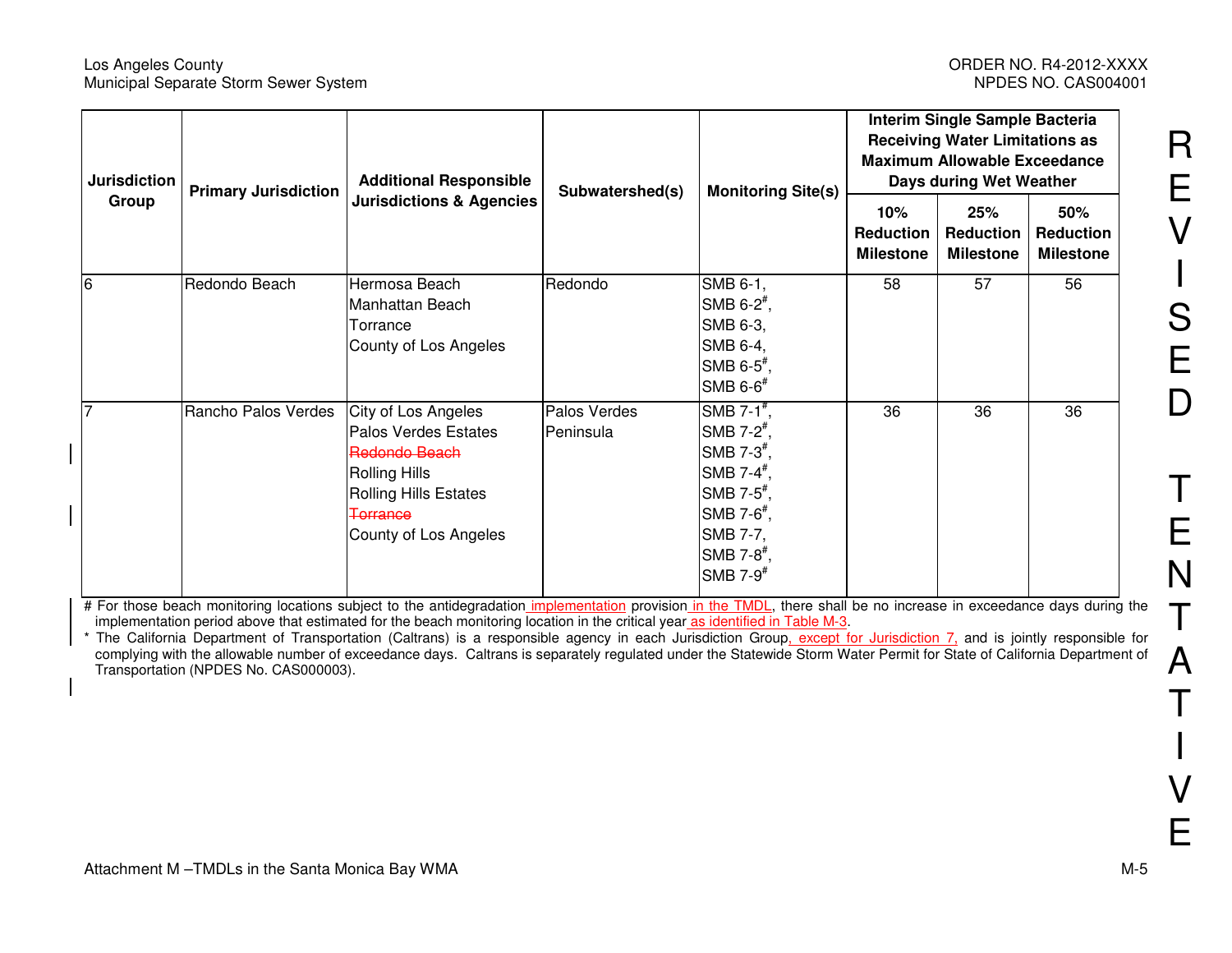R

E

V

S

 $\begin{array}{c} \hline \end{array}$ 

E

D

T

E

N

T

A

T

I

V

E

| <b>Jurisdiction</b> | <b>Additional Responsible</b><br><b>Primary Jurisdiction</b> |                                     | <b>Subwatershed(s)</b>                       |                                   |                                   |                                             |                                             |  |  |  |  | <b>Monitoring</b> | <b>Interim Single Sample Bacteria</b><br><b>Receiving Water Limitations as</b><br><b>Maximum Exceedance Days Beyond</b><br>those Allowed during Wet Weather |  |  |
|---------------------|--------------------------------------------------------------|-------------------------------------|----------------------------------------------|-----------------------------------|-----------------------------------|---------------------------------------------|---------------------------------------------|--|--|--|--|-------------------|-------------------------------------------------------------------------------------------------------------------------------------------------------------|--|--|
| Group               |                                                              | <b>Jurisdictions &amp; Agencies</b> |                                              | Site(s)                           | 10% Reduction<br><b>Milestone</b> | 25%<br><b>Reduction</b><br><b>Milestone</b> | 50%<br><b>Reduction</b><br><b>Milestone</b> |  |  |  |  |                   |                                                                                                                                                             |  |  |
|                     | <b>County of Los Angeles Malibu</b>                          |                                     | <b>Arroyo Sequit</b>                         | <b>SMB 1-1</b>                    | 393                               | 327                                         | 218                                         |  |  |  |  |                   |                                                                                                                                                             |  |  |
|                     |                                                              | <b>City of Los Angeles</b>          | <b>Carbon Canyon</b>                         | <b>SMB 1-13</b>                   |                                   |                                             |                                             |  |  |  |  |                   |                                                                                                                                                             |  |  |
|                     |                                                              | (Topanga only)                      | <b>Corral Canyon</b>                         | <b>SMB 1-11,</b>                  |                                   |                                             |                                             |  |  |  |  |                   |                                                                                                                                                             |  |  |
|                     |                                                              | Calabasas (Topanga only)            |                                              | <b>SMB 1-12,</b>                  |                                   |                                             |                                             |  |  |  |  |                   |                                                                                                                                                             |  |  |
|                     |                                                              |                                     |                                              | $SMB O-2^{\#}$                    |                                   |                                             |                                             |  |  |  |  |                   |                                                                                                                                                             |  |  |
|                     |                                                              |                                     | <b>Encinal Canyon</b>                        | $SMB$ 1-3 $#$                     |                                   |                                             |                                             |  |  |  |  |                   |                                                                                                                                                             |  |  |
|                     |                                                              |                                     | <b>Escondido Canyon</b><br>Las Flores Canyon | <b>SMB 1-8</b><br><b>SMB 1-14</b> |                                   |                                             |                                             |  |  |  |  |                   |                                                                                                                                                             |  |  |
|                     |                                                              |                                     | Latigo Canyon                                | <b>SMB 1-9</b>                    |                                   |                                             |                                             |  |  |  |  |                   |                                                                                                                                                             |  |  |
|                     |                                                              |                                     | Los Alisos Canyon                            | SMB $1-2^{\#}$                    |                                   |                                             |                                             |  |  |  |  |                   |                                                                                                                                                             |  |  |
|                     |                                                              |                                     | Pena Canyon                                  | $SMB$ 1-16 <sup>#</sup>           |                                   |                                             |                                             |  |  |  |  |                   |                                                                                                                                                             |  |  |
|                     |                                                              |                                     | Piedra Gorda Canyon                          | <b>SMB 1-15</b>                   |                                   |                                             |                                             |  |  |  |  |                   |                                                                                                                                                             |  |  |
|                     |                                                              |                                     | <b>Ramirez Canyon</b>                        | <b>SMB 1-6.</b>                   |                                   |                                             |                                             |  |  |  |  |                   |                                                                                                                                                             |  |  |
|                     |                                                              |                                     |                                              | <b>SMB 1-7,</b>                   |                                   |                                             |                                             |  |  |  |  |                   |                                                                                                                                                             |  |  |
|                     |                                                              |                                     |                                              | SMB $O-1$ <sup>#</sup>            |                                   |                                             |                                             |  |  |  |  |                   |                                                                                                                                                             |  |  |
|                     |                                                              |                                     | <b>Solstice Canyon</b>                       | <b>SMB 1-10</b>                   |                                   |                                             |                                             |  |  |  |  |                   |                                                                                                                                                             |  |  |
|                     |                                                              |                                     | Topanga Canyon                               | <b>SMB 1-18</b>                   |                                   |                                             |                                             |  |  |  |  |                   |                                                                                                                                                             |  |  |
|                     |                                                              |                                     | <b>Trancas Canyon</b>                        | <b>SMB 1-4</b>                    |                                   |                                             |                                             |  |  |  |  |                   |                                                                                                                                                             |  |  |
|                     |                                                              |                                     | <b>Tuna Canyon</b>                           | SMB $1-17^{\#}$                   |                                   |                                             |                                             |  |  |  |  |                   |                                                                                                                                                             |  |  |
|                     |                                                              |                                     | Zuma Canyon                                  | <b>SMB 1-5</b>                    |                                   |                                             |                                             |  |  |  |  |                   |                                                                                                                                                             |  |  |
|                     |                                                              |                                     |                                              |                                   |                                   |                                             |                                             |  |  |  |  |                   |                                                                                                                                                             |  |  |
|                     |                                                              |                                     |                                              |                                   |                                   |                                             |                                             |  |  |  |  |                   |                                                                                                                                                             |  |  |
|                     |                                                              |                                     |                                              |                                   |                                   |                                             |                                             |  |  |  |  |                   |                                                                                                                                                             |  |  |
|                     |                                                              |                                     |                                              |                                   |                                   |                                             |                                             |  |  |  |  |                   |                                                                                                                                                             |  |  |
|                     |                                                              |                                     |                                              |                                   |                                   |                                             |                                             |  |  |  |  |                   |                                                                                                                                                             |  |  |

#### **Table M-2: Interim Wet Weather Single Sample Bacteria Receiving Water Limitations by Jurisdictional Group**

Attachment M-TMDLs in the Santa Monica Bay WMA M-6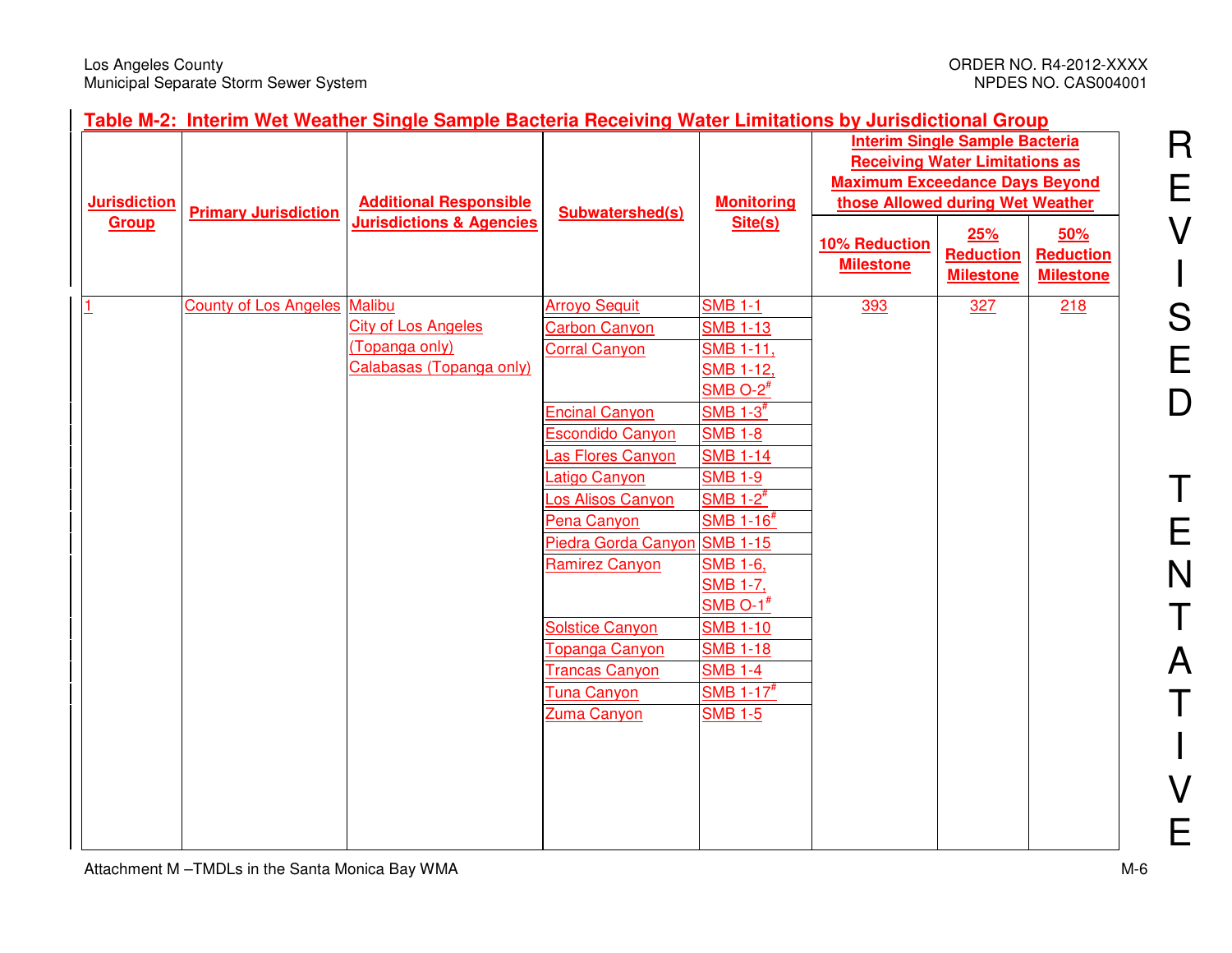#### Los Angeles County ORDER NO. R4-2012-XXXX Municipal Separate Storm Sewer System NPDES NO. CAS004001

R

E

V

S

 $\begin{array}{c} \rule{0pt}{2.5ex} \rule{0pt}{2.5ex} \rule{0pt}{2.5ex} \rule{0pt}{2.5ex} \rule{0pt}{2.5ex} \rule{0pt}{2.5ex} \rule{0pt}{2.5ex} \rule{0pt}{2.5ex} \rule{0pt}{2.5ex} \rule{0pt}{2.5ex} \rule{0pt}{2.5ex} \rule{0pt}{2.5ex} \rule{0pt}{2.5ex} \rule{0pt}{2.5ex} \rule{0pt}{2.5ex} \rule{0pt}{2.5ex} \rule{0pt}{2.5ex} \rule{0pt}{2.5ex} \rule{0pt}{2.5ex} \rule{0$ 

E

D

T

E

N

T

A

T

I

V

| <b>Jurisdiction</b> | <b>Primary Jurisdiction</b>         | <b>Additional Responsible</b> | Subwatershed(s)                          | <b>Monitoring</b>                           | <b>Interim Single Sample Bacteria</b><br><b>Receiving Water Limitations as</b><br><b>Maximum Exceedance Days Beyond</b><br>those Allowed during Wet Weather |     |                 |
|---------------------|-------------------------------------|-------------------------------|------------------------------------------|---------------------------------------------|-------------------------------------------------------------------------------------------------------------------------------------------------------------|-----|-----------------|
| <b>Group</b>        | <b>Jurisdictions &amp; Agencies</b> | Site(s)                       | <b>10% Reduction</b><br><b>Milestone</b> | 25%<br><b>Reduction</b><br><b>Milestone</b> | 50%<br><b>Reduction</b><br><b>Milestone</b>                                                                                                                 |     |                 |
| $\overline{2}$      | <b>City of Los Angeles</b>          | <b>County of Los Angeles</b>  | <b>Castlerock</b>                        | <b>SMB 2-1</b>                              | 382                                                                                                                                                         | 318 | 212             |
|                     |                                     | El Segundo (Dockweiler        | <b>Dockweiler</b>                        | <b>SMB 2-10,</b>                            |                                                                                                                                                             |     |                 |
|                     |                                     | only)                         |                                          | <b>SMB 2-11,</b>                            |                                                                                                                                                             |     |                 |
|                     |                                     | Santa Monica                  |                                          | SMB 2-12,                                   |                                                                                                                                                             |     |                 |
|                     |                                     |                               |                                          | <b>SMB 2-13,</b>                            |                                                                                                                                                             |     |                 |
|                     |                                     |                               |                                          | <b>SMB 2-14,</b>                            |                                                                                                                                                             |     |                 |
|                     |                                     |                               |                                          | <b>SMB 2-15</b>                             |                                                                                                                                                             |     |                 |
|                     |                                     |                               | <b>Venice Beach</b>                      | <b>SMB 2-8,</b>                             |                                                                                                                                                             |     |                 |
|                     |                                     |                               |                                          | <b>SMB 2-9</b>                              |                                                                                                                                                             |     |                 |
|                     |                                     |                               | <b>Pulga Canyon</b>                      | <b>SMB 2-4,</b>                             |                                                                                                                                                             |     |                 |
|                     |                                     |                               |                                          | <b>SMB 2-5</b>                              |                                                                                                                                                             |     |                 |
|                     |                                     |                               | Santa Monica                             | <b>SMB 2-7</b>                              |                                                                                                                                                             |     |                 |
|                     |                                     |                               | Canyon                                   |                                             |                                                                                                                                                             |     |                 |
|                     |                                     |                               | Santa Ynez Canyon                        | <b>SMB 2-2,</b>                             |                                                                                                                                                             |     |                 |
|                     |                                     |                               |                                          | <b>SMB 2-3,</b>                             |                                                                                                                                                             |     |                 |
|                     |                                     |                               |                                          | <b>SMB 2-6</b>                              |                                                                                                                                                             |     |                 |
| $\overline{3}$      | <b>Santa Monica</b>                 | <b>City of Los Angeles</b>    | Santa Monica                             | <b>SMB 3-1,</b>                             | 219                                                                                                                                                         | 183 | <u>122</u>      |
|                     |                                     | <b>County of Los Angeles</b>  |                                          | <b>SMB 3-2,</b><br><b>SMB 3-3,</b>          |                                                                                                                                                             |     |                 |
|                     |                                     |                               |                                          | <b>SMB 3-4,</b>                             |                                                                                                                                                             |     |                 |
|                     |                                     |                               |                                          | <b>SMB 3-5,</b>                             |                                                                                                                                                             |     |                 |
|                     |                                     |                               |                                          | <b>SMB 3-6,</b>                             |                                                                                                                                                             |     |                 |
|                     |                                     |                               |                                          | <b>SMB 3-7,</b>                             |                                                                                                                                                             |     |                 |
|                     |                                     |                               |                                          | <b>SMB 3-8,</b>                             |                                                                                                                                                             |     |                 |
|                     |                                     |                               |                                          | <b>SMB 3-9</b>                              |                                                                                                                                                             |     |                 |
| $\overline{4}$      | <b>Malibu</b>                       | <b>County of Los Angeles</b>  | Nicholas Canyon                          | SMB 4-1 $#$                                 | 15                                                                                                                                                          | 12  | $\underline{8}$ |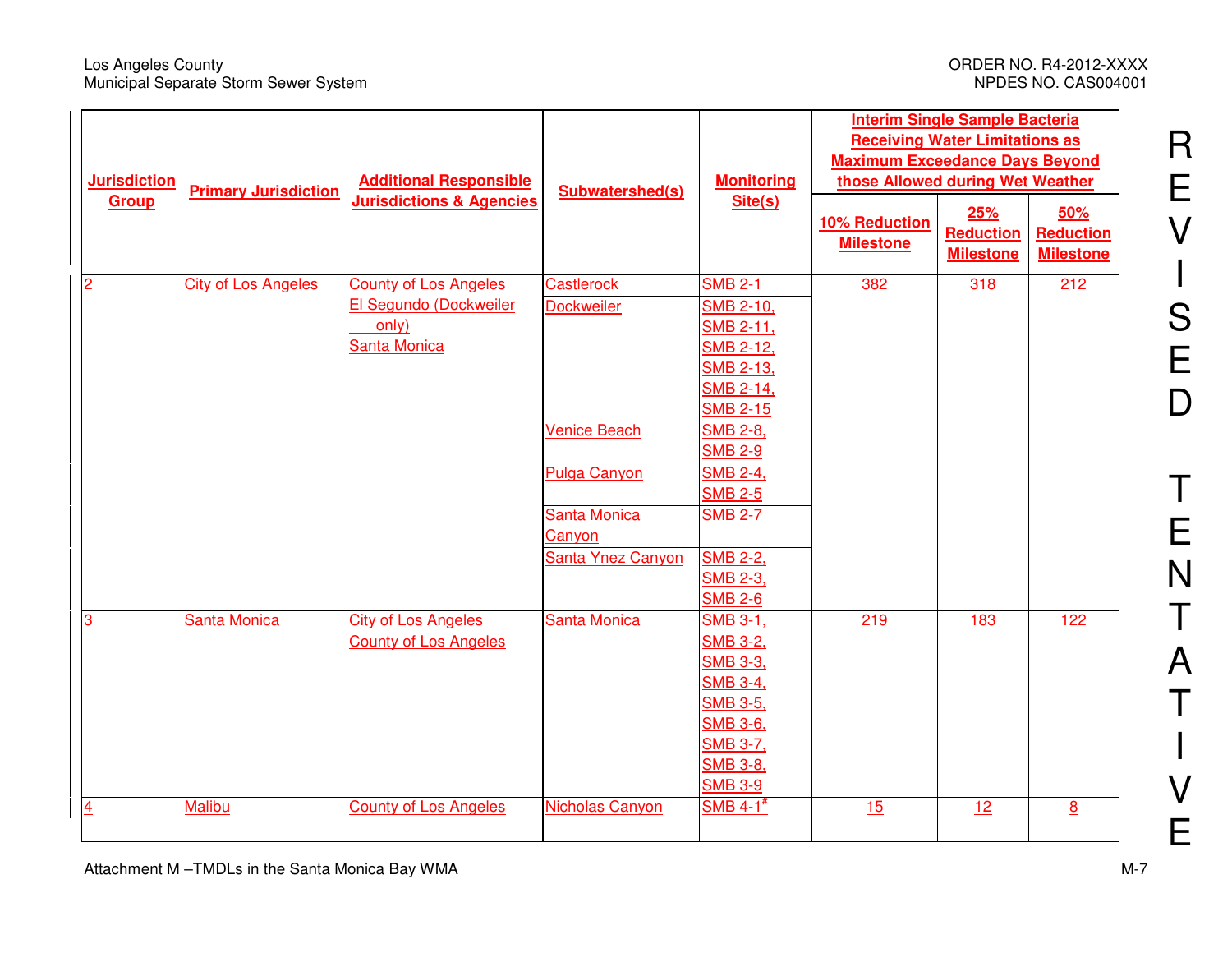#### Los Angeles County<br>
Municipal Separate Storm Sewer System<br>
Municipal Separate Storm Sewer System<br>
ORDER NO. CAS004001 Municipal Separate Storm Sewer System

R

E

V

S

 $\overline{\phantom{a}}$ 

E

D

T

E

N

T

A

T

I

V

E

| <b>Jurisdiction</b> | <b>Primary Jurisdiction</b> | <b>Additional Responsible</b>                                                                                                                                                                                                                                                                         | Subwatershed(s)                  | <b>Monitoring</b>                                                                                                                                                                                                                                                                  | <b>Interim Single Sample Bacteria</b><br><b>Receiving Water Limitations as</b><br><b>Maximum Exceedance Days Beyond</b><br>those Allowed during Wet Weather |                                             |                                             |
|---------------------|-----------------------------|-------------------------------------------------------------------------------------------------------------------------------------------------------------------------------------------------------------------------------------------------------------------------------------------------------|----------------------------------|------------------------------------------------------------------------------------------------------------------------------------------------------------------------------------------------------------------------------------------------------------------------------------|-------------------------------------------------------------------------------------------------------------------------------------------------------------|---------------------------------------------|---------------------------------------------|
| Group               |                             | <b>Jurisdictions &amp; Agencies</b>                                                                                                                                                                                                                                                                   |                                  | Site(s)                                                                                                                                                                                                                                                                            | <b>10% Reduction</b><br><b>Milestone</b>                                                                                                                    | 25%<br><b>Reduction</b><br><b>Milestone</b> | 50%<br><b>Reduction</b><br><b>Milestone</b> |
| $\overline{5}$      | <b>Manhattan Beach</b>      | El Segundo<br><b>Hermosa Beach</b><br><b>Redondo Beach</b><br><b>County of Los Angeles</b>                                                                                                                                                                                                            | Hermosa                          | $SMB 5-1*$ ,<br>SMB 5-2,<br>${\sf SMB}$ 5-3 $^{\#},$<br>$SMB 5-4$ <sup>#</sup><br>$\mathsf{SMB}\mathrel{5\text{-}5}^{\text{*}}$                                                                                                                                                    | 63                                                                                                                                                          | 52                                          | 35                                          |
| 6                   | <b>Redondo Beach</b>        | <b>Hermosa Beach</b><br><b>Manhattan Beach</b><br>Torrance<br><b>County of Los Angeles</b>                                                                                                                                                                                                            | Redondo                          | SMB 6-1,<br>$SMB$ 6-2 $^{\#}$ ,<br>SMB 6-3,<br><b>SMB 6-4</b><br>$\mathsf{SMB}\mathop{6\text{-}5}^{\text{*}}$<br>$\mathsf{SMB}\ 6\mathsf{\text{-}6}^{\text{\#}}$                                                                                                                   | 62                                                                                                                                                          | 51                                          | 34                                          |
| 7                   | <b>Rancho Palos Verdes</b>  | <b>City of Los Angeles</b><br><b>Palos Verdes Estates</b><br><b>Rolling Hills</b><br><b>Rolling Hills Estates</b><br><b>County of Los Angeles</b>                                                                                                                                                     | <b>Palos Verdes</b><br>Peninsula | SMB $7-1$ <sup>#</sup><br>SMB 7-2 <sup>#</sup> ,<br>$\mathsf{SMB}\,$ 7-3 $^{\text{\#}}$<br>$\mathsf{SMB}\,$ 7-4 $^{\texttt{\#}}$<br>${\sf SMB}$ 7-5 $^{\#}$ .<br>$\mathsf{SMB}\mathrel{7\text{-}6}^{\text{*}}$<br>SMB 7-7,<br>$SMB$ 7-8 $#$<br>$\mathsf{SMB}\,$ 7-9 $^{\text{\#}}$ | 88                                                                                                                                                          | <u>73</u>                                   | <u>49</u>                                   |
|                     |                             | # For those beach monitoring locations subject to the antidegradation implementation provision in the TMDL, there shall be no increase in exceedance days during the<br>implementation period above that estimated for the beach monitoring location in the critical year as identified in Table M-4. |                                  |                                                                                                                                                                                                                                                                                    |                                                                                                                                                             |                                             |                                             |

\* The California Department of Transportation (Caltrans) is a responsible agency in each Jurisdiction Group, except for Jurisdiction 7, and is jointly responsible for complying with the allowable number of exceedance days. Caltrans is separately regulated under the Statewide Storm Water Permit for State of California Department of Transportation (NPDES No. CAS000003).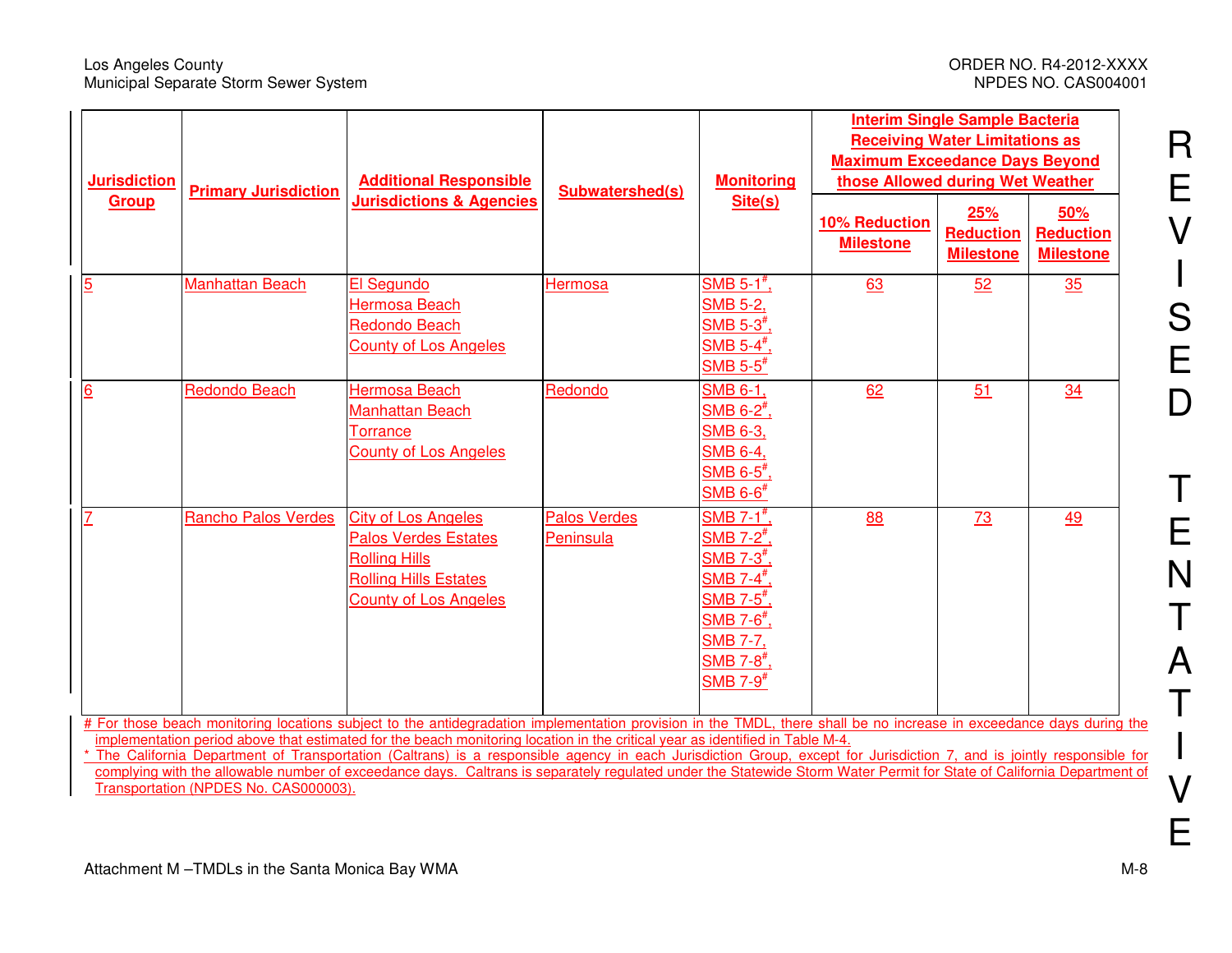#### Los Angeles County ORDER NO. R4-2012-XXXX Municipal Separate Storm Sewer System Network Storm NPDES NO. CAS004001

**b.c.** Permittees shall comply with the following grouped<sup>8</sup> final single sample bacteria receiving water limitations for all shoreline monitoring stations along Santa Monica Bay beaches, except for those monitoring stations subject to the antidegradation implementation provision as established in the TMDL and identified in subpart ee. below, during dry weather as of the effective date of this Order and during wet weather no later than July 15, 2021:

| <b>Time Period</b>                             | <b>Annual Allowable Exceedance</b><br>Days of the Single Sample<br>Objective (days) |                    |  |  |  |
|------------------------------------------------|-------------------------------------------------------------------------------------|--------------------|--|--|--|
|                                                | <b>Daily Sampling</b>                                                               | Weekly<br>Sampling |  |  |  |
| Summer Dry-Weather<br>(April 1 to October 31)  |                                                                                     |                    |  |  |  |
| Winter Dry-Weather<br>(November 1 to March 31) | 3                                                                                   |                    |  |  |  |
| Wet Weather <sup>9</sup><br>(Year-round)       |                                                                                     | З                  |  |  |  |

**d.** Section A.4.c above shall not be applicable upon the effective date of the revised Santa Monica Bay Beaches Bacteria TMDL (Attachment A of Resolution No. R12-007). Upon the effective date of the revised Santa Monica Bay Beaches Bacteria TMDL, Permittees shall comply with the following grouped<sup>10</sup> final single sample bacteria receiving water limitations for all shoreline monitoring stations along Santa Monica Bay beaches, except for those monitoring stations subject to the antidegradation implementation provision as established in the TMDL and identified in subpart f. below, during dry weather as of the effective date of the revised Santa Monica Bay Beaches Bacteria TMDL and during wet weather no later than July 15, 2021:

| <b>Time Period</b>                                    | <b>Annual Allowable Exceedance</b><br><b>Days of the Single Sample</b><br><b>Objective (days)</b> |                                  |  |
|-------------------------------------------------------|---------------------------------------------------------------------------------------------------|----------------------------------|--|
|                                                       | <b>Daily Sampling</b>                                                                             | <b>Weekly</b><br><b>Sampling</b> |  |
| <b>Summer Dry-Weather</b><br>(April 1 to October 31)  |                                                                                                   |                                  |  |
| <b>Winter Dry-Weather</b><br>(November 1 to March 31) |                                                                                                   |                                  |  |
| <b>Wet Weather</b><br>Year-round)                     | 17                                                                                                |                                  |  |

Attachment M –TMDLs in the Santa Monica Bay WMA  $\blacksquare$ Wet weather is defined as days with 0.1 inch of rain or greater and the three days following the rain event.

 $\overline{a}$ <sup>8</sup> The final receiving water limitations are group-based and shared among all MS4 Permittees located within the sub-drainage area to each beach monitoring location.

<sup>9</sup> Wet weather is defined as days with 0.1 inch of rain or greater and the three days following the rain event.

<sup>&</sup>lt;sup>10</sup> The final receiving water limitations are group-based and shared among all MS4 Permittees located within the sub-drainage area to each beach monitoring location.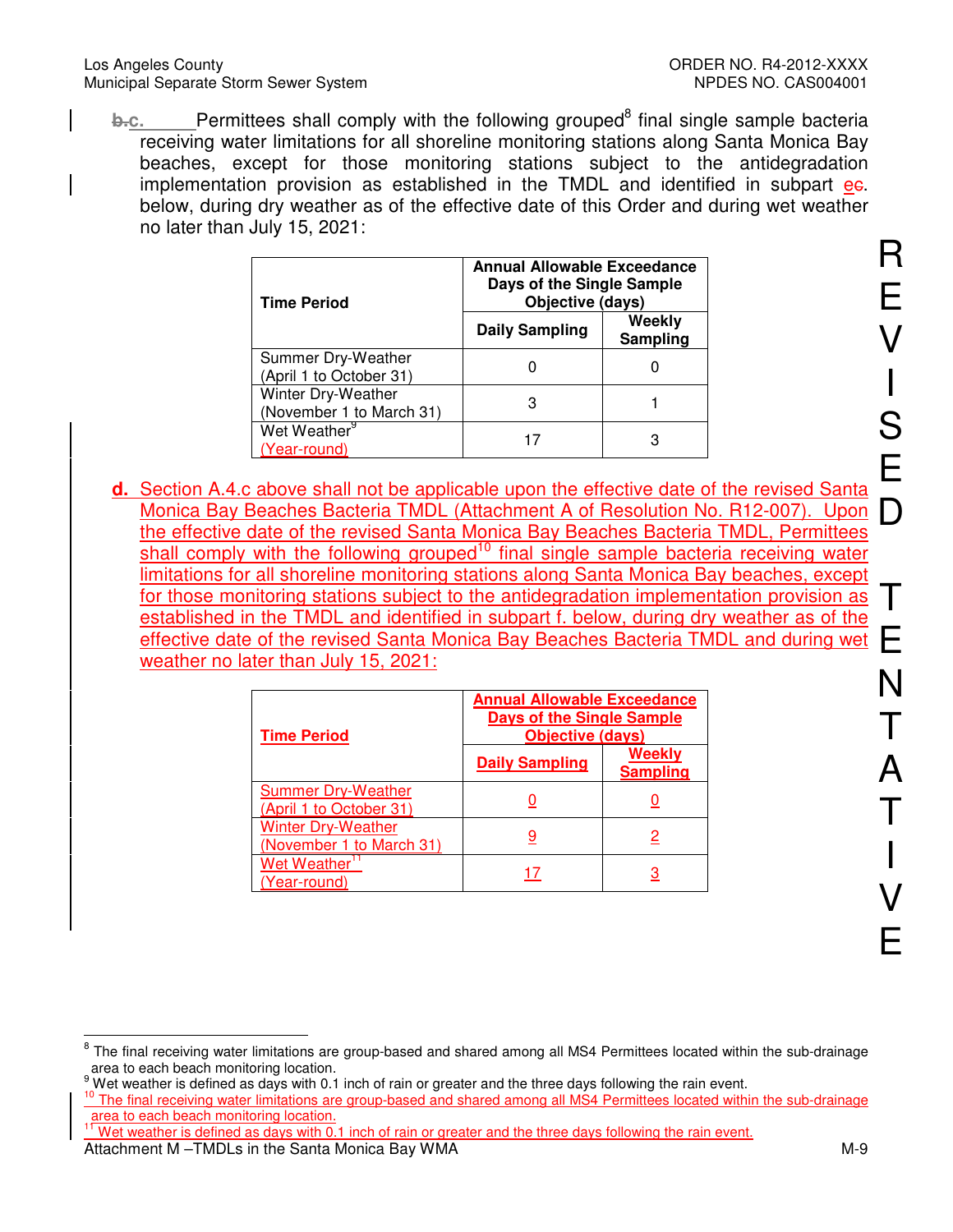**e.** Permittees shall comply with the following grouped<sup>122</sup> final single sample bacteria receiving water limitations for shoreline monitoring stations along Santa Monica Bay beaches subject to the antidegradation implementation provision in the TMDL as of the effective date of this Order:

### **Table M-3: Allowable Number of Days that may Exceed any Single Sample Bacteria Receiving Water Limitations**

|                   |                                                 | Annual Allowable Exceedance Days<br>of the Single Sample Objective (days) |                                                     |                   |                                               |                   |                                                      |  |
|-------------------|-------------------------------------------------|---------------------------------------------------------------------------|-----------------------------------------------------|-------------------|-----------------------------------------------|-------------------|------------------------------------------------------|--|
| <b>Station ID</b> | <b>Beach Monitoring Location</b>                |                                                                           | <b>Summer Dry Weather</b><br>(April 1 – October 31) |                   | Winter Dry Weather<br>(November 1 - March 31) |                   | Wet Weather<br>(Year-roundNovember 1<br>-October 31) |  |
|                   |                                                 | Daily<br>Sampling                                                         | Weekly<br>Sampling                                  | Daily<br>Sampling | Weekly<br>Sampling                            | Daily<br>Sampling | Weekly<br>Sampling                                   |  |
| <b>SMB 1-4</b>    | Trancas Creek at Broad Beach                    | <u>0</u>                                                                  | $\overline{0}$                                      | $\Omega$          | $\mathbf{0}$                                  | 17                | 3                                                    |  |
| <b>SMB 1-5</b>    | Zuma Creek at Zuma Beach                        | $\overline{0}$                                                            | $\overline{0}$                                      | $\Omega$          | $\Omega$                                      | 17                | 3                                                    |  |
| <b>SMB 2-13</b>   | Imperial Highway storm drain                    | $\overline{0}$                                                            | $\overline{0}$                                      | $\overline{2}$    | 1                                             | 17                | 3                                                    |  |
| <b>SMB 3-8</b>    | Windward Ave. storm drain at Venice<br>Pavilion | <u>0</u>                                                                  | $\overline{0}$                                      | $\overline{c}$    | 1                                             | 13                | $\overline{c}$                                       |  |
| <b>SMB 4-1</b>    | San Nicholas Canyon Creek at<br>Nicholas Beach  | <u>0</u>                                                                  | $\overline{0}$                                      | 0                 | 0                                             | 14                | $\overline{c}$                                       |  |
| <b>SMB 5-1</b>    | Manhattan Beach at 40th Street                  | $\overline{0}$                                                            | $\overline{0}$                                      | $\mathbf{1}$      | 1                                             | 4                 | 1                                                    |  |
| <b>SMB 5-2</b>    | 28th Street storm drain at Manhattan<br>Beach   | <u>0</u>                                                                  | $\overline{0}$                                      | 0                 | 0                                             | 17                | 3                                                    |  |
| <b>SMB 5-3</b>    | Manhattan Beach Pier, southern drain            | $\overline{0}$                                                            | $\overline{0}$                                      | $\mathbf{1}$      | $\mathbf{1}$                                  | 5                 | $\mathbf 1$                                          |  |
| <b>SMB 5-4</b>    | Hermosa City Beach at 26th St.                  | $\overline{0}$                                                            | $\overline{0}$                                      | 3                 | 1                                             | 12                | $\overline{2}$                                       |  |
| <b>SMB 5-5</b>    | Hermosa Beach Pier                              | $\overline{0}$                                                            | $\overline{0}$                                      | $\overline{2}$    | 1                                             | 8                 | $\overline{2}$                                       |  |
| <b>SMB 6-2</b>    | Redondo Municipal Pier- 100 yards<br>south      | $\overline{0}$                                                            | $\overline{0}$                                      | 3                 |                                               | 14                | 2                                                    |  |

Attachment M-TMDLs in the Santa Monica Bay WMA M-10 M-10 <sup>12</sup> The final receiving water limitations are group-based and shared among all MS4 Permittees located within the sub-drainage area to each beach monitoring location.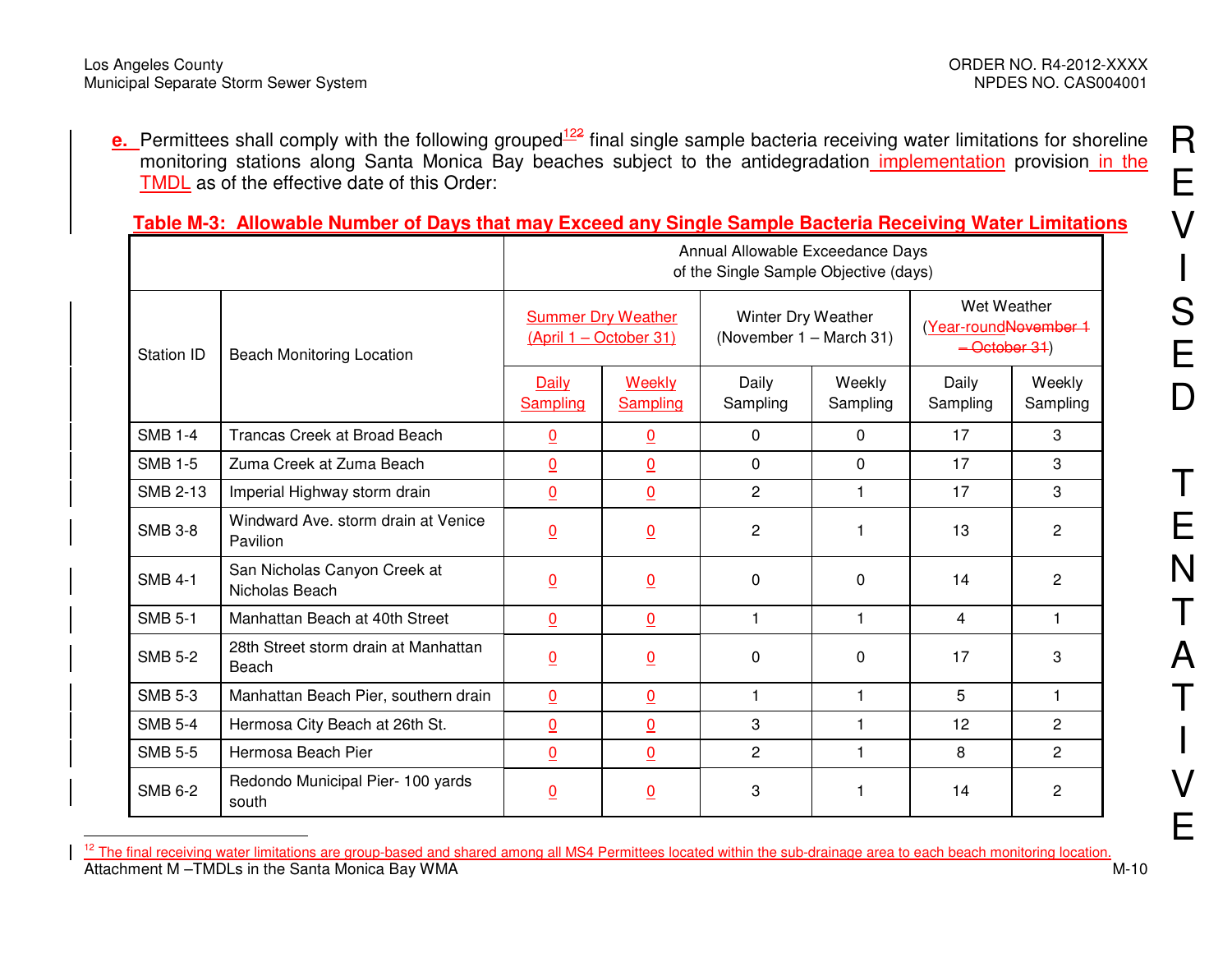|                   |                                              | Annual Allowable Exceedance Days<br>of the Single Sample Objective (days) |                                                     |                   |                                               |                   |                                                      |  |
|-------------------|----------------------------------------------|---------------------------------------------------------------------------|-----------------------------------------------------|-------------------|-----------------------------------------------|-------------------|------------------------------------------------------|--|
| <b>Station ID</b> | <b>Beach Monitoring Location</b>             |                                                                           | <b>Summer Dry Weather</b><br>(April 1 - October 31) |                   | Winter Dry Weather<br>(November 1 - March 31) |                   | Wet Weather<br>(Year-roundNovember 1<br>-October 31) |  |
|                   |                                              | Daily<br><b>Sampling</b>                                                  | Weekly<br>Sampling                                  | Daily<br>Sampling | Weekly<br>Sampling                            | Daily<br>Sampling | Weekly<br>Sampling                                   |  |
| <b>SMB 6-5</b>    | Avenue I storm drain at Redondo<br>Beach     | <u>0</u>                                                                  | $\overline{0}$                                      | 3                 |                                               | 6                 |                                                      |  |
| <b>SMB 6-6</b>    | Malaga Cove, Palos Verdes Estates            | $\underline{0}$                                                           | $\underline{0}$                                     |                   |                                               | 3                 |                                                      |  |
| <b>SMB 7-1</b>    | Malaga Cove, Palos Verdes Estates            | $\overline{0}$                                                            | $\overline{0}$                                      |                   |                                               | 14                | $\overline{c}$                                       |  |
| <b>SMB 7-2</b>    | <b>Bluff Cove, Palos Verdes Estates</b>      | $\underline{0}$                                                           | $\overline{0}$                                      | $\mathbf 1$       |                                               | 0                 | 0                                                    |  |
| <b>SMB 7-3</b>    | Long Point, Rancho Palos Verdes              | $\underline{0}$                                                           | $\underline{0}$                                     | $\overline{1}$    |                                               | 5                 |                                                      |  |
| <b>SMB 7-4</b>    | Abalone Cove, Rancho Palos Verdes            | $\underline{0}$                                                           | $\underline{0}$                                     | $\Omega$          | $\Omega$                                      | 1                 | 1                                                    |  |
| <b>SMB 7-5</b>    | Portuguese Bend Cove, Rancho<br>Palos Verdes | $\underline{0}$                                                           | $\overline{0}$                                      |                   |                                               | 2                 |                                                      |  |
| <b>SMB 7-6</b>    | White's Point, Royal Palms County<br>Beach   | $\overline{0}$                                                            | $\overline{0}$                                      |                   |                                               | 6                 |                                                      |  |
| <b>SMB 7-8</b>    | Point Fermin/Wilder Annex, San<br>Pedro      | $\underline{0}$                                                           | $\overline{0}$                                      |                   |                                               | 2                 |                                                      |  |
| <b>SMB 7-9</b>    | <b>Outer Cabrillo Beach</b>                  | $\overline{0}$                                                            | $\overline{0}$                                      |                   |                                               | 3                 |                                                      |  |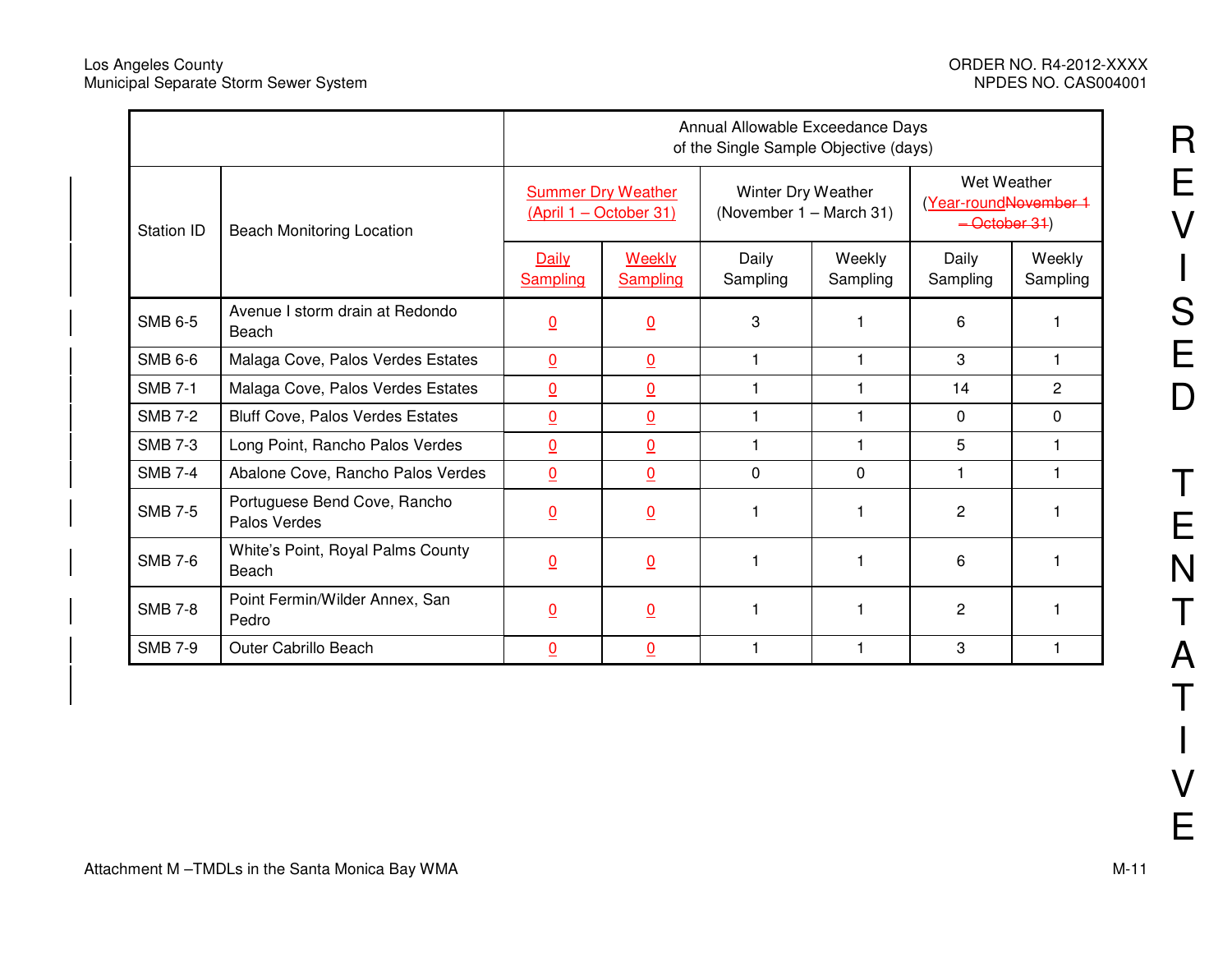**f.** Section A.4.e above shall not be applicable upon the effective date of the revised Santa Monica Bay Beaches Bacteria TMDL (Attachment A of Resolution No. R12-007). Upon the effective date of the revised Santa Monica Bay Beaches Bacteria TMDL, Permittees shall comply with the following grouped<sup>13</sup> final single sample bacteria receiving water limitations for shoreline monitoring stations along Santa Monica Bay beaches subject to the antidegradation implementation provision in the TMDL as of the effective date of the revised Santa Monica Bay Beaches Bacteria TMDL:

## **Table M-4: Allowable Number of Days that may Exceed any Single Sample Bacteria Receiving Water Limitations**

|                   |                                                   | <b>Annual Allowable Exceedance Days</b><br>of the Single Sample Objective (days) |                                                     |                          |                                                      |                          |                                    |  |
|-------------------|---------------------------------------------------|----------------------------------------------------------------------------------|-----------------------------------------------------|--------------------------|------------------------------------------------------|--------------------------|------------------------------------|--|
| <b>Station ID</b> |                                                   |                                                                                  | <b>Summer Dry Weather</b><br>(April 1 - October 31) |                          | <b>Winter Dry Weather</b><br>(November 1 - March 31) |                          | <b>Wet Weather</b><br>(Year-round) |  |
|                   | <b>Beach Monitoring Location</b>                  | Daily<br>Sampling                                                                | Weekly<br><b>Sampling</b>                           | Daily<br><b>Sampling</b> | Weekly<br>Sampling                                   | <b>Daily</b><br>Sampling | <b>Weekly</b><br><b>Sampling</b>   |  |
| <b>SMB 1-2</b>    | <b>El Pescador State Beach</b>                    | $\overline{0}$                                                                   | $\underline{0}$                                     | <u>1</u>                 | <u>1</u>                                             | $\overline{5}$           |                                    |  |
| <b>SMB 1-3</b>    | El Matador State Beach                            | $\underline{0}$                                                                  | $\underline{0}$                                     | 1                        | 1                                                    | $\overline{3}$           |                                    |  |
| SMB O-1           | <b>Paradise Cove</b>                              | $\overline{0}$                                                                   | $\underline{0}$                                     | 9                        | $\overline{2}$                                       | 15                       | $\overline{3}$                     |  |
| <b>SMB 1-10</b>   | <b>Solstice Creek</b>                             | $\overline{0}$                                                                   | $\underline{0}$                                     | $\overline{5}$           | $\overline{1}$                                       | 17                       | $\overline{3}$                     |  |
| <b>SMB O-2</b>    | <b>Puerco Canyon Storm Drain</b>                  | $\underline{0}$                                                                  | $\underline{0}$                                     | $\overline{0}$           | $\underline{0}$                                      | $6 \overline{6}$         |                                    |  |
| <b>SMB 1-14</b>   | <b>Las Flores Creek</b>                           | $\underline{0}$                                                                  | $\underline{0}$                                     | $6 \overline{6}$         | 1                                                    | 17                       | $\overline{3}$                     |  |
| <b>SMB 1-16</b>   | <b>Pena Creek</b>                                 | $\underline{0}$                                                                  | $\underline{0}$                                     | $\overline{3}$           | $\overline{1}$                                       | 14                       | $\overline{2}$                     |  |
| <b>SMB 1-17</b>   | <b>Tuna Canyon Creek</b>                          | $\overline{0}$                                                                   | $\underline{0}$                                     | $\overline{1}$           | 1                                                    | 12                       | $\overline{2}$                     |  |
| <b>SMB 2-11</b>   | North Westchester Storm Drain                     | $\overline{0}$                                                                   | $\overline{0}$                                      | $\overline{0}$           | $\underline{0}$                                      | 17                       | $\overline{3}$                     |  |
| <b>SMB 2-13</b>   | <b>Imperial Highway Storm Drain</b>               | $\overline{0}$                                                                   | $\underline{0}$                                     | $\overline{4}$           | $\overline{1}$                                       | 17                       | $\overline{3}$                     |  |
| <b>SMB 3-6</b>    | Rose Avenue Storm Drain at Venice<br><b>Beach</b> | $\underline{0}$                                                                  | $\overline{0}$                                      | $\underline{6}$          |                                                      | 17                       | $\overline{3}$                     |  |
| <b>SMB 4-1</b>    | <b>San Nicholas Canyon Creek</b>                  | $\underline{0}$                                                                  | $\underline{0}$                                     | $\overline{4}$           | 1                                                    | 14                       | $\overline{2}$                     |  |
| <b>SMB 5-1</b>    | Manhattan State Beach at 40th Street              | $\overline{0}$                                                                   | $\overline{0}$                                      | 1                        | 1                                                    | $\overline{4}$           |                                    |  |

Attachment M-TMDLs in the Santa Monica Bay WMA M-12 <sup>13</sup> The final receiving water limitations are group-based and shared among all MS4 Permittees located within the sub-drainage area to each beach monitoring location.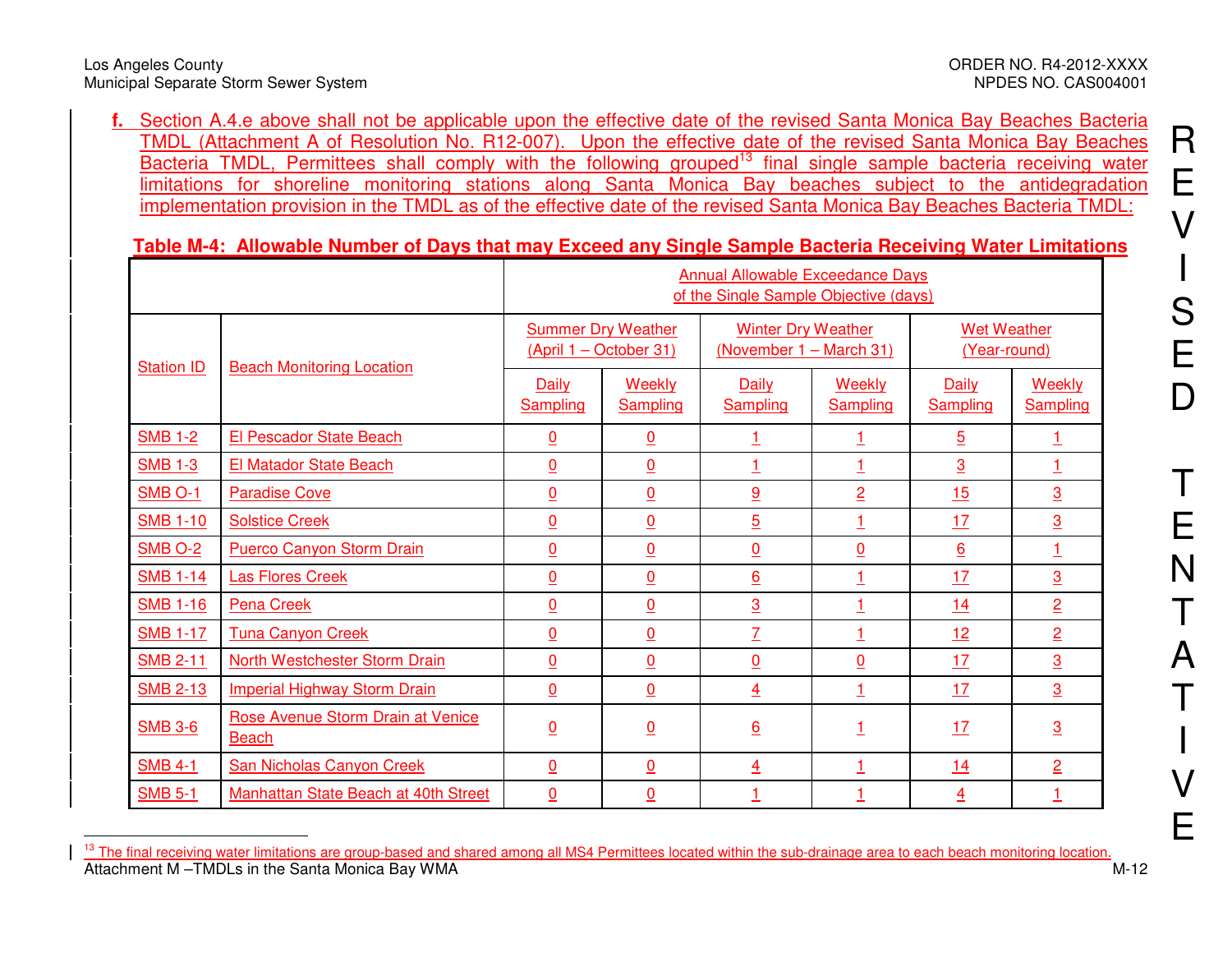з,

|                   |                                                             | <b>Annual Allowable Exceedance Days</b><br>of the Single Sample Objective (days) |                           |                                                      |                    |                                    |                    |
|-------------------|-------------------------------------------------------------|----------------------------------------------------------------------------------|---------------------------|------------------------------------------------------|--------------------|------------------------------------|--------------------|
| <b>Station ID</b> | <b>Beach Monitoring Location</b>                            | <b>Summer Dry Weather</b><br>(April 1 – October 31)                              |                           | <b>Winter Dry Weather</b><br>(November 1 - March 31) |                    | <b>Wet Weather</b><br>(Year-round) |                    |
|                   |                                                             | <b>Daily</b><br><b>Sampling</b>                                                  | <b>Weekly</b><br>Sampling | <b>Daily</b><br><b>Sampling</b>                      | Weekly<br>Sampling | <b>Daily</b><br>Sampling           | Weekly<br>Sampling |
| <b>SMB 5-3</b>    | Manhattan Beach Pier, southern drain                        | $\overline{0}$                                                                   | $\overline{0}$            | $\overline{3}$                                       | $\mathbf{1}$       | $6 \overline{6}$                   | $\mathbf{1}$       |
| <b>SMB 5-4</b>    | Hermosa Beach at 26th Street                                | $\underline{0}$                                                                  | $\overline{0}$            | $\overline{3}$                                       | $\mathbf 1$        | 12                                 | $\overline{2}$     |
| <b>SMB 5-5</b>    | Hermosa Beach Pier                                          | $\underline{0}$                                                                  | $\overline{0}$            | $\overline{2}$                                       | $\overline{1}$     | 8                                  | $\overline{2}$     |
| <b>SMB 6-2</b>    | Redondo Municipal Pier- 100 yards<br>south at Redondo Beach | $\underline{0}$                                                                  | $\underline{0}$           | $\overline{3}$                                       | <u>1</u>           | 14                                 | $\overline{2}$     |
| <b>SMB 6-3</b>    | Sapphire Street Storm Drain at<br>Redondo Beach             | $\overline{0}$                                                                   | $\underline{0}$           | $\overline{5}$                                       | $\overline{1}$     | 17                                 | $\overline{3}$     |
| <b>SMB 6-5</b>    | Avenue I Storm Drain at Redondo<br><b>Beach</b>             | $\overline{0}$                                                                   | $\underline{0}$           | $\overline{4}$                                       | $\mathbf{1}$       | 11                                 | $\overline{2}$     |
| <b>SMB 6-6</b>    | Malaga Cove, Palos Verdes Estates                           | $\overline{0}$                                                                   | $\overline{0}$            | $\overline{1}$                                       | $\overline{1}$     | $\overline{3}$                     | $\overline{1}$     |
| <b>SMB 7-1</b>    | <b>Malaga Cove</b>                                          | $\underline{0}$                                                                  | $\underline{0}$           | $\overline{1}$                                       | 1                  | 14                                 | $\overline{2}$     |
| <b>SMB 7-2</b>    | <b>Bluff Cove</b>                                           | $\underline{0}$                                                                  | $\underline{0}$           | $\overline{1}$                                       | $\overline{1}$     | $\overline{0}$                     | <u>0</u>           |
| <b>SMB 7-3</b>    | Long Point                                                  | $\overline{0}$                                                                   | $\underline{0}$           | $\overline{1}$                                       | $\overline{1}$     | $\overline{5}$                     | 1                  |
| <b>SMB 7-4</b>    | <b>Abalone Cove</b>                                         | $\underline{0}$                                                                  | $\underline{0}$           | $\underline{0}$                                      | $\underline{0}$    | $\overline{1}$                     | $\overline{1}$     |
| <b>SMB 7-5</b>    | <b>Portuguese Bend Cove</b>                                 | $\overline{0}$                                                                   | $\overline{0}$            | $\perp$                                              | $\overline{1}$     | $\overline{2}$                     | 1                  |
| <b>SMB 7-6</b>    | <b>Royal Palms County Beach</b>                             | $\overline{0}$                                                                   | $\overline{0}$            | $\mathbf{1}$                                         | $\overline{1}$     | $6 \overline{6}$                   | $\overline{1}$     |
| <b>SMB 7-8</b>    | <b>Wilder Annex</b>                                         | $\underline{0}$                                                                  | $\overline{0}$            | $\mathbf{1}$                                         | $\overline{1}$     | $\overline{2}$                     | 1                  |
| <b>SMB 7-9</b>    | <b>Outer Cabrillo Beach</b>                                 | $\overline{0}$                                                                   | $\overline{0}$            | $\mathbf{1}$                                         | $\overline{1}$     | $\overline{3}$                     | $\mathbf{1}$       |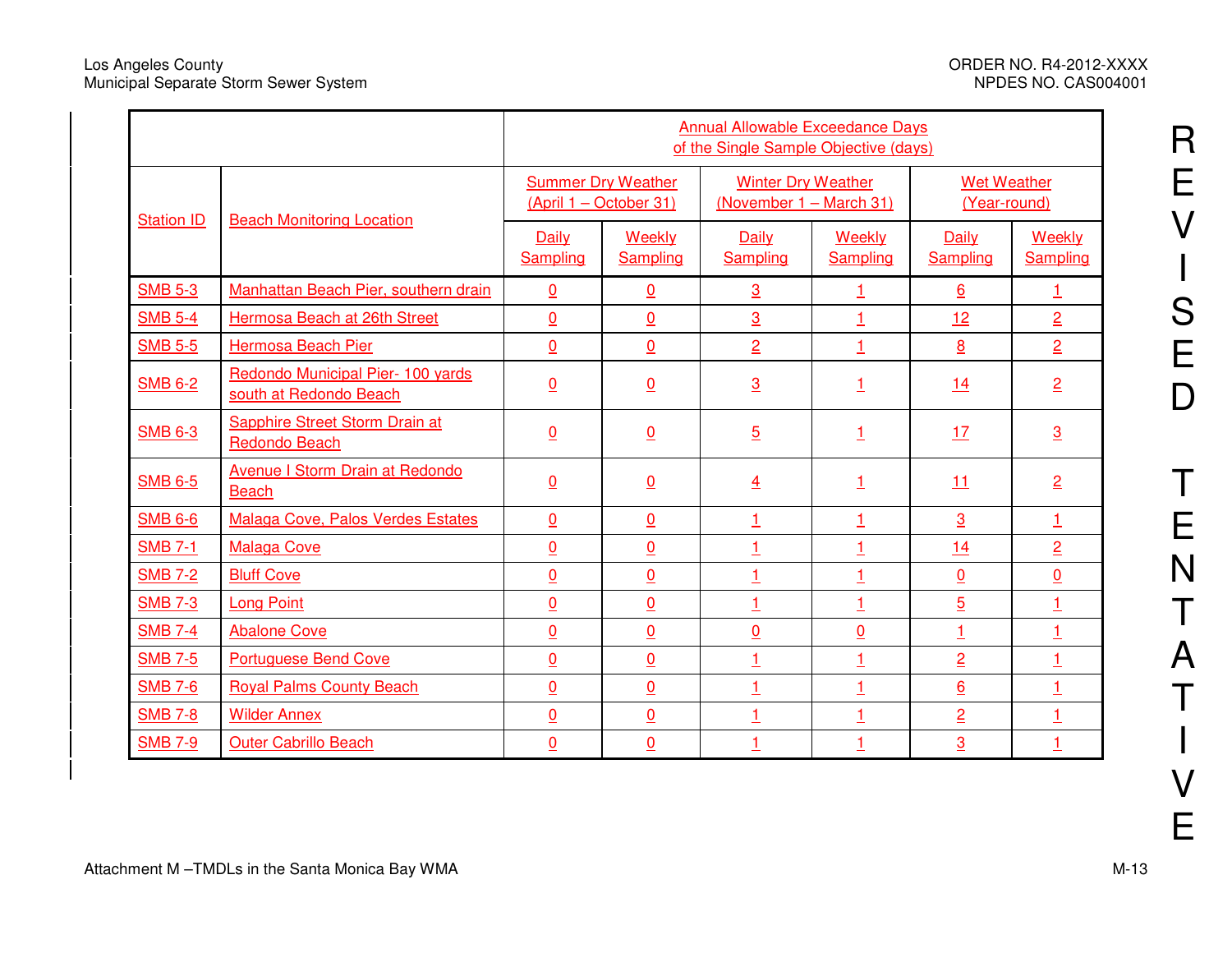**c.g.** Permittees shall comply with the following geometric mean receiving water limitations for all shoreline monitoring stations along Santa Monica Bay beaches during dry weather as of the effective date of this Order and during wet weather no later than July 15, 2021:

| <b>Constituent</b> | Geometric Mean (MPN or cfu) |
|--------------------|-----------------------------|
| Total coliform     | 1,000/100 mL                |
| Fecal coliform     | 200/100 mL                  |
| Enterococcus       | 35/100 mL                   |

**h.** Section A.4.g above shall not be applicable upon the effective date of the revised Santa Monica Bay Beaches Bacteria TMDL (Attachment A of Resolution No. R12-007). Upon the effective date of the revised Santa Monica Bay Beaches Bacteria TMDL, Permittees shall comply with the following year-round geometric mean receiving water limitations for all shoreline monitoring stations along Santa Monica Bay beaches no later than July 15, 2021:

| <b>Constituent</b>  | <b>Geometric Mean (MPN or cfu)</b> |
|---------------------|------------------------------------|
| Total coliform      | 1,000/100 mL                       |
| Fecal coliform      | 200/100 mL                         |
| <b>Enterococcus</b> | 35/100 mL                          |

# **B. Santa Monica Bay Nearshore and Offshore Debris TMDL**

- **1.** Permittees subject to the provisions below are identified in Attachment K, Table K-2.
- Termities shall comply with the final water quality-based emberit immation of zero  $\mathsf A$ **2.** Permittees shall comply with the final water quality-based effluent limitation of zero Santa Monica Bay or on the shoreline of Santa Monica Bay no later than March 20,  $2020^{14}$ , and every year thereafter.
- **3.** Permittees shall comply with interim and final water quality-based effluent limitations for trash discharged into Santa Monica Bay or on the shoreline of Santa Monica Bay, per the schedule below:

| <b>Permittees</b> | Baseline <sup>15</sup> | Mar 20, 2016<br>(80%) | Mar 20, 2017<br>(60%) | Mar 20, 2018<br>(40%)            | Mar 20, 2019<br>(20%) | <b>Mar 20.</b><br>$2020^{16}$<br>(0%) |
|-------------------|------------------------|-----------------------|-----------------------|----------------------------------|-----------------------|---------------------------------------|
|                   |                        |                       |                       | Annual Trash Discharge (gals/yr) |                       |                                       |

 $\overline{\phantom{a}}$ <sup>14</sup> If a Permittee by November 4, 2013, adopts local ordinances to ban plastic bags, smoking in public places and single use expanded polystyrene food packaging then the final compliance date will be extended until March 20, 2023.

<sup>15</sup> If a Permittee elects not to use the default baseline, then the Permittee shall include a plan to establish a site specific trash baseline in their Trash Monitoring and Reporting Plan.

<sup>&</sup>lt;sup>16</sup> Permittees shall achieve their final effluent limitation of zero trash discharge for the 2019-2020 storm year and every year thereafter.

Attachment M –TMDLs in the Santa Monica Bay WMA M-14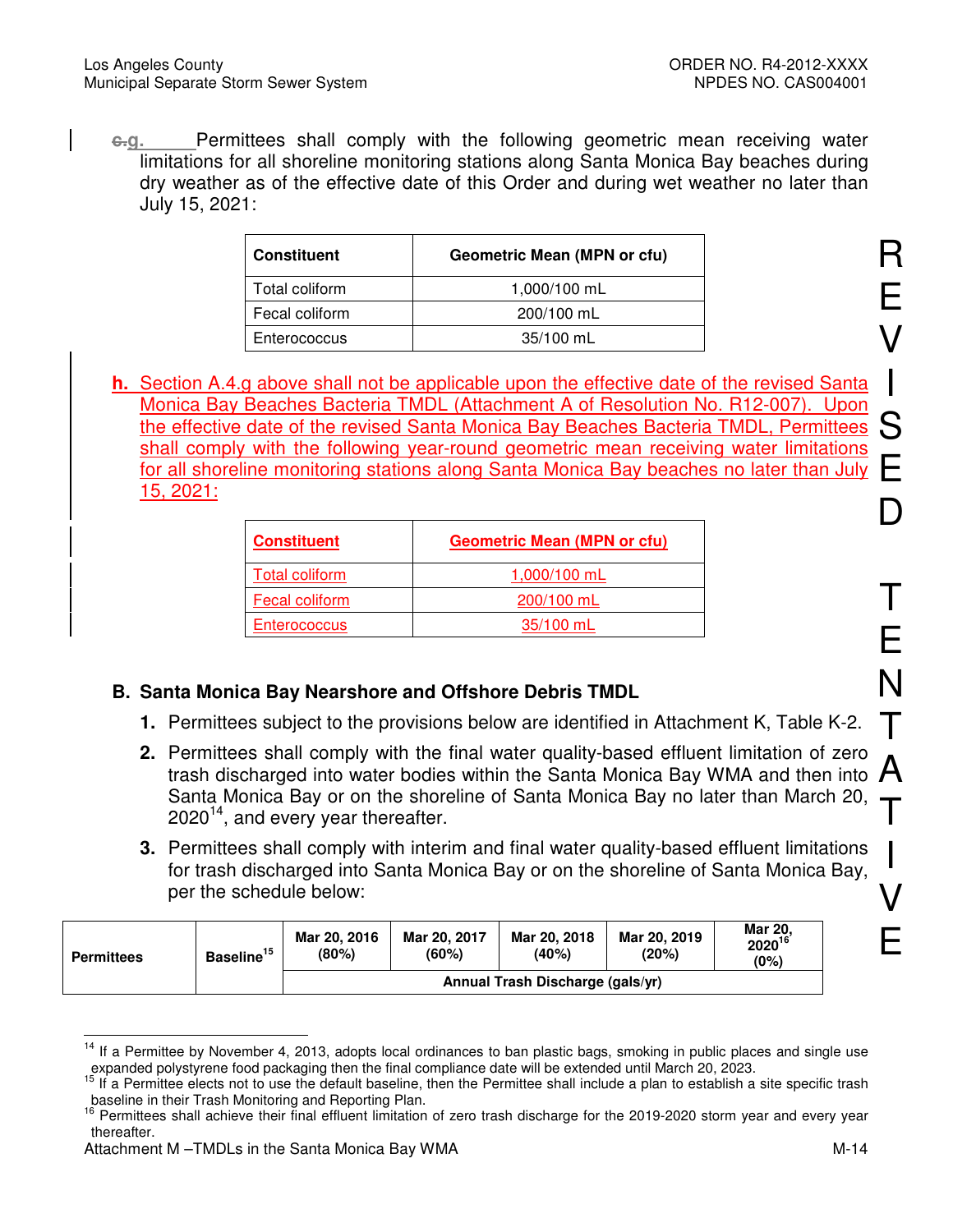| Agoura Hills <sup>17</sup>     | 1,044  | 835    | 626    | 418    | 209   | 0 |
|--------------------------------|--------|--------|--------|--------|-------|---|
| Calabasas <sup>10</sup>        | 1,656  | 1,325  | 994    | 663    | 331   | 0 |
| <b>Culver City</b>             | 52     | 42     | 31     | 21     | 10    | 0 |
| El Segundo                     | 2,732  | 2,186  | 1,639  | 1,093  | 546   | 0 |
| Hermosa Beach                  | 1,117  | 894    | 670    | 447    | 223   | 0 |
| Los Angeles,<br>City of        | 25,112 | 20,090 | 15,067 | 10,045 | 5,022 | 0 |
| Los Angeles,<br>County of      | 5,138  | 4,110  | 3,083  | 2,055  | 1,028 | 0 |
| Malibu                         | 5,809  | 4,648  | 3,486  | 2,324  | 1,162 | 0 |
| Manhattan Beach                | 2,501  | 2,001  | 1,501  | 1,001  | 500   | 0 |
| Palos Verdes<br>Estates        | 3,346  | 2,677  | 2,007  | 1,338  | 669   | 0 |
| Rancho Palos<br>Verdes         | 7,254  | 5,803  | 4,353  | 2,902  | 1,451 | 0 |
| Redondo Beach                  | 3,197  | 2,558  | 1,918  | 1,279  | 639   | 0 |
| Rolling Hills                  | 515    | 412    | 309    | 206    | 103   | 0 |
| Rolling Hills<br>Estates       | 365    | 292    | 219    | 146    | 73    | 0 |
| Santa Monica                   | 5,672  | 4,537  | 3,403  | 2,269  | 1,134 | 0 |
| Torrance                       | 2,484  | 1,987  | 1,490  | 993    | 497   | 0 |
| Westlake Village <sup>10</sup> | 3,131  | 2,505  | 1,879  | 1,252  | 626   | 0 |

**4.** Permittees shall comply with the interim and final water quality-based effluent limitations for trash in B.2 and B.3 above per the provisions in Part VI.E.5.

# **C. Santa Monica Bay TMDL for DDTs and PCBs** (USEPA established)

- **1.** Permittees subject to the provisions below are identified in Attachment K, Table K-2.
- **2.** Permittees shall comply with the following WLAs, expressed as an annual loading of pollutants from the sediment discharged to Santa Monica Bay, per the provisions in Part VI.E.3:

| <b>Constituent</b> | <b>Annual Mass-Based WLA</b><br>(q/yr) |
|--------------------|----------------------------------------|
| דחח                | 27.08                                  |
| <b>PCBs</b>        | 140.25                                 |

**3.** Compliance shall be determined based on a three-year averaging period.

# **D. TMDLs in the Malibu Creek Subwatershed**

- **1.** Malibu Creek and Lagoon Bacteria TMDL
	- **a.** Permittees subject to the provisions below are identified in Attachment K, Table K-2.

 $17$ Permittees shall be deemed in compliance with the water quality-based effluent limitation for trash established to implement the Santa Monica Bay Nearshore and Offshore Debris TMDL, if the Permittee is in compliance with the water quality-based effluent limitations established to implement the Malibu Creek Watershed Trash TMDL.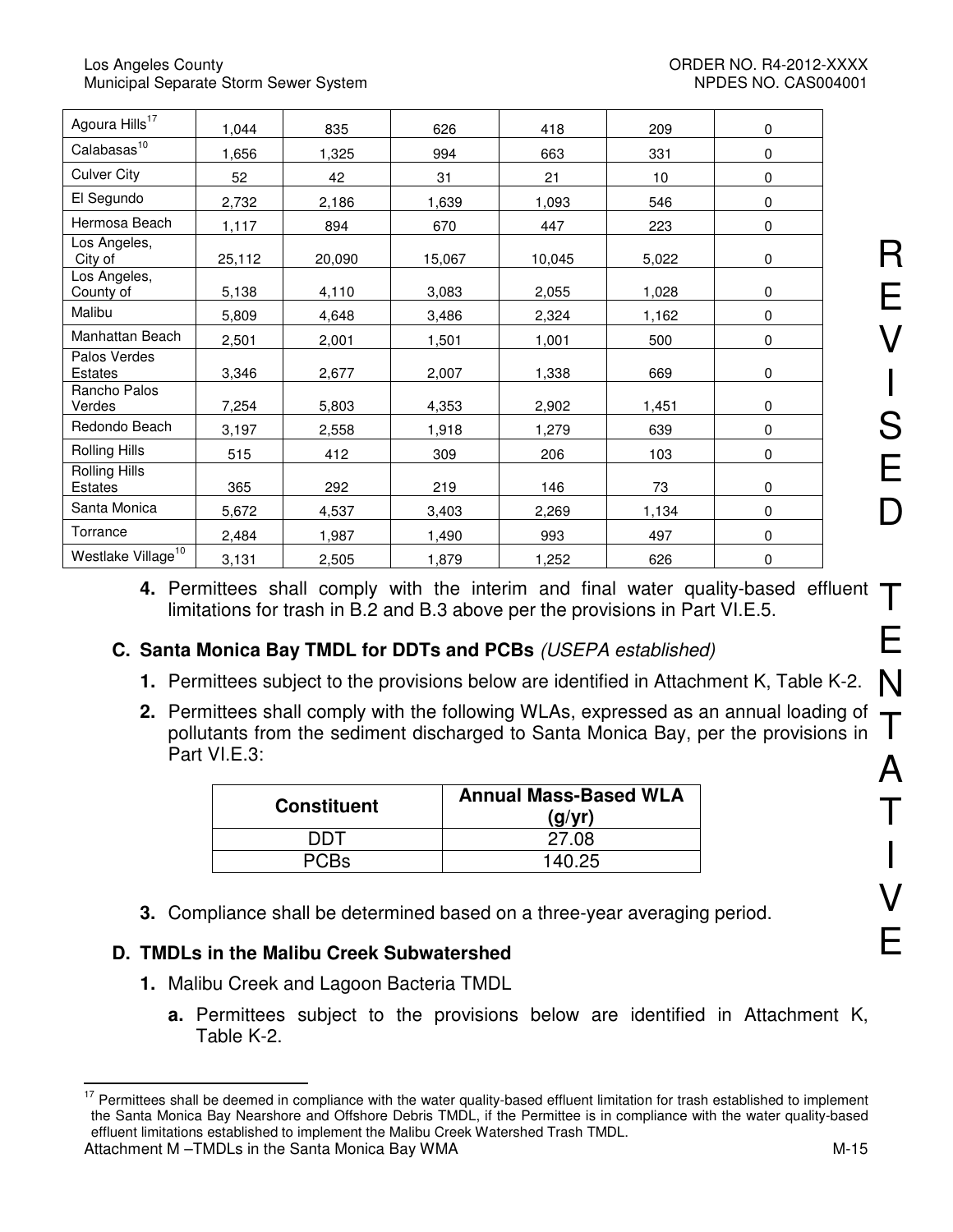- **b.** Water Quality-Based Effluent Limitations
	- **i.** Permittees shall comply with the following final water quality-based effluent limitations for discharges to Malibu Lagoon during dry weather as of the effective date of this Order, and during wet weather no later than July 15, 2021:

| <b>Constituent</b> | <b>Effluent Limitations (MPN or cfu)</b> |                       |
|--------------------|------------------------------------------|-----------------------|
|                    | <b>Daily Maximum</b>                     | <b>Geometric Mean</b> |
| Total coliform*    | 10,000/100 mL                            | 1,000/100 mL          |
| Fecal coliform     | 400/100 mL                               | 200/100 mL            |
| Enterococcus       | 104/100 mL                               | 35/100 mL             |

\* Total coliform density shall not exceed a daily maximum of 1,000/100 mL, if the ratio of fecal-to-total coliform exceeds 0.1.

Resolution No. R12-009). Upon the effective date of the revised Malibu Greek and Eagoon Bacteria TMDE, Ferrifices shall comply with the<br>following daily maximum final water quality-based effluent limitations for D **ii.** Section D.1.b.i above shall not be applicable upon the effective date of the revised Malibu Creek and Lagoon Bacteria TMDL (Attachment A of Creek and Lagoon Bacteria TMDL, Permittees shall comply with the discharges to Malibu Lagoon during dry weather as of the effective date of the revised Malibu Creek and Lagoon Bacteria TMDL and during wet weather no later than July 15, 2021. Permittees shall comply with the following year-round geometric mean final water quality-based effluent limitations for each monitoring location no later than July 15, 2021.

| <b>Constituent</b> | <b>Effluent Limitations (MPN or cfu)</b> |                       |  |
|--------------------|------------------------------------------|-----------------------|--|
|                    | <b>Daily Maximum</b>                     | <b>Geometric Mean</b> |  |
| Total coliform*    | 10,000/100 mL                            | 1,000/100 mL          |  |
| Fecal coliform     | 400/100 mL                               | 200/100 mL            |  |
| Enterococcus       | 104/100 mL                               | 35/100 mL             |  |

\* Total coliform density shall not exceed a daily maximum of 1,000/100 mL, if the ratio of fecal-to-total coliform exceeds 0.1.

**ii.iii.** Permittees shall comply with the following final water quality-based effluent limitations for discharges to Malibu Creek and its tributaries during dry weather as of the effective date of this Order, and during wet weather no later than July 15, 2021:

| <b>Constituent</b> |                      | <b>Effluent Limitation (MPN or cfu)</b> |  |  |
|--------------------|----------------------|-----------------------------------------|--|--|
|                    | <b>Daily Maximum</b> | <b>Geometric Mean</b>                   |  |  |
| E. coli            | 235/100 mL           | 126/100 mL                              |  |  |

**iv.** Section D.1.b.iii above shall not be applicable upon the effective date of the revised Malibu Creek and Lagoon Bacteria TMDL (Attachment A of Resolution No. R12-009). Upon the effective date of the revised Malibu Creek and Lagoon Bacteria TMDL, Permittees shall comply with the following daily maximum final water quality-based effluent limitations for

R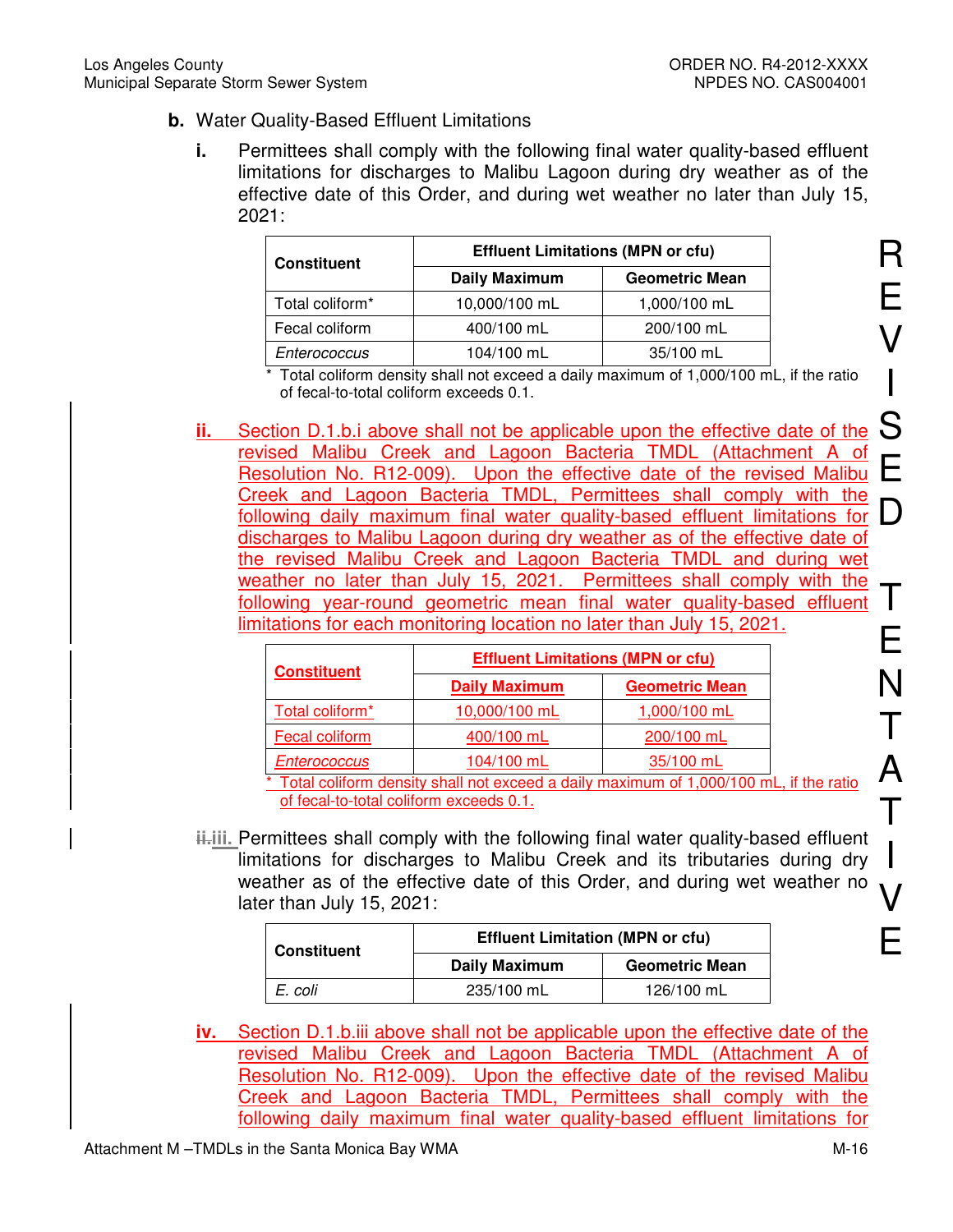discharges to Malibu Creek and its tributaries during dry weather as of the effective date of the revised Malibu Creek and Lagoon Bacteria TMDL and during wet weather no later than July 15, 2021. Permittees shall comply with the following year-round geometric mean final water quality-based effluent limitations for each monitoring location no later than July 15, 2021.

| <b>Constituent</b> | <b>Effluent Limitation (MPN or cfu)</b> |                       |  |
|--------------------|-----------------------------------------|-----------------------|--|
|                    | <b>Daily Maximum</b>                    | <b>Geometric Mean</b> |  |
| E. coli            | 235/100 mL                              | 126/100 mL            |  |

- **c.** Receiving Water Limitations
	- **i.** Permittees shall comply with the following grouped<sup>18</sup> final single sample bacteria receiving water limitations for Malibu Creek, its tributaries, and Malibu Lagoon during dry weather as of the effective date of this Order, and during wet weather no later than July 15, 2021:

| <b>Time Period</b>                             | <b>Annual Allowable Exceedance</b><br>Days of the Single Sample<br>Objective (days) |                    |  |
|------------------------------------------------|-------------------------------------------------------------------------------------|--------------------|--|
|                                                | <b>Daily Sampling</b>                                                               | Weekly<br>Sampling |  |
| Summer Dry-Weather<br>(April 1 to October 31)  |                                                                                     |                    |  |
| Winter Dry-Weather<br>(November 1 to March 31) | 3                                                                                   |                    |  |
| Wet Weather <sup>19</sup><br>(Year-round)      |                                                                                     | 3                  |  |

**ii.** Section D.1.c.i above shall not be applicable upon the effective date of the N<br>experience Malibus Oreals and Langers Pectaria TMPL (Attackment Apple) revised Malibu Creek and Lagoon Bacteria TMDL (Attachment A of Resolution No. R12-009). Upon the effective date of the revised Malibu Creek and Lagoon Bacteria TMDL, Permittees shall comply with the following grouped<sup>20</sup> final single sample bacteria receiving water limitations for each monitoring location within Malibu Creek and its tributaries during dry weather as of the effective date of the revised Malibu Creek and Lagoon Bacteria TMDL and during wet weather no later than July 15, 2021:

| <b>Time Period</b>                      | <b>Annual Allowable Exceedance</b><br><b>Days of the Single Sample</b><br>Objective (days) |                           |  |
|-----------------------------------------|--------------------------------------------------------------------------------------------|---------------------------|--|
|                                         | <b>Daily Sampling</b>                                                                      | Weekly<br><b>Sampling</b> |  |
| Dry-Weather<br>(Year-round)             | 5                                                                                          |                           |  |
| Wet Weather <sup>2</sup><br>Year-round) | 15                                                                                         |                           |  |

 $\overline{\phantom{a}}$ <sup>18</sup> The final receiving water limitations are group-based and shared among all MS4 Permittees located within the drainage area to the receiving water.

Attachment M –TMDLs in the Santa Monica Bay WMA M-17 Wet weather is defined as days with 0.1 inch of rain or greater and the three days following the rain event.

I

Wet weather is defined as days with 0.1 inch of rain or greater and the three days following the rain event.

<sup>&</sup>lt;sup>20</sup> The final receiving water limitations are group-based and shared among all MS4 Permittees located within the drainage area to the receiving water.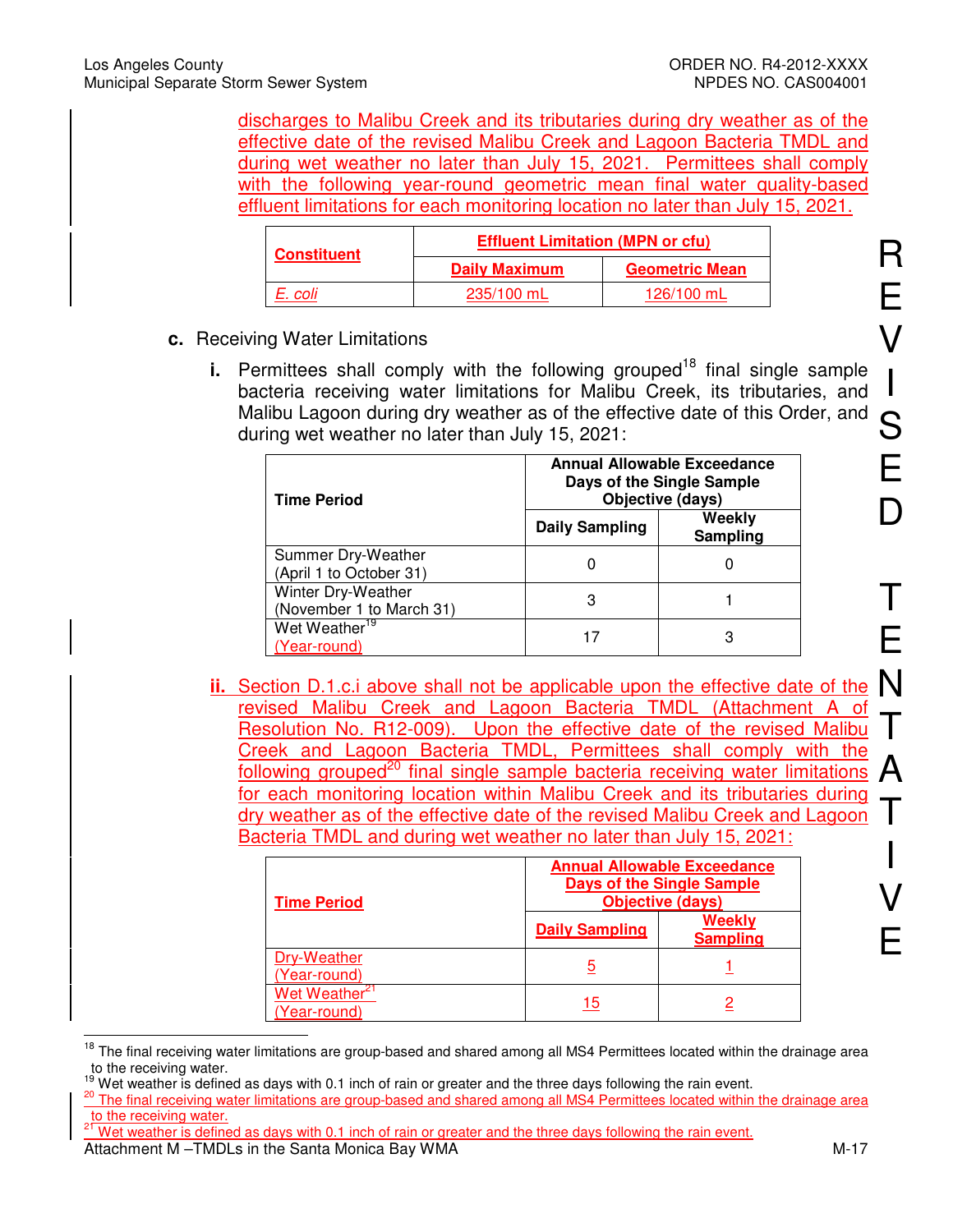**iii.** Section D.1.c.i above shall not be applicable upon the effective date of the revised Malibu Creek and Lagoon Bacteria TMDL (Attachment A of Resolution No. R12-009). Upon the effective date of the revised Malibu Creek and Lagoon Bacteria TMDL, Permittees shall comply with the following grouped<sup>22</sup> final single sample bacteria receiving water limitations for each monitoring location within Malibu Lagoon during dry weather as of the effective date of the revised Malibu Creek and Lagoon Bacteria TMDL and during wet weather no later than July 15, 2021:

| <b>Time Period</b>                                    | <b>Annual Allowable Exceedance</b><br><b>Days of the Single Sample</b><br><b>Objective (days)</b> |                                  |  |
|-------------------------------------------------------|---------------------------------------------------------------------------------------------------|----------------------------------|--|
|                                                       | <b>Daily Sampling</b>                                                                             | <b>Weekly</b><br><b>Sampling</b> |  |
| <b>Summer Dry-Weather</b><br>(April 1 to October 31)  |                                                                                                   |                                  |  |
| <b>Winter Dry-Weather</b><br>(November 1 to March 31) |                                                                                                   |                                  |  |
| Wet Weather <sup>23</sup><br>(Year-round)             |                                                                                                   |                                  |  |

**ii.** iv. Permittees shall comply with the following geometric mean receiving water limitations for discharges to Malibu Lagoon during dry weather as of the effective date of this Order, and during wet weather no later than July 15, 2021:

| <b>Constituent</b> | <b>Geometric Mean (MPN or cfu)</b> |  |  |
|--------------------|------------------------------------|--|--|
| Total coliform     | 1,000/100 mL                       |  |  |
| Fecal coliform     | 200/100 mL                         |  |  |
| Enterococcus       | $35/100$ mL                        |  |  |

**v.** Section D.1.c.iv above shall not be applicable upon the effective date of the revised Malibu Creek and Lagoon Bacteria TMDL (Attachment A of Resolution No. R12-009). Upon the effective date of the revised Malibu Creek and Lagoon Bacteria TMDL, Permittees shall comply with the following year-round geometric mean receiving water limitations for discharges to Malibu Lagoon no later than July 15, 2021:

| <b>Constituent</b>  | <b>Geometric Mean (MPN or cfu)</b> |  |
|---------------------|------------------------------------|--|
| Total coliform      | 1,000/100 mL                       |  |
| Fecal coliform      | 200/100 mL                         |  |
| <b>Enterococcus</b> | 35/100 mL                          |  |

j <sup>22</sup> The final receiving water limitations are group-based and shared among all MS4 Permittees located within the drainage area to the receiving water.

Attachment M –TMDLs in the Santa Monica Bay WMA  $\blacksquare$ Wet weather is defined as days with 0.1 inch of rain or greater and the three days following the rain event.

T

E

N

T

A

T

I

V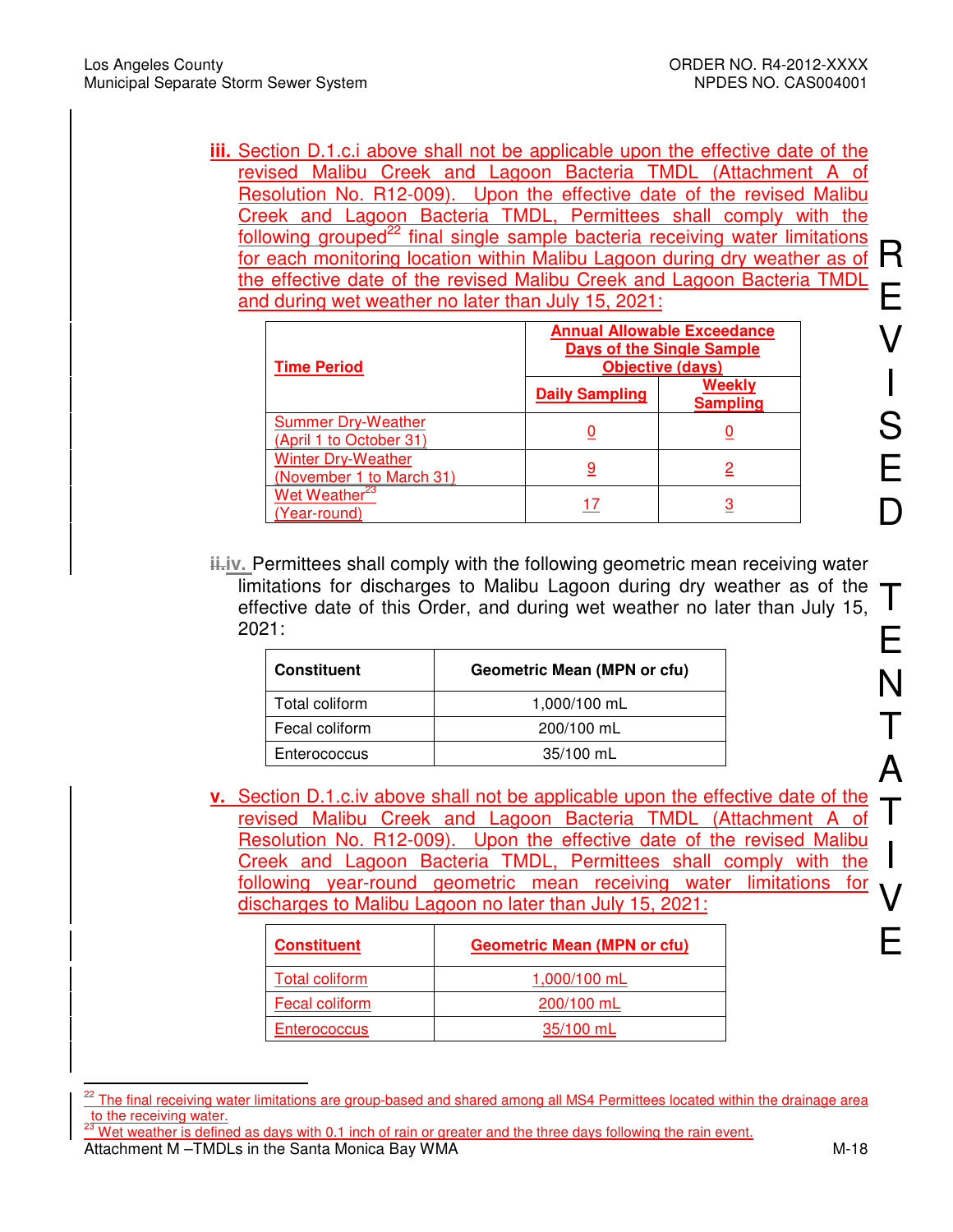**iii.vi. Permittees shall comply with the following geometric mean receiving water** limitation for discharges to Malibu Creek and its tributaries during dry weather as of the effective date of this Order, and during wet weather no later than July 15, 2021:

| Constituent | <b>Geometric Mean (MPN or cfu)</b> |
|-------------|------------------------------------|
| I E. coli   | 126/100 mL                         |

**vii.** Section D.1.c.vi above shall not be applicable upon the effective date of the revised Malibu Creek and Lagoon Bacteria TMDL (Attachment A of Resolution No. R12-009). Upon the effective date of the revised Malibu Creek and Lagoon Bacteria TMDL, Permittees shall comply with the following year-round geometric mean receiving water limitations for discharges to Malibu Creek and its tributaries no later than July 15, 2021:

| <b>Constituent</b> | <b>Geometric Mean (MPN or cfu)</b> |
|--------------------|------------------------------------|
| E. coli            | 126/100 mL                         |

- **2.** Malibu Creek Watershed Trash TMDL
	- **a.** Permittees subject to the provisions below are identified in Attachment K, Table K-2.
	- zero trash discharged to Malibu Creek from Malibu Lagoon to Malibou Lake,  $\Box$ <br>Malibu Lagoon, Malibou Lake, Modes Creek, Lindore Creek, Lake, Lindore, and **b.** Permittees shall comply with the final water quality-based effluent limitation of Malibu Lagoon, Malibou Lake, Medea Creek, Lindero Creek, Lake Lindero, and Las Virgenes Creek in the Malibu Creek Watershed no later than July 7, 2017 and every year thereafter.
	- **c.** Permittees shall comply with interim and final water quality-based effluent limitations for trash discharged to the Malibu Creek, per the schedule below:

R

E

V

I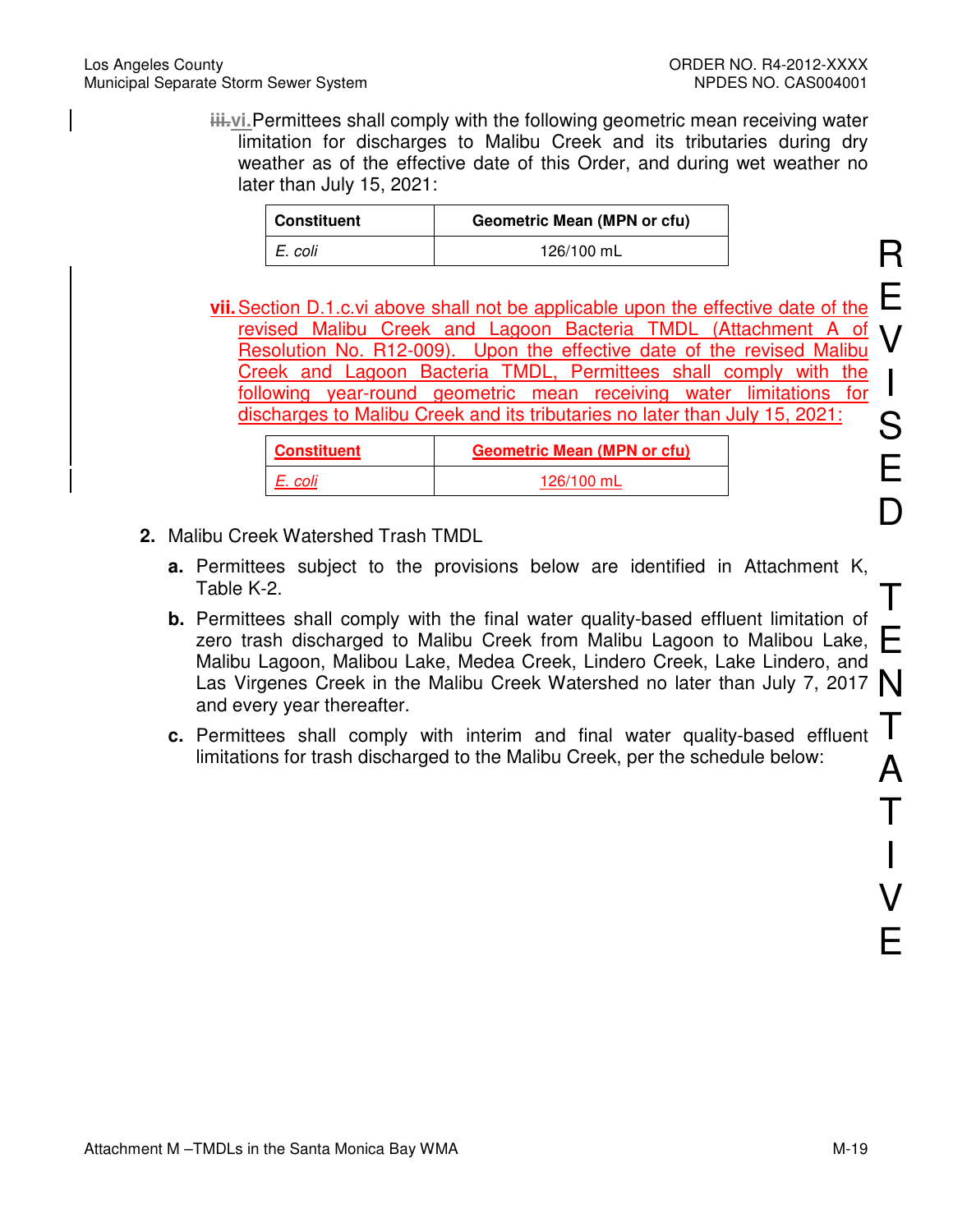|                       | <b>Baseline</b> | <b>July 7, 2013</b><br>(80%) | July 7, 2014<br>(60%) | July 7, 2015<br>(40%)            | <b>July 7, 2016</b><br>(20%) | <b>July 7, 2017</b><br>(0%) |  |
|-----------------------|-----------------|------------------------------|-----------------------|----------------------------------|------------------------------|-----------------------------|--|
| <b>Permittees</b>     |                 |                              |                       | Annual Trash Discharge (gals/yr) |                              |                             |  |
| Agoura Hills          | 1810            | 1448                         | 1086                  | 724                              | 362                          | 0                           |  |
| Calabasas             | 673             | 539                          | 404                   | 269                              | 135                          | $\mathbf 0$                 |  |
| Hidden Hills          | 71              | 57                           | 43                    | 28                               | 14                           | $\mathbf 0$                 |  |
| Los Angeles<br>County | 1117            | 894                          | 670                   | 447                              | 223                          | 0                           |  |
| Malibu                | 226             | 181                          | 136                   | 91                               | 45                           | 0                           |  |
| Westlake<br>Village   | 143             | 114                          | 86                    | 57                               | 29                           | 0                           |  |

- **d.** Permittees shall comply with the interim and final water quality-based effluent limitations for trash in D.2.b and D.2.c above per the provisions in Part VI.E.5.
- **3.** Malibu Creek Watershed Nutrients TMDL (USEPA established)
	- **a.** Permittees subject to the provisions below are identified in Attachment K, Table K-2.
	- **b.** Permittees shall comply with the following grouped<sup>24</sup> WLAs per the provisions in Part VI.E.3 for discharges to Westlake Lake, Lake Lindero, Lindero Creek, Las Virgenes Creek, Medea Creek, Malibou Lake, Malibu Creek and Malibu Lagoon and its tributaries. Tributaries to Malibu Creek and Lagoon, include the following upstream water bodies; Triunfo Creek, Palo Comado Creek, Cheesebro Creek, Strokes Creek and Cold Creek.

|                                                | <b>WLA</b>                                      |                         |  |
|------------------------------------------------|-------------------------------------------------|-------------------------|--|
| <b>Time Period</b>                             | Nitrate as Nitrogen plus<br>Nitrite as Nitrogen | <b>Total Phosphorus</b> |  |
|                                                | <b>Daily Maximum</b>                            | <b>Daily Maximum</b>    |  |
| Summer (April 15 to November 15) <sup>25</sup> | 8 lbs/day                                       | $0.8$ lbs/day           |  |
| Winter (November 16 to April 14)               | $8 \text{ mg/L}$                                | n/a                     |  |

# **E. TMDLs in the Ballona Creek Subwatershed**

- **1.** Ballona Creek Trash TMDL
	- **a.** Permittees subject to the provisions below are identified in Attachment K, Table K-3.

 $\overline{a}$ <sup>24</sup> USEPA was unable to specifically distinguish the amounts of pollutant loads from allocation categories associated with areas regulated by the storm water permits. Therefore, allocations for storm water permits are grouped.

<sup>25</sup> The mass-based summer WLAs are calculated as the sum of the allocations for "runoff from developed areas" and "dry weather urban runoff."

Attachment M –TMDLs in the Santa Monica Bay WMA M-20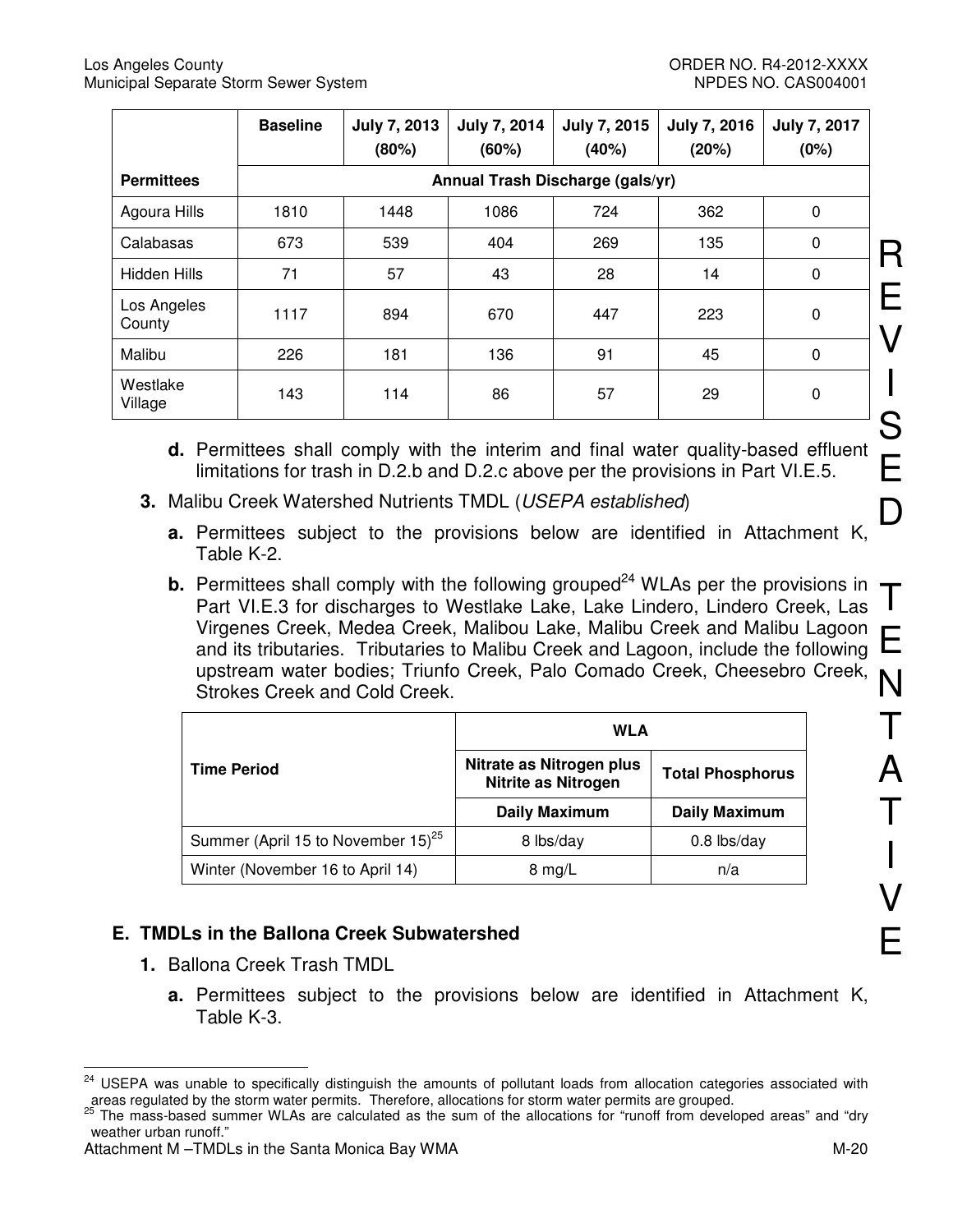- **b.** Permittees shall comply with the final water quality-based effluent limitation of zero trash discharged to Ballona Creek no later than September 30, 2015 and every year thereafter.
- **c.** Permittees shall comply with the interim and final water quality-based effluent limitations for trash discharged to Ballona Creek, per the schedule below:

## **Ballona Creek Subwatershed Trash Effluent Limitations per Storm Year<sup>26</sup> (pounds of drip-dry trash)**

|                           |                 | Sept 30, | Sept 30,                                 | Sept 30, | Sept 30,    |
|---------------------------|-----------------|----------|------------------------------------------|----------|-------------|
|                           |                 | 2012     | 2013                                     | 2014     | $2015^{27}$ |
|                           | <b>Baseline</b> | (20%)    | (10%)                                    | (3.3%)   | (0%)        |
| <b>Permittees</b>         |                 |          | Annual Trash Discharge (pounds of trash) |          |             |
| <b>Beverly Hills</b>      | 70,712          | 14,142   | 7,071                                    | 2,333    | 0           |
| <b>Culver City</b>        | 37,271          | 7,454    | 3,727                                    | 1,230    | 0           |
| Inglewood                 | 22,324          | 4,465    | 2,232                                    | 737      | 0           |
| Los Angeles,<br>City of   | 942,720         | 188,544  | 94,272                                   | 31,110   | 0           |
| Los Angeles,<br>County of | 52,693          | 10,539   | 5,269                                    | 1,739    | 0           |
| Santa Monica              | 2,579           | 516      | 258                                      | 85       | 0           |
| West<br>Hollywood         | 13,411          | 2,682    | 1,341                                    | 443      | 0           |

### **Ballona Creek Subwatershed Trash Effluent Limitations per Storm Year (gallons of uncompressed trash)**

|                           | <b>Baseline</b> | Sept 30,<br>2012<br>(20%) | Sept 30,<br>2013<br>(10%)                              | Sept 30,<br>2014<br>(3.3%) | Sept 30,<br>$2015^{16}$<br>(0%) |
|---------------------------|-----------------|---------------------------|--------------------------------------------------------|----------------------------|---------------------------------|
| <b>Permittees</b>         |                 |                           | Annual Trash Discharge (gallons of uncompressed trash) |                            |                                 |
| <b>Beverly Hills</b>      | 45,336          | 9,067                     | 4,534                                                  | 1,496                      | 0                               |
| <b>Culver City</b>        | 25,081          | 5,016                     | 2,508                                                  | 828                        | 0                               |
| Inglewood                 | 14,717          | 2,943                     | 1,472                                                  | 486                        | 0                               |
| Los Angeles,<br>City of   | 602,068         | 120,414                   | 60,207                                                 | 19,868                     | 0                               |
| Los Angeles,<br>County of | 32,679          | 6,536                     | 3,268                                                  | 1,078                      | 0                               |
| Santa Monica              | 1,749           | 350                       | 175                                                    | 58                         | 0                               |
| West<br>Hollywood         | 9,360           | 1,872                     | 936                                                    | 309                        | 0                               |

**d.** Permittees shall comply with the interim and final water quality-based effluent limitations for trash in E.1.b and E.1.c above per the provisions in Part VI.E.5.

 $\overline{a}$  $26$  For purposes of the provisions in this subpart, a storm year is defined as October 1 to September 30.

<sup>&</sup>lt;sup>27</sup> Permittees shall achieve their final water quality-based effluent limitation of zero trash discharged for the 2014-2015 storm year and every year thereafter.

Attachment M –TMDLs in the Santa Monica Bay WMA M-21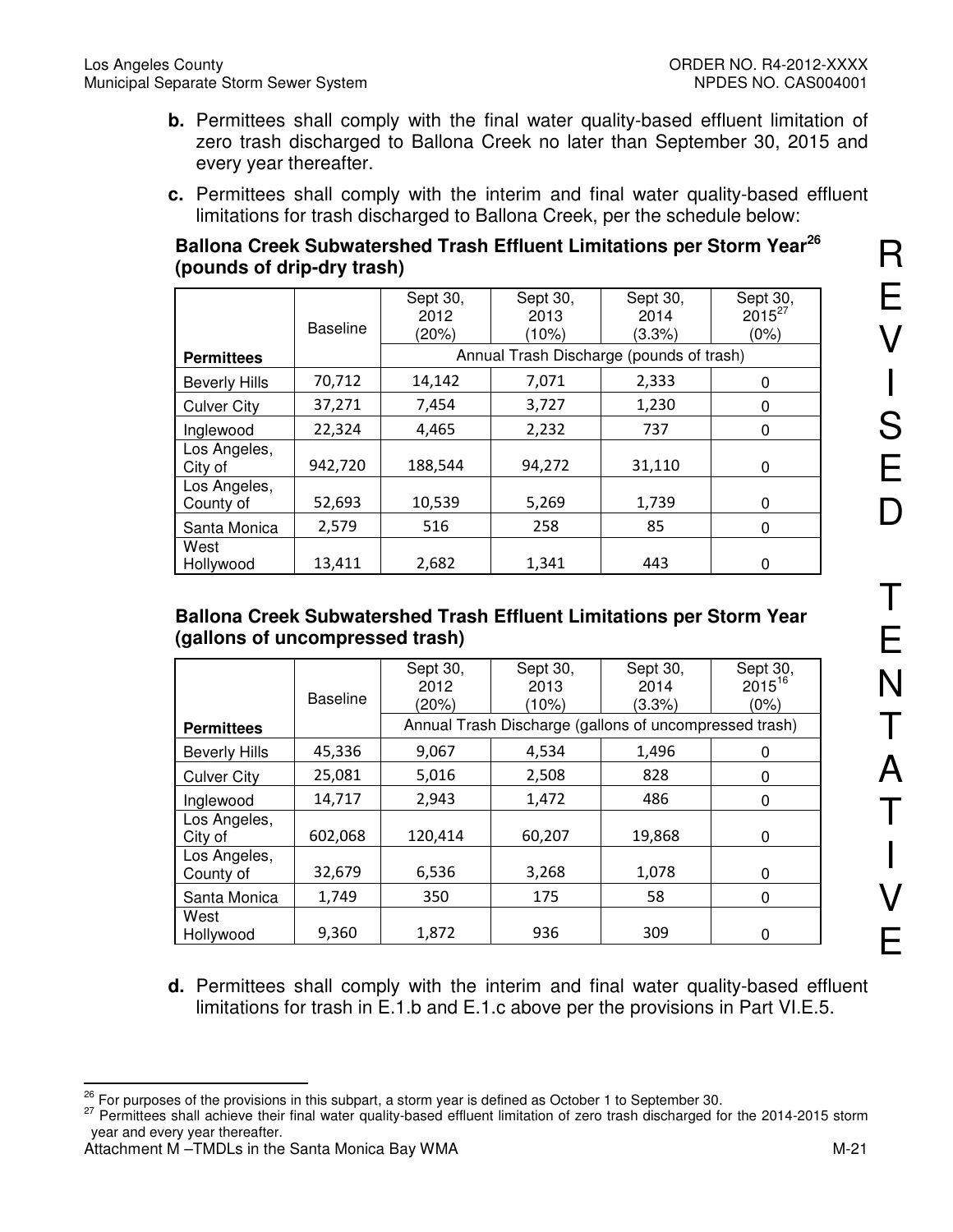- **2.** Ballona Creek Estuary Toxic Pollutants TMDL
	- **a.** Permittees subject to the provisions below are identified in Attachment K, Table K-3.
	- **b.** Permittees shall comply with the following final water quality-based effluent limitations no later than January 11, 2021, expressed as an annual loading of sediment-bound pollutants deposited to Ballona Creek Estuary:

| <b>Constituent</b> | <b>Effluent Limitations</b> |              |  |
|--------------------|-----------------------------|--------------|--|
|                    | Annual                      | <b>Units</b> |  |
| Cadmium            | 8.0                         | kg/yr        |  |
| Copper             | 227.3                       | kg/yr        |  |
| Lead               | 312.3                       | kg/yr        |  |
| Silver             | 6.69                        | kg/yr        |  |
| Zinc               | 1003                        | kg/yr        |  |
| Chlordane          | 3.34                        | g/yr         |  |
| <b>DDTs</b>        | 10.56                       | g/yr         |  |
| <b>Total PCBs</b>  | 152                         | g/yr         |  |
| <b>Total PAHs</b>  | 26,900                      | g/yr         |  |

**c.** Permittees shall comply with interim and final water quality-based effluent  $\blacksquare$ limitations for sediment-bound pollutant loads deposited to Ballona Creek Estuary, per the schedule below:

| <b>Deadline</b>  | <b>Total Drainage Area Served by the</b><br>MS4 required to meet the water<br>quality-based effluent limitations<br>(%) |
|------------------|-------------------------------------------------------------------------------------------------------------------------|
| January 11, 2013 | 25                                                                                                                      |
| January 11, 2015 | 50                                                                                                                      |
| January 11, 2017 | 75                                                                                                                      |
| January 11, 2021 | 100                                                                                                                     |

- **d.** Permittees shall be deemed in compliance with the water quality-based effluent limitations in Part E.2.b by demonstrating any one of the following:
	- **i.** Final water quality-based effluent limitations for sediment-bound pollutants deposited to Ballona Creek Estuary are met; or
	- **ii.** The sediment numeric targets as defined in the TMDL are met in bed sediments; or
	- **iii.** Concentrations of sediments discharged meet the numeric targets for sediment as defined in the TMDL.

Attachment M –TMDLs in the Santa Monica Bay WMA M-22

R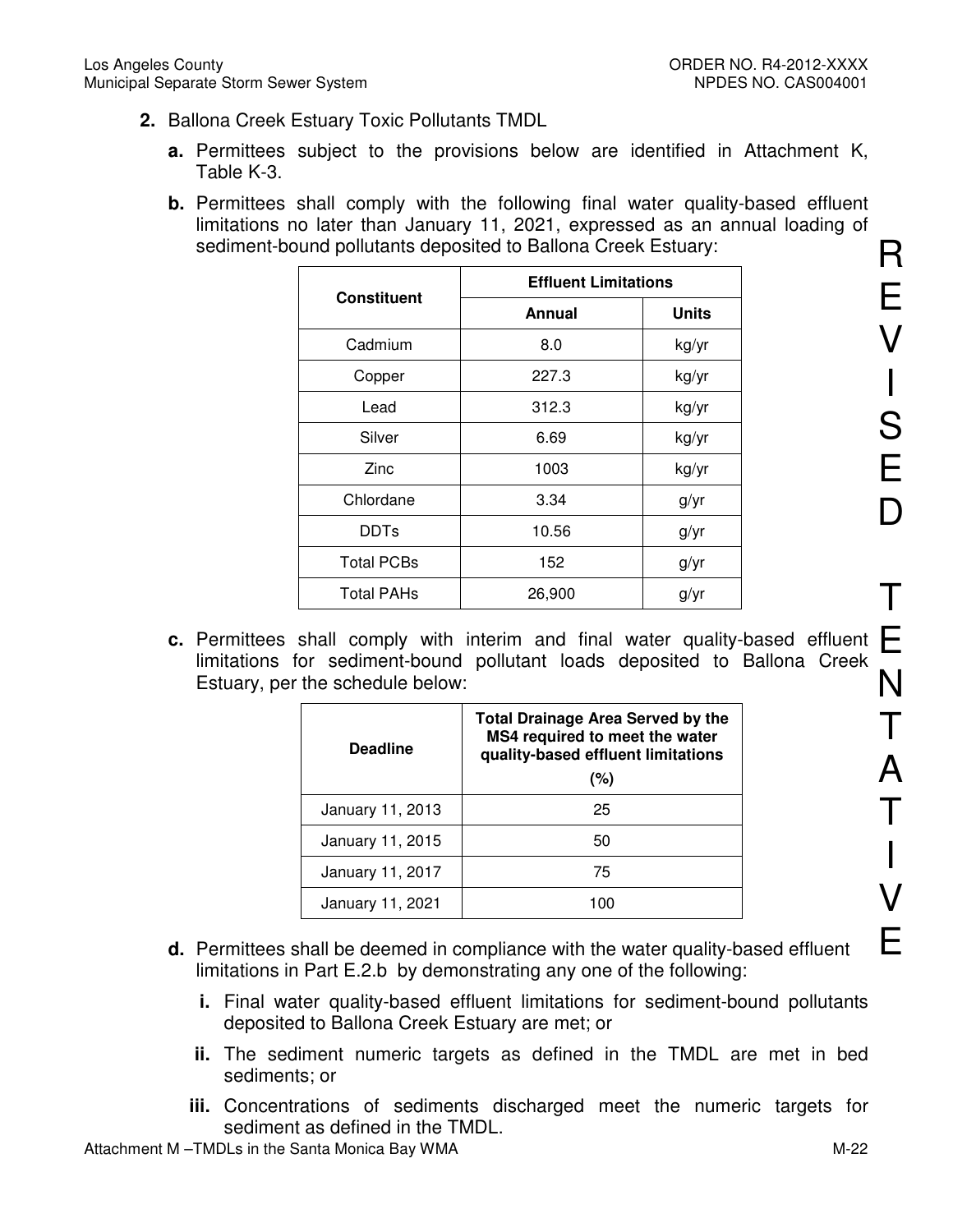- **3.** Ballona Creek, Ballona Estuary and Sepulveda Channel Bacteria TMDL
	- **a.** Permittees subject to the provisions below are identified in Attachment K, Table K-3.
	- **b.** Water Quality-Based Effluent Limitations
		- Formities shall semply with the following linal water quality sassa since the limitations for discharges to Ballona Creek Estuary; Ballona Creek Reach 2 at  $R$  $\frac{1}{2}$  confluence with Ballona Creek Estuary during dry weather no later than April  $\Box$ V **i.** Permittees shall comply with the following final water quality-based effluent the confluence with Ballona Creek Estuary; and Centinela Creek at the 27, 2013, and during wet weather no later than July 15, 2021:

| <b>Constituent</b> | <b>Effluent Limitations (MPN or cfu)</b> |                       |  |
|--------------------|------------------------------------------|-----------------------|--|
|                    | <b>Daily Maximum</b>                     | <b>Geometric Mean</b> |  |
| Total coliform*    | 10,000/100 mL                            | 1,000/100 mL          |  |
| Fecal coliform     | 400/100 mL                               | 200/100 mL            |  |
| Enterococcus       | 104/100 mL                               | 35/100 mL             |  |

\* Total coliform density shall not exceed a daily maximum of 1,000/100 mL, if the ratio of fecal-to-total coliform exceeds 0.1.

TMDL, Permittees shall comply with the following daily maximum mial water<br>quality-based effluent limitations for discharges to Ballona Creek Estuary  $\blacksquare$ **ii.** Section E.3.b.i above shall not be applicable upon the effective date of the revised Ballona Creek, Ballona Estuary and Sepulveda Channel Bacteria TMDL (Attachment A of Resolution No. R12-008). Upon the effective date of the revised Ballona Creek, Ballona Estuary and Sepulveda Channel Bacteria TMDL, Permittees shall comply with the following daily maximum final water during dry weather no later than April 27, 2013, and during wet weather no later than July 15, 2021. Permittees shall comply with the following yearround geometric mean final water quality-based effluent limitations for each monitoring location no later than July 15, 2021.

| <b>Constituent</b>                                                         | <b>Effluent Limitations (MPN or cfu)</b> |                       |  |
|----------------------------------------------------------------------------|------------------------------------------|-----------------------|--|
|                                                                            | <b>Daily Maximum</b>                     | <b>Geometric Mean</b> |  |
| Total coliform*                                                            | 10,000/100 mL                            | 1,000/100 mL          |  |
| Fecal coliform                                                             | 400/100 mL                               | 200/100 mL            |  |
| <b>Enterococcus</b>                                                        | 104/100 mL                               | 35/100 mL             |  |
| * Total coliform density shall not exceed a daily maximum of 1,000/100 mL, |                                          |                       |  |
| if the ratio of fecal-to-total coliform exceeds 0.1.                       |                                          |                       |  |

**ii.**iii. Permittees shall comply with the following final water quality-based effluent limitations for discharges to Sepulveda Channel during dry weather no later than April 27, 2013, and during wet weather no later than July 15, 2021:

| <b>Constituent</b> | <b>Effluent Limitation (MPN or cfu)</b> |                       |  |
|--------------------|-----------------------------------------|-----------------------|--|
|                    | <b>Daily Maximum</b>                    | <b>Geometric Mean</b> |  |
| E. coli            | 235/100 mL                              | 126/100 mL            |  |

I

S

E

D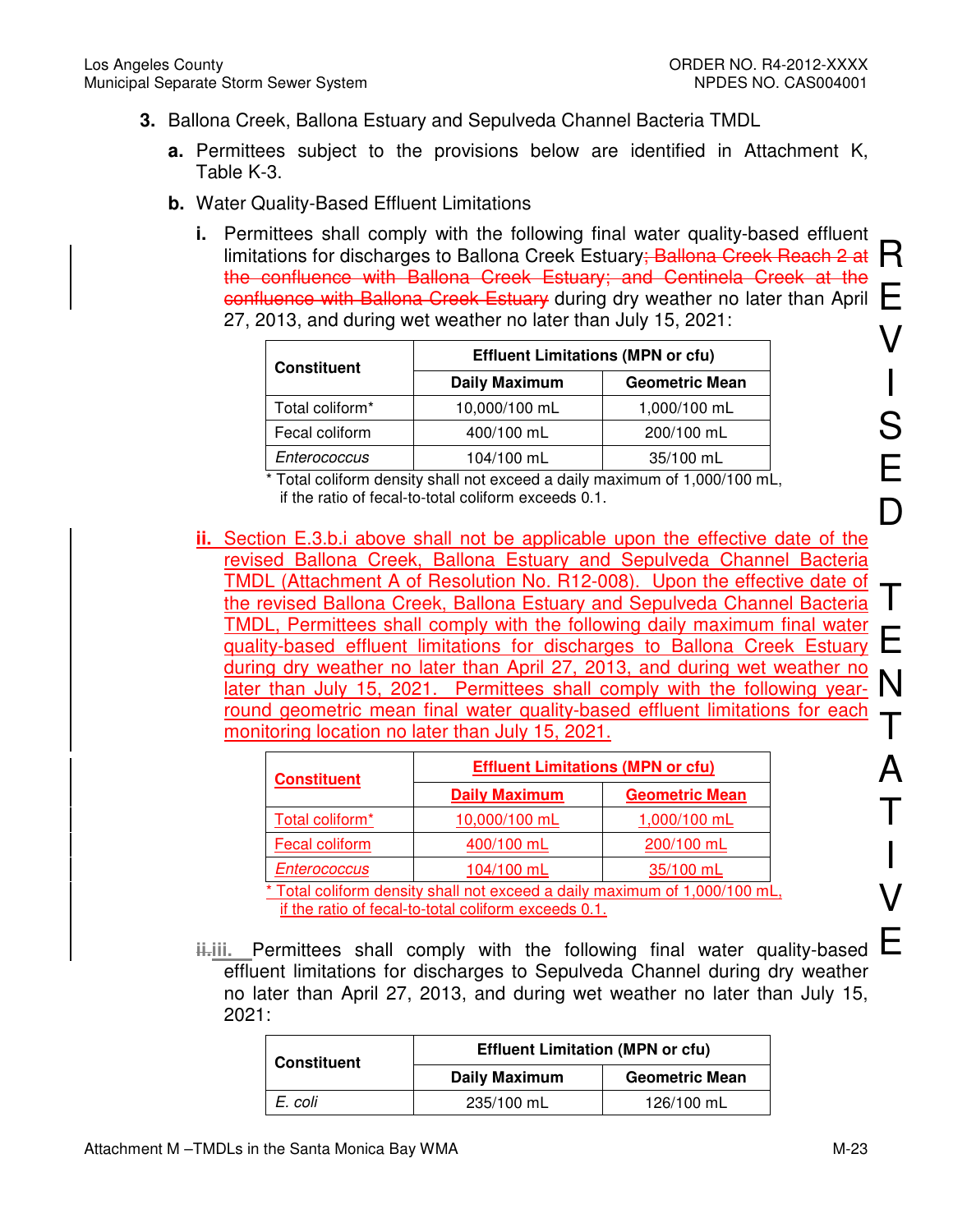**iv.** Section E.3.b.iii above shall not be applicable upon the effective date of the revised Ballona Creek, Ballona Estuary and Sepulveda Channel Bacteria TMDL (Attachment A of Resolution No. R12-008). Upon the effective date of the revised Ballona Creek, Ballona Estuary and Sepulveda Channel Bacteria TMDL, Permittees shall comply with the following daily maximum final water quality-based effluent limitations for discharges to Sepulveda Channel during dry weather no later than April 27, 2013, and during wet weather no later than July 15, 2021. Permittees shall comply with the following year-round geometric mean final water quality-based effluent limitations for each monitoring location no later than July 15, 2021.

| <b>Constituent</b> | <b>Effluent Limitation (MPN or cfu)</b> |                       |  |
|--------------------|-----------------------------------------|-----------------------|--|
|                    | <b>Daily Maximum</b>                    | <b>Geometric Mean</b> |  |
| E. coli            | 235/100 mL                              | 126/100 mL            |  |

Channel at the confluence with Ballona Creek Reach 2 during dry weather no  $\Box$ **iii.v.** Permittees shall comply with the following final water quality-based effluent limitations for discharges to Ballona Creek Reach 2; Ballona Creek Reach 1 at the confluence with Ballona Creek Reach 2; and Benedict Canyon later than April 27, 2013, and during wet weather no later than July 15, 2021:

| <b>Constituent</b> | <b>Effluent Limitation (MPN or cfu)</b> |                       |  |
|--------------------|-----------------------------------------|-----------------------|--|
|                    | <b>Daily Maximum</b>                    | <b>Geometric Mean</b> |  |
| E. coli            | 576/100 mL                              | 126/100 mL            |  |

revised Ballona Creek, Ballona Estuary and Sepulveda Channel Bacteria N **vi.** Section E.3.b.v above shall not be applicable upon the effective date of the TMDL (Attachment A of Resolution No. R12-008). Upon the effective date of the revised Ballona Creek, Ballona Estuary and Sepulveda Channel Bacteria TMDL, Permittees shall comply with the following daily maximum final water quality-based effluent limitations for discharges to Ballona Creek Reach 2 during dry weather no later than April 27, 2013, and during wet weather no later than July 15, 2021. Permittees shall comply with the following yearround geometric mean final water quality-based effluent limitations for each monitoring location no later than July 15, 2021.

| <b>Constituent</b> | <b>Effluent Limitation (MPN or cfu)</b> |                       |
|--------------------|-----------------------------------------|-----------------------|
|                    | <b>Daily Maximum</b>                    | <b>Geometric Mean</b> |
| E. coli            | 576/100 mL                              | 126/100 mL            |

**iv.vii.** Permittees shall comply with the following final water quality-based effluent limitations for discharges to Ballona Creek Reach 1 during dry weather no later than April 27, 2013, and during wet weather no later than July 15, 2021:

| <b>Constituent</b> | <b>Effluent Limitation (MPN or cfu)</b> |                       |  |
|--------------------|-----------------------------------------|-----------------------|--|
|                    | <b>Daily Maximum</b>                    | <b>Geometric Mean</b> |  |

E

R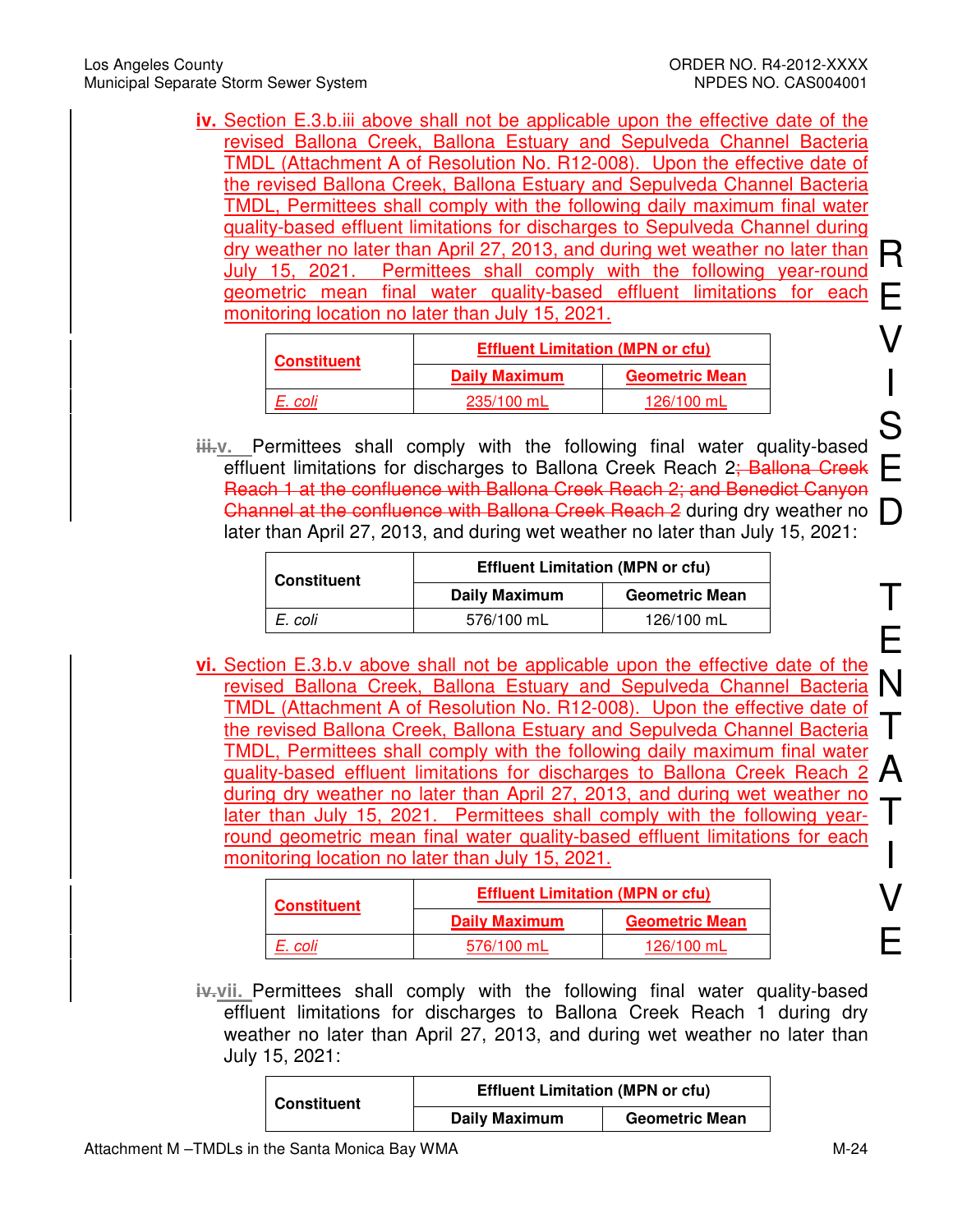| Fecal coliform | 4000/100 mL | 2000/100 mL |
|----------------|-------------|-------------|
|                |             |             |

TMDL, Permittees shall comply with the following daily maximum final water R **viii.** Section E.3.b.vii above shall not be applicable upon the effective date of the revised Ballona Creek, Ballona Estuary and Sepulveda Channel Bacteria TMDL (Attachment A of Resolution No. R12-008). Upon the effective date of the revised Ballona Creek, Ballona Estuary and Sepulveda Channel Bacteria quality-based effluent limitations for discharges to Ballona Creek Reach 1 during dry weather no later than April 27, 2013, and during wet weather no later than July 15, 2021. Permittees shall comply with the following yearround geometric mean final water quality-based effluent limitations for each monitoring location no later than July 15, 2021.

| <b>Constituent</b> | <b>Effluent Limitation (MPN or cfu)</b> |                       |  |
|--------------------|-----------------------------------------|-----------------------|--|
|                    | <b>Daily Maximum</b>                    | <b>Geometric Mean</b> |  |
| Fecal coliform     | 4000/100 mL                             | 2000/100 mL           |  |

- **c.** Receiving Water Limitations
	- **i.** Permittees shall comply with the following grouped<sup>28</sup> single sample bacteria receiving water limitations for Ballona Creek Estuary; Ballona Creek Reach 2 at the confluence with Ballona Creek Estuary; Centinela Creek at the confluence with Ballona Creek Estuary; Ballona Creek Reach 2; Ballona Creek Reach 1 at the confluence with Reach 2; Benedict Canyon Channel at the confluence with Ballona Creek Reach 2; and Sepulveda Channel:

| <b>Time Period</b>                             | <b>Annual Allowable Exceedance</b><br>Days of the Single Sample<br>Objective* |                    | <b>Deadline</b> |
|------------------------------------------------|-------------------------------------------------------------------------------|--------------------|-----------------|
|                                                | <b>Daily Sampling</b>                                                         | Weekly<br>Sampling |                 |
| Summer Dry-Weather<br>(April 1 to October 31)  | 0                                                                             |                    | April 27, 2013  |
| Winter Dry-Weather<br>(November 1 to March 31) | 3                                                                             |                    | April 27, 2013  |
| Wet Weather <sup>29</sup><br>(Year-round)      | $17**$                                                                        | 3                  | July 15, 2021   |

\* Exceedance days for Ballona Creek Estuary and at the confluence with Ballona Creek Estuary based on REC-1 marine water single sample bacteria water quality objectives (WQO). Exceedance days for Ballona Creek Reach 2 and at the confluence with Ballona Creek Reach 2 based on LREC-1 freshwater single sample bacteria WQO. Exceedance days for Sepulveda Channel based on REC-1 freshwater single sample bacteria WQO.

\*\* In Ballona Creek Reach 2 and at the confluence with Reach 2, the greater of the allowable exceedance days under the reference system approach or high flow suspension shall apply.

**ii.** Section E.3.c.i above shall not be applicable upon the effective date of the revised Ballona Creek, Ballona Estuary and Sepulveda Channel Bacteria TMDL (Attachment A of Resolution No. R12-008). Upon the effective date of

Attachment M –TMDLs in the Santa Monica Bay WMA M-25 <sup>29</sup> Wet weather is defined as days with 0.1 inch of rain or greater and the three days following the rain event.

<sup>28</sup> The final receiving water limitations are group-based and shared among all MS4 Permittees located within the drainage area.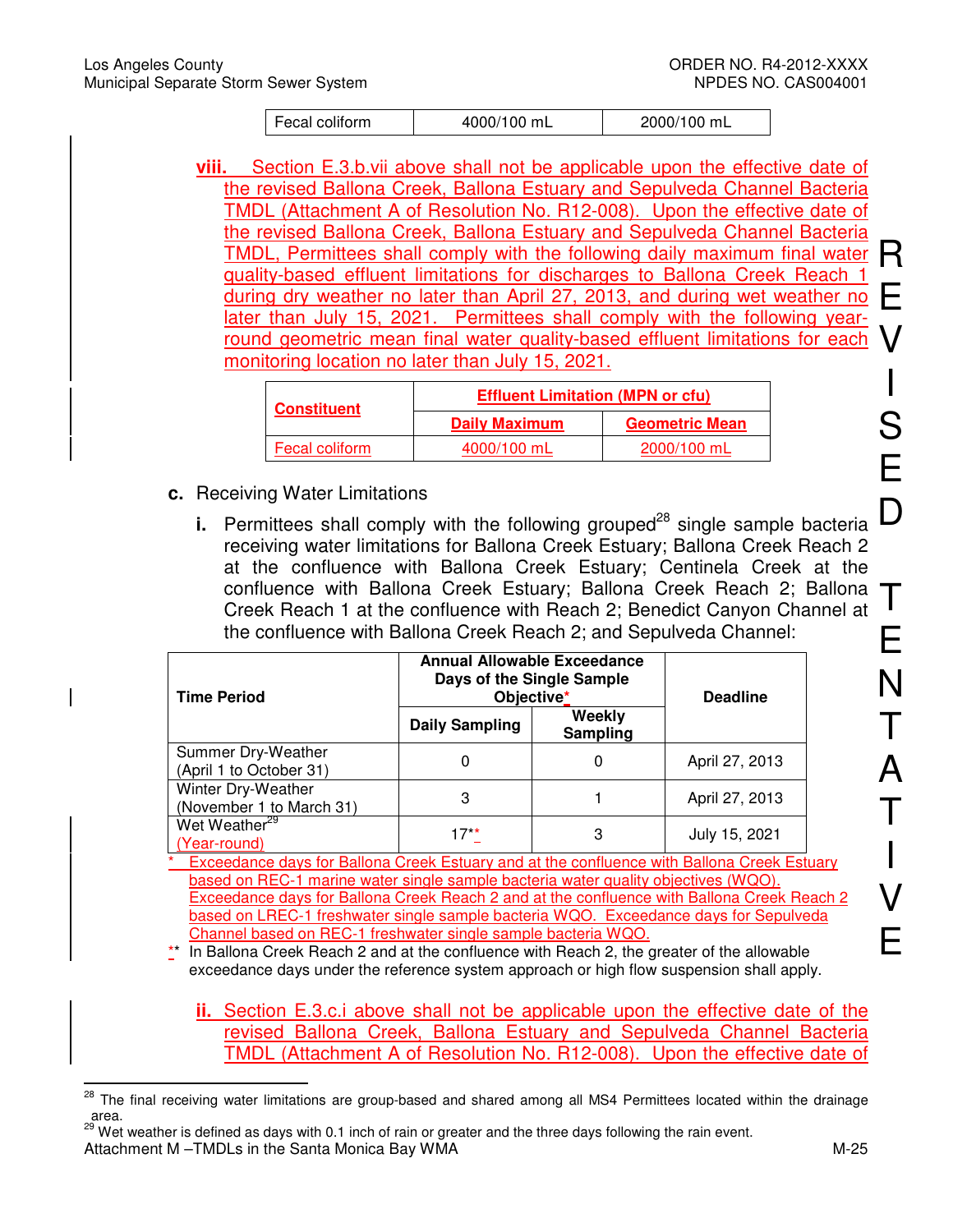the revised Ballona Creek, Ballona Estuary and Sepulveda Channel Bacteria TMDL, Permittees shall comply with the following grouped<sup>30</sup> single sample bacteria receiving water limitations for Ballona Creek Estuary; Ballona Creek Reach 2 at the confluence with Ballona Creek Estuary; and Centinela Creek at the confluence with Ballona Creek Estuary:

| <b>Time Period</b>                                    | <b>Annual Allowable Exceedance</b><br><b>Days of the REC-1 Marine Water</b><br><b>Single Sample Bacteria Water</b><br><b>Quality Objectives</b> |                           | <b>Deadline</b> |
|-------------------------------------------------------|-------------------------------------------------------------------------------------------------------------------------------------------------|---------------------------|-----------------|
|                                                       | <b>Daily Sampling</b>                                                                                                                           | Weekly<br><b>Sampling</b> |                 |
| <b>Summer Dry-Weather</b><br>(April 1 to October 31)  |                                                                                                                                                 |                           | April 27, 2013  |
| <b>Winter Dry-Weather</b><br>(November 1 to March 31) | <u>9</u>                                                                                                                                        | <u>2</u>                  | April 27, 2013  |
| Wet Weather <sup>31</sup><br>(Year-round)             | 17                                                                                                                                              | <u>3</u>                  | July 15, 2021   |

**iii.** Section E.3.c.i above shall not be applicable upon the effective date of the revised Ballona Creek, Ballona Estuary and Sepulveda Channel Bacteria TMDL (Attachment A of Resolution No. R12-008). Upon the effective date of the revised Ballona Creek, Ballona Estuary and Sepulveda Channel Bacteria TMDL, Permittees shall comply with the following grouped<sup>32</sup> single sample bacteria receiving water limitations for Sepulveda Channel:

| <b>Time Period</b>        | <b>Annual Allowable Exceedance</b><br>Days of the REC-1 Fresh Water<br><b>Single Sample Bacteria Water</b><br><b>Quality Objectives</b><br>Weekly<br><b>Daily Sampling</b><br><b>Sampling</b> |  | <b>Deadline</b> |
|---------------------------|-----------------------------------------------------------------------------------------------------------------------------------------------------------------------------------------------|--|-----------------|
| Dry-Weather               |                                                                                                                                                                                               |  | April 27, 2013  |
| Wet Weather <sup>31</sup> | 15                                                                                                                                                                                            |  | July 15, 2021   |

**iv.** Section E.3.c.i above shall not be applicable upon the effective date of the revised Ballona Creek, Ballona Estuary and Sepulveda Channel Bacteria TMDL (Attachment A of Resolution No. R12-008). Upon the effective date of the revised Ballona Creek, Ballona Estuary and Sepulveda Channel Bacteria TMDL. Permittees shall comply with the following grouped<sup>32</sup> single sample bacteria receiving water limitations for Ballona Creek Reach 2; Ballona Creek Reach 1 at the confluence with Reach 2; and Benedict Canyon Channel at the confluence with Ballona Creek Reach 2:

 $\overline{1}$ The final receiving water limitations are group-based and shared among all MS4 Permittees located within the drainage  $\frac{area}{31}$ 

Wet weather is defined as days with 0.1 inch of rain or greater and the three days following the rain event.

<sup>&</sup>lt;sup>32</sup> The final receiving water limitations are group-based and shared among all MS4 Permittees located within the drainage area.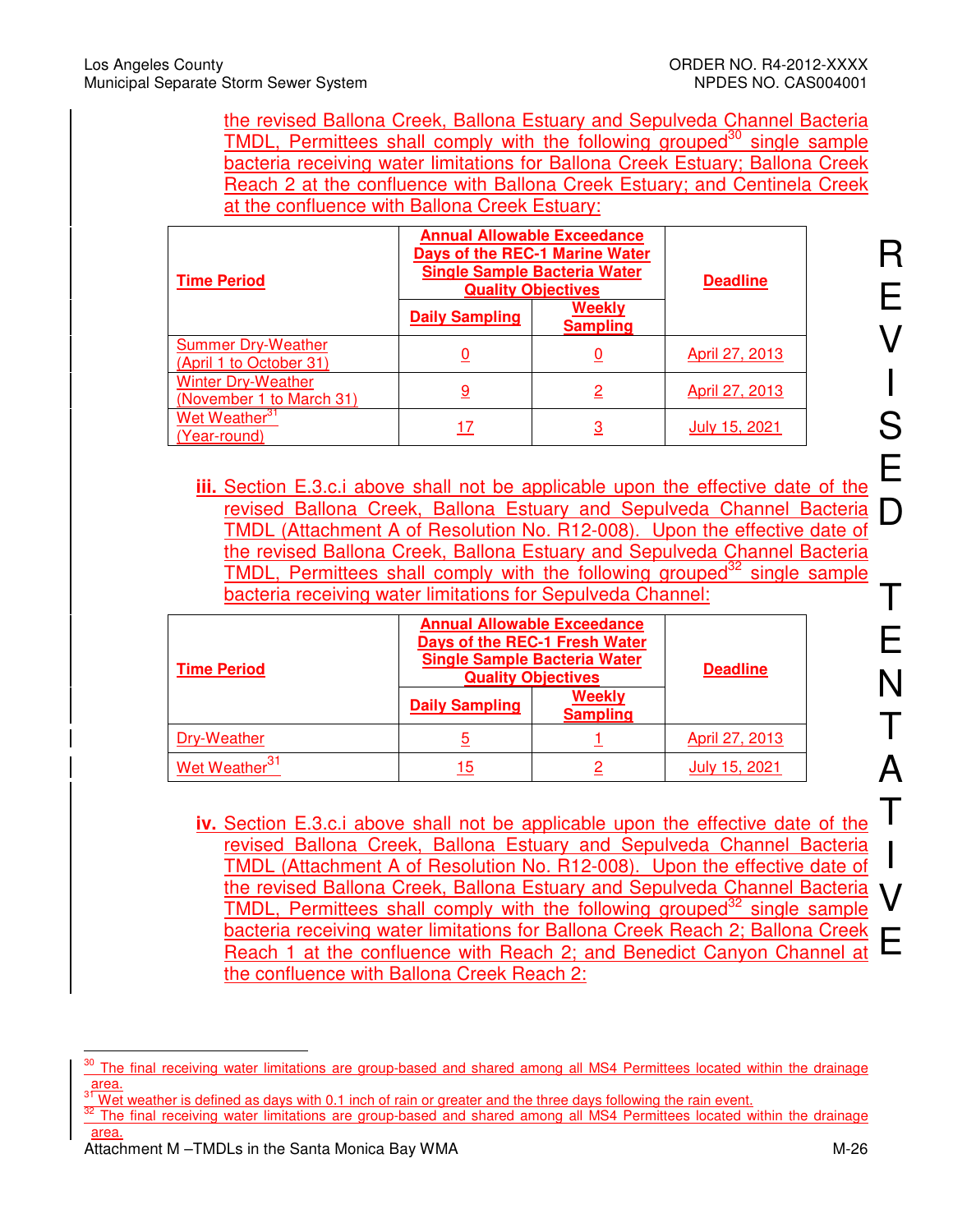| <b>Time Period</b>                | <b>Annual Allowable Exceedance</b><br>Days of the LREC-1 Fresh Water<br><b>Single Sample Bacteria Water</b><br><b>Quality Objectives</b> |                           | <b>Deadline</b> |
|-----------------------------------|------------------------------------------------------------------------------------------------------------------------------------------|---------------------------|-----------------|
|                                   | <b>Daily Sampling</b>                                                                                                                    | Weekly<br><b>Sampling</b> |                 |
| Dry-Weather                       | 5                                                                                                                                        |                           | April 27, 2013  |
| <u>Wet Weat</u> her <sup>31</sup> | $15^*$                                                                                                                                   | റ                         | July 15, 2021   |

\* In Ballona Creek Reach 2 and at the confluence with Reach 2, the greater of the allowable exceedance days under the reference system approach or high flow suspension shall apply.

- **ii.v.** Permittees shall not exceed the single sample bacteria objective of 4000/100 ml in more than 10% of the samples collected from Ballona Creek Reach 1 during any 30-day period. Permittees shall achieve compliance with this receiving water limitation during dry weather no later than April 27, 2013, and during wet weather no later than July 15, 2021.
- the confluence with Ballona Creek Estuary; and Centinela Creek at the Density of the confluence with Ballona Creek Estuary; and Centinela Creek at the D **iii.vi.** Permittees shall comply with the following geometric mean receiving water limitations for discharges to Ballona Creek Estuary; Ballona Creek Reach 2 at confluence with Ballona Creek Estuary during dry weather no later than April 27, 2013, and during wet weather no later than July 15, 2021:

| <b>Constituent</b> | <b>Geometric Mean (MPN or cfu)</b> |  |
|--------------------|------------------------------------|--|
| Total coliform     | 1,000/100 mL                       |  |
| Fecal coliform     | 200/100 mL                         |  |
| Enterococcus       | 35/100 mL                          |  |

**vii.** Section E.3.c.vi above shall not be applicable upon the effective date of the revised Ballona Creek, Ballona Estuary and Sepulveda Channel Bacteria TMDL (Attachment A of Resolution No. R12-008). Upon the effective date of the revised Ballona Creek, Ballona Estuary and Sepulveda Channel Bacteria TMDL, Permittees shall comply with the following year-round geometric mean receiving water limitations for discharges to Ballona Creek Estuary; Ballona Creek Reach 2 at the confluence with Ballona Creek Estuary; and Centinela Creek at the confluence with Ballona Creek Estuary no later than July 15, 2021:

| <b>Constituent</b>    | <b>Geometric Mean (MPN or cfu)</b> |
|-----------------------|------------------------------------|
| <b>Total coliform</b> | 1,000/100 mL                       |
| Fecal coliform        | 200/100 mL                         |
| Enterococcus          | 35/100 mL                          |

Attachment M –TMDLs in the Santa Monica Bay WMA M-27 **iv.viii.** Permittees shall comply with the following geometric mean receiving water limitation for discharges to Ballona Creek Reach 2; Ballona Creek Reach 1 at the confluence with Ballona Creek Reach 2; Benedict Canyon Channel at the confluence with Ballona Creek Reach 2; and Sepulveda Channel during dry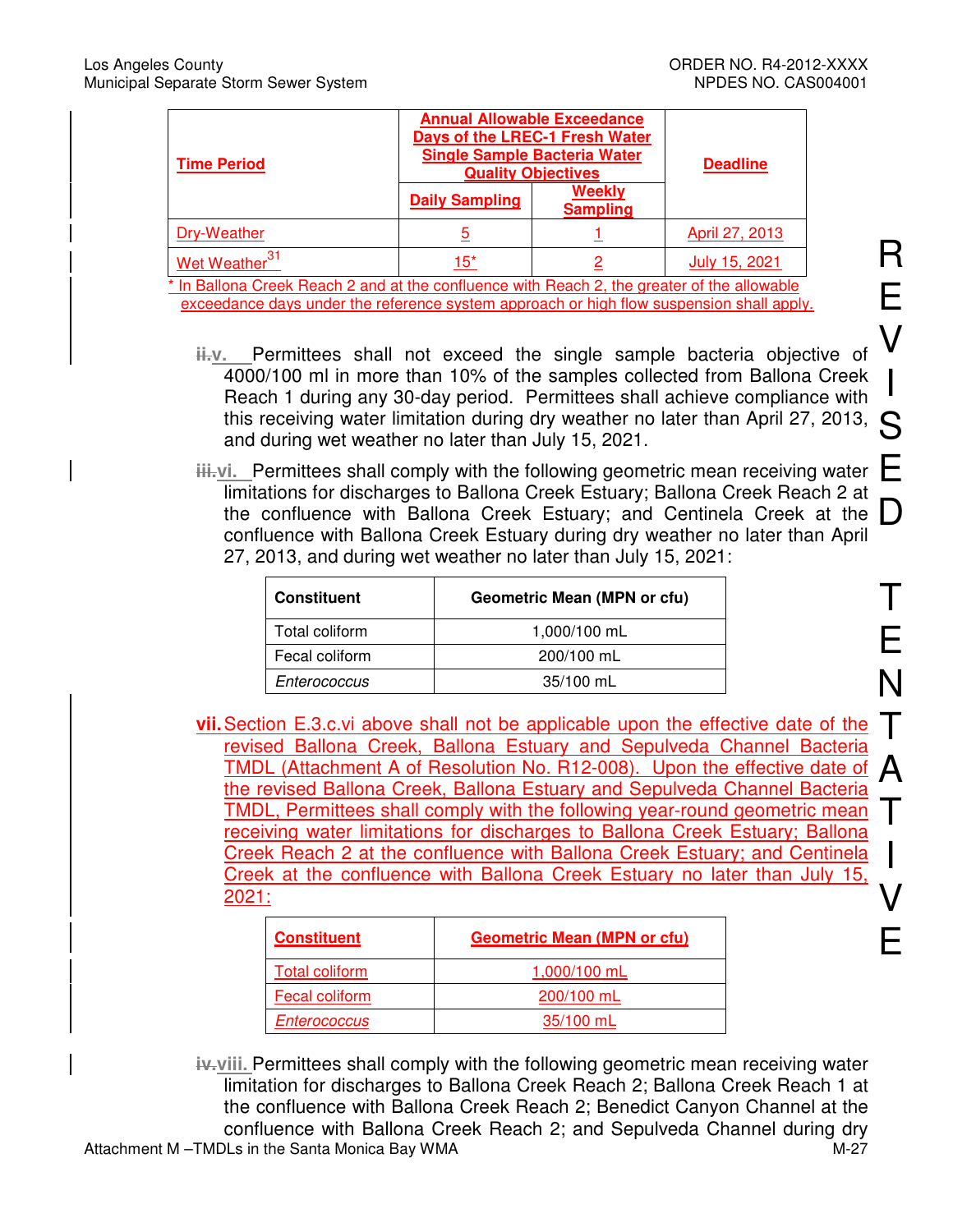weather no later than April 27, 2013, and during wet weather no later than July 15, 2021:

| Constituent | <b>Geometric Mean (MPN or cfu)</b> |  |
|-------------|------------------------------------|--|
| I E. coli   | 126/100 mL                         |  |

**ix.** Section E.3.c.viii above shall not be applicable upon the effective date of the R<br>revised Ballona Creek, Ballona Estuary and Sepulyeda Channel Bacteria E V I revised Ballona Creek, Ballona Estuary and Sepulveda Channel Bacteria TMDL (Attachment A of Resolution No. R12-008). Upon the effective date of the revised Ballona Creek, Ballona Estuary and Sepulveda Channel Bacteria TMDL, Permittees shall comply with the following year-round geometric mean receiving water limitation for discharges to Ballona Creek Reach 2; Ballona Creek Reach 1 at the confluence with Ballona Creek Reach 2; Benedict Canyon Channel at the confluence with Ballona Creek Reach 2; and Sepulveda Channel no later than July 15, 2021:

| <b>Constituent</b> | <b>Geometric Mean (MPN or cfu)</b> |
|--------------------|------------------------------------|
| E. coli            | 126/100 mL                         |

*v.x.* Permittees shall comply with the following geometric mean receiving water limitation for discharges to Ballona Creek Reach 1 during dry weather no later than April 27, 2013, and during wet weather no later than July 15, 2021:

| <b>Constituent</b> | <b>Geometric Mean (MPN or cfu)</b> |
|--------------------|------------------------------------|
| Fecal coliform     | 2000/100 mL                        |

**xi.** Section E.3.c.x above shall not be applicable upon the effective date of the revised Ballona Creek, Ballona Estuary and Sepulveda Channel Bacteria TMDL (Attachment A of Resolution No. R12-008). Upon the effective date of the revised Ballona Creek, Ballona Estuary and Sepulveda Channel Bacteria TMDL, Permittees shall comply with the following year-round geometric mean receiving water limitation for discharges to Ballona Creek Reach 1 no later than July 15, 2021:

| <b>Constituent</b> | <b>Geometric Mean (MPN or cfu)</b> |
|--------------------|------------------------------------|
| Fecal coliform     | 2000/100 mL                        |

- **4.** Ballona Creek Metals TMDL
	- **a.** Permittees subject to the provisions below are identified in Attachment K, Table K-3.
	- **b.** Final Water Quality-Based Effluent Limitations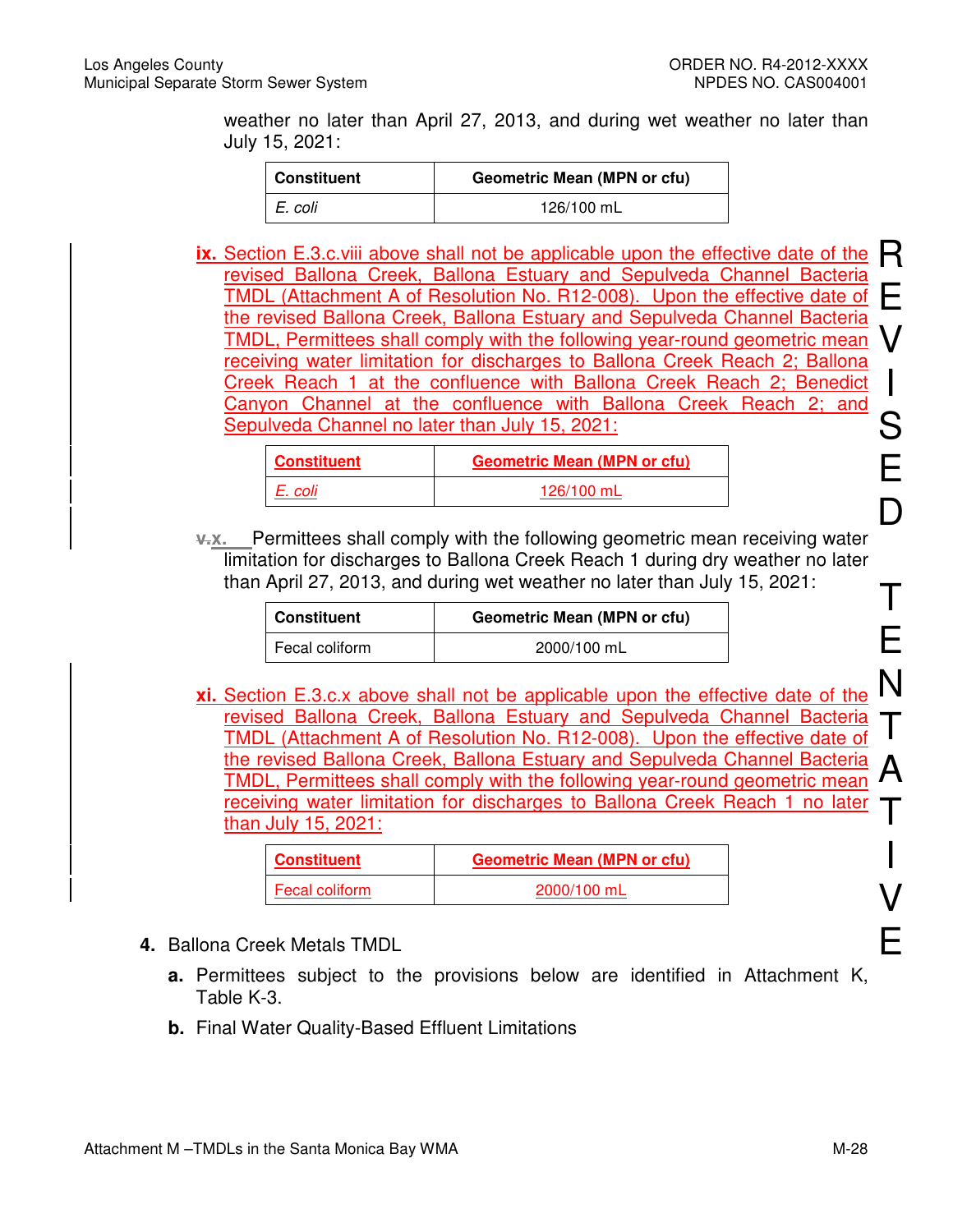**i.** Permittees shall comply with the following dry weather<sup>33</sup> water quality-based effluent limitations no later than January 11, 2016, expressed as total recoverable metals discharged to Ballona Creek and Sepulveda Channel:

| <b>Constituent</b> | <b>Effluent Limitation</b><br><b>Daily Maximum</b><br>(g/day) |                             |
|--------------------|---------------------------------------------------------------|-----------------------------|
|                    | <b>Ballona Creek</b>                                          | Sepulveda<br><b>Channel</b> |
| Copper             | 807.7                                                         | 365.6                       |
| Lead               | 432.6                                                         | 196.1                       |
| Selenium           | 169                                                           | 76                          |
| Zinc               | 10,273.1                                                      | 4,646.4                     |

**ii.** In lieu of calculating loads, Permittees may demonstrate compliance with the following concentration-based water quality-based effluent limitations during dry weather<sup>34</sup> no later than January 11, 2016, expressed as total recoverable metals discharged to Ballona Creek and Sepulveda Channel:

| <b>Constituent</b> | <b>Effluent Limitation</b><br>Daily Maximum (µg/L) |
|--------------------|----------------------------------------------------|
| Copper             | 24                                                 |
| Lead               | 13                                                 |
| Selenium           | 5                                                  |
| Zinc               | 304                                                |

**iii.** Permittees shall comply with the following wet weather<sup>35</sup> water quality-based effluent limitations no later than January 11, 2021, expressed as total recoverable metals discharged to Ballona Creek and its tributaries:

| <b>Constituent</b> | <b>Effluent Limitation</b><br>Daily Maximum (g/day) |
|--------------------|-----------------------------------------------------|
| Copper             | 1.70 x $10^{-5}$ x daily storm volume (L)           |
| Lead               | 5.58 x $10^{-5}$ x daily storm volume (L)           |
| Selenium           | $4.73 \times 10^{-6}$ x daily storm volume (L)      |
| Zinc               | 1.13 x $10^{-4}$ x daily storm volume (L)           |

 $\overline{a}$  $33$  Dry weather is defined as any day when the maximum daily flow in Ballona Creek is less than 40 cubic feet per second (cfs) measured at Sawtelle Avenue.

 $34$  Ibid.

 $35$  Wet weather is defined as any day when the maximum daily flow in Ballona Creek is equal to or greater than 40 cubic feet per second (cfs) measured at Sawtelle Avenue.

Attachment M –TMDLs in the Santa Monica Bay WMA M-29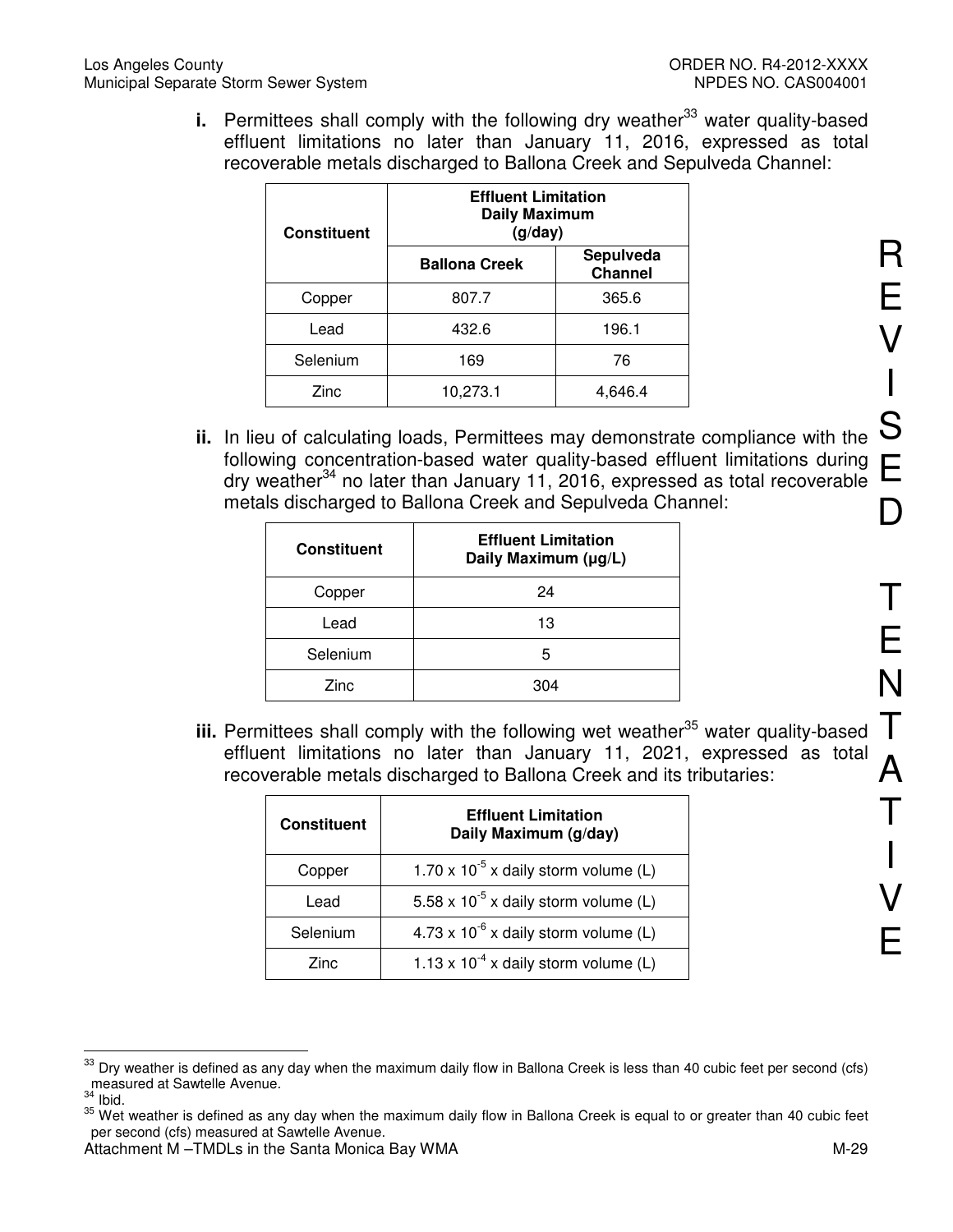**c.** Permittees shall comply with interim and final water quality-based effluent limitations for metals discharged to Ballona Creek and its tributaries, per the schedule below:

| <b>Deadline</b>  | <b>Total Drainage Area Served by the</b><br>MS4 required to meet the water<br>quality-based effluent limitations (%) |             |  |  |
|------------------|----------------------------------------------------------------------------------------------------------------------|-------------|--|--|
|                  | Dry weather                                                                                                          | Wet weather |  |  |
| January 11, 2012 | 50                                                                                                                   | 25          |  |  |
| January 11, 2014 | 75                                                                                                                   |             |  |  |
| January 11, 2016 | 100                                                                                                                  | 50          |  |  |
| January 11, 2021 | 100                                                                                                                  | 100         |  |  |

- **5.** Ballona Creek Wetlands TMDL for Sediment and Invasive Exotic Vegetation (USEPA established)
	- **a.** Permittees subject to the provisions below are identified in Attachment K, Table K-3.
	- **b.** Permittees shall comply with the following grouped<sup>36</sup> WLA per the provisions in Part VI.E.3 for discharges of sediment into Ballona Creek Wetlands:

| <b>Constituent</b>                                                       | Annual WLA <sup>3'</sup> (m <sup>3</sup> /yr) |
|--------------------------------------------------------------------------|-----------------------------------------------|
| <b>Total Sediment (suspended)</b><br>sediment plus sediment bed<br>load) | 44.615                                        |

## **F. TMDLs in Marina del Rey Subwatershed**

- **1.** Marina del Rey Harbor Mothers' Beach and Back Basins Bacteria TMDL
	- **a.** Permittees subject to the provisions below are identified in Attachment K, Table K-3.
	- **b.** Permittees shall comply with the following final water quality-based effluent  $\top$ limitations for discharges to Marina del Rey Harbor Beach and Back Basins D, E, and F during dry weather as of the effective date of this Order, and during wet weather no later than July 15, 2021:

| <b>Constituent</b>          | <b>Effluent Limitations (MPN or cfu)</b>      |              |  |  |
|-----------------------------|-----------------------------------------------|--------------|--|--|
|                             | <b>Daily Maximum</b><br><b>Geometric Mean</b> |              |  |  |
| Total coliform <sup>*</sup> | 10,000/100 mL                                 | 1,000/100 mL |  |  |
| Fecal coliform              | 400/100 mL                                    | 200/100 mL   |  |  |
| Enterococcus                | 104/100 mL                                    | 35/100 mL    |  |  |

<sup>\*</sup> Total coliform density shall not exceed a daily maximum of 1,000/100 mL, if the ratio of fecal-to-total coliform exceeds 0.1.

 $\overline{a}$ 

R

 $\frac{36}{2}$  The WLA is group-based and shared among all MS4 Permittees located within the drainage area.

 $37$  The WLA is applied as a 3-year average.

Attachment M –TMDLs in the Santa Monica Bay WMA M-30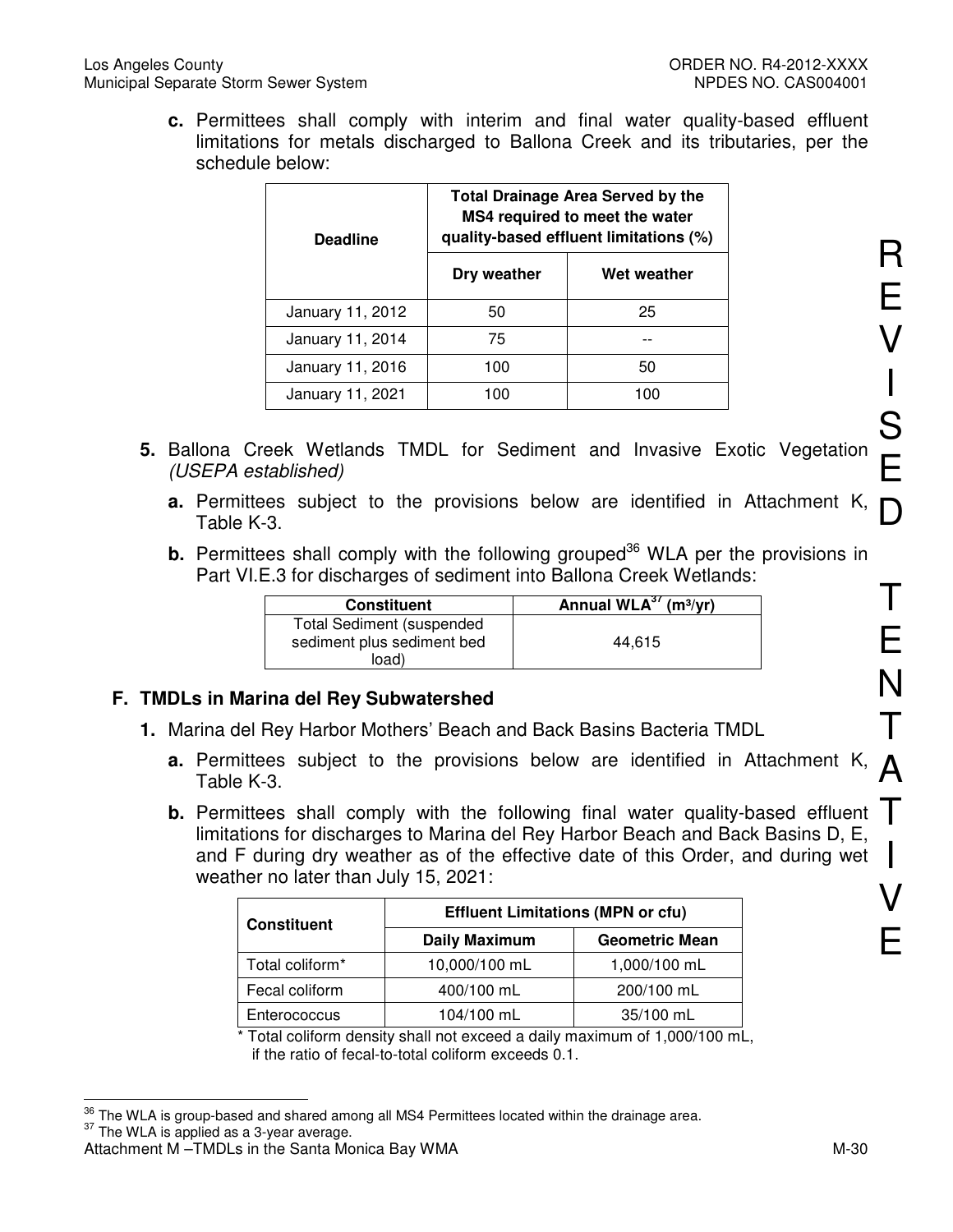**c.** Section F.1.b above shall not be applicable upon the effective date of the revised Marina del Rey Harbor Mothers' Beach and Back Basins Bacteria TMDL (Attachment B of Resolution No. R12-007). Upon the effective date of the revised Marina del Rey Harbor Mothers' Beach and Back Basins Bacteria TMDL, Permittees shall comply with the following daily maximum final water qualitybased effluent limitations for discharges to Marina del Rey Harbor Beach and Back Basins D, E, and F during dry weather as of the effective date of the revised Marina del Rey Harbor Mothers' Beach and Back Basins Bacteria TMDL and during wet weather no later than July 15, 2021. Permittees shall comply with the following year-round geometric mean final water quality-based effluent limitations for each monitoring location no later than July 15, 2021.

| <b>Constituent</b>                                                         | <b>Effluent Limitations (MPN or cfu)</b> |                       |  |  |  |
|----------------------------------------------------------------------------|------------------------------------------|-----------------------|--|--|--|
|                                                                            | <b>Daily Maximum</b>                     | <b>Geometric Mean</b> |  |  |  |
| Total coliform*                                                            | 10,000/100 mL                            | 1,000/100 mL          |  |  |  |
| Fecal coliform                                                             | 400/100 mL                               | 200/100 mL            |  |  |  |
| <b>Enterococcus</b>                                                        | 104/100 mL                               | 35/100 mL             |  |  |  |
| * Total coliform density shall not exceed a daily maximum of 1,000/100 mL, |                                          |                       |  |  |  |
| if the ratio of fecal-to-total coliform exceeds 0.1.                       |                                          |                       |  |  |  |

- **c.d.** Receiving Water Limitations
	- T E **i.** Permittees shall comply with the following grouped<sup>38</sup> final single sample bacteria receiving water limitations for all monitoring stations at Marina Beach and Basins D, E, and F, except for those monitoring stations subject to the antidegradation implementation provisions in the TMDL and identified in subpart iii. below, during dry weather as of the effective date of this Order and during wet weather no later than July 15, 2021.

| <b>Time Period</b>                             | <b>Annual Allowable Exceedance</b><br>Days of the Single Sample<br>Objective (days) |                    |  |  |
|------------------------------------------------|-------------------------------------------------------------------------------------|--------------------|--|--|
|                                                | Daily<br><b>Sampling</b>                                                            | Weekly<br>Sampling |  |  |
| Summer Dry-Weather<br>(April 1 to October 31)  |                                                                                     |                    |  |  |
| Winter Dry-Weather<br>(November 1 to March 31) | З                                                                                   |                    |  |  |
| Wet Weather <sup>39</sup><br>(Year-round)      |                                                                                     |                    |  |  |

E **ii.** Section F.1.d.i above shall not be applicable upon the effective date of the revised Marina del Rey Harbor Mothers' Beach and Back Basins Bacteria TMDL (Attachment B of Resolution No. R12-007). Upon the effective date of the revised Marina del Rey Harbor Mothers' Beach and Back Basins Bacteria

V

R

E

V

I

S

E

D

<sup>38</sup> <sup>38</sup> The final receiving water limitations are group-based and shared among all MS4 Permittees located within the drainage area.

Attachment M –TMDLs in the Santa Monica Bay WMA M-31 <sup>39</sup> Wet weather is defined as days with 0.1 inch of rain or greater and the three days following the rain event.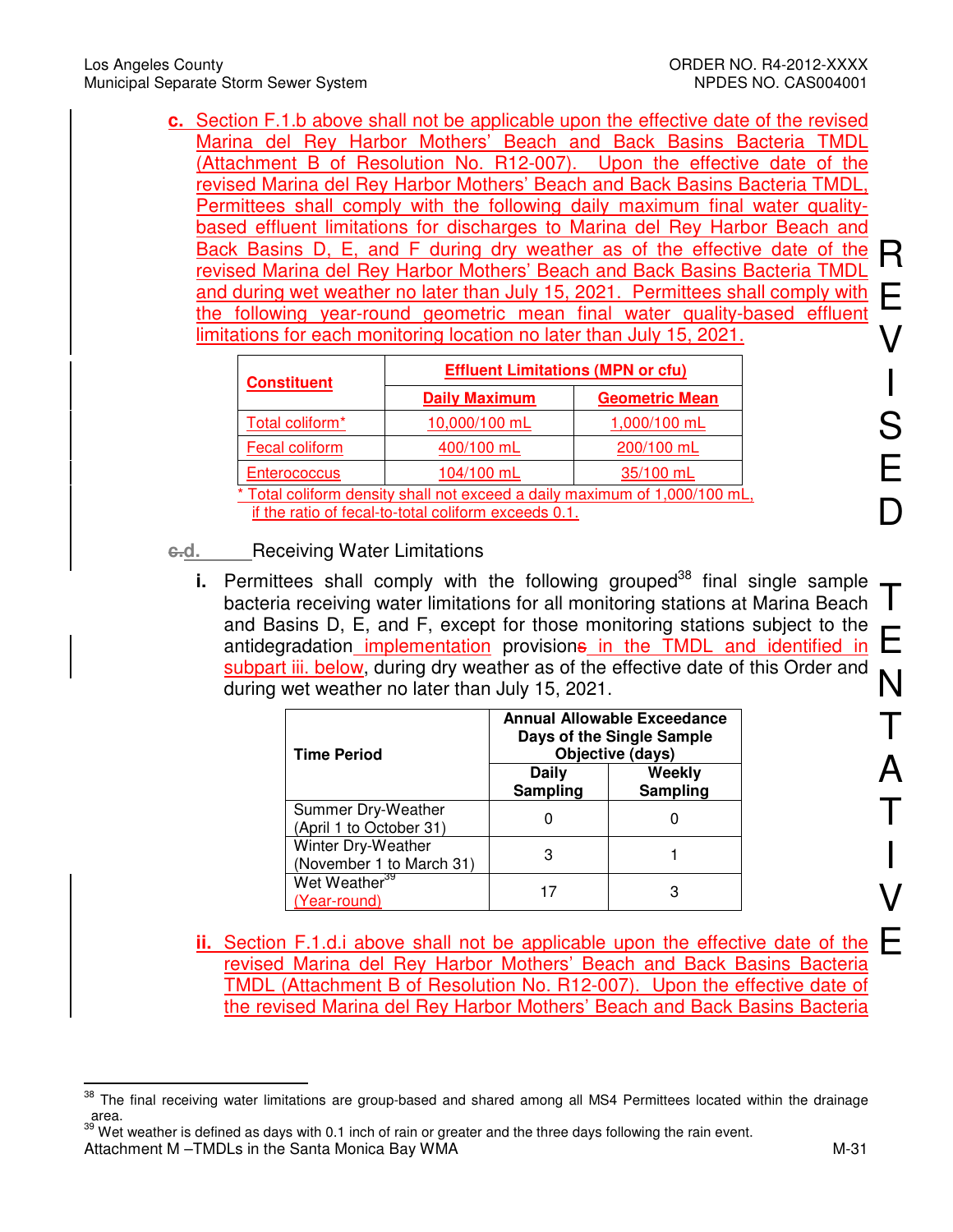TMDL, Permittees shall comply with the following grouped<sup>40</sup> final single sample bacteria receiving water limitations for all monitoring stations at Marina Beach and Basins D, E, and F, except for those monitoring stations subject to the antidegradation implementation provision in the TMDL and identified in subpart iv. below, during dry weather as of the effective date of the revised Marina del Rey Harbor Mothers' Beach and Back Basins Bacteria TMDL and during wet weather no later than July 15, 2021.

| <b>Time Period</b>                                    | <b>Annual Allowable Exceedance</b><br><b>Days of the Single Sample</b><br>Objective (days) |                           |  |  |
|-------------------------------------------------------|--------------------------------------------------------------------------------------------|---------------------------|--|--|
|                                                       | Dailv<br><b>Sampling</b>                                                                   | Weekly<br><b>Sampling</b> |  |  |
| <b>Summer Dry-Weather</b><br>(April 1 to October 31)  |                                                                                            |                           |  |  |
| <b>Winter Dry-Weather</b><br>(November 1 to March 31) |                                                                                            |                           |  |  |
| Wet Weather <sup>4</sup><br>(Year-round)              |                                                                                            |                           |  |  |

**ii.iii.** Permittees shall comply with the following grouped<sup>42</sup> final single sample bacteria receiving water limitations for monitoring stations in Marina del Rey subject to the antidegradation implementation provision in the TMDL as of the effective date of this Order:

|                       |                                | Annual Allowable Exceedance Days<br>of the Single Sample Objective (days) |                           |                                                      |                    |                                                                   |                    |  |
|-----------------------|--------------------------------|---------------------------------------------------------------------------|---------------------------|------------------------------------------------------|--------------------|-------------------------------------------------------------------|--------------------|--|
| Station<br>Monitoring |                                | <b>Summer Dry-Weather</b><br>(April 1 to October 31)                      |                           | <b>Winter Dry Weather</b><br>(November 1 - March 31) |                    | Wet Weather<br>(Year-roundNovember<br><del>1 – October 31</del> ) |                    |  |
| ID                    | Location                       | Daily<br>Sampling                                                         | Weekly<br><b>Sampling</b> | Daily<br>Sampling                                    | Weekly<br>Sampling | Daily<br>Sampling                                                 | Weekly<br>Sampling |  |
| MdRH-9                | Basin F,<br>center of<br>basin |                                                                           | 0                         | 3                                                    |                    | 8                                                                 |                    |  |

**iv.** Section F.1.d.iii above shall not be applicable upon the effective date of the revised Marina del Rey Harbor Mothers' Beach and Back Basins Bacteria TMDL (Attachment B of Resolution No. R12-007). Upon the effective date of the revised Marina del Rey Harbor Mothers' Beach and Back Basins Bacteria TMDL, Permittees shall comply with the following grouped<sup>43</sup> final single sample bacteria receiving water limitations for monitoring stations in Marina del Rey subject to the antidegradation implementation provision in the TMDL

I

V

 $\overline{1}$ <sup>40</sup> The final receiving water limitations are group-based and shared among all MS4 Permittees located within the drainage  $\frac{area}{41}$ .

Wet weather is defined as days with 0.1 inch of rain or greater and the three days following the rain event.

<sup>&</sup>lt;sup>42</sup> The final receiving water limitations are group-based and shared among all MS4 Permittees located within the drainage area.

The final receiving water limitations are group-based and shared among all MS4 Permittees located within the drainage area.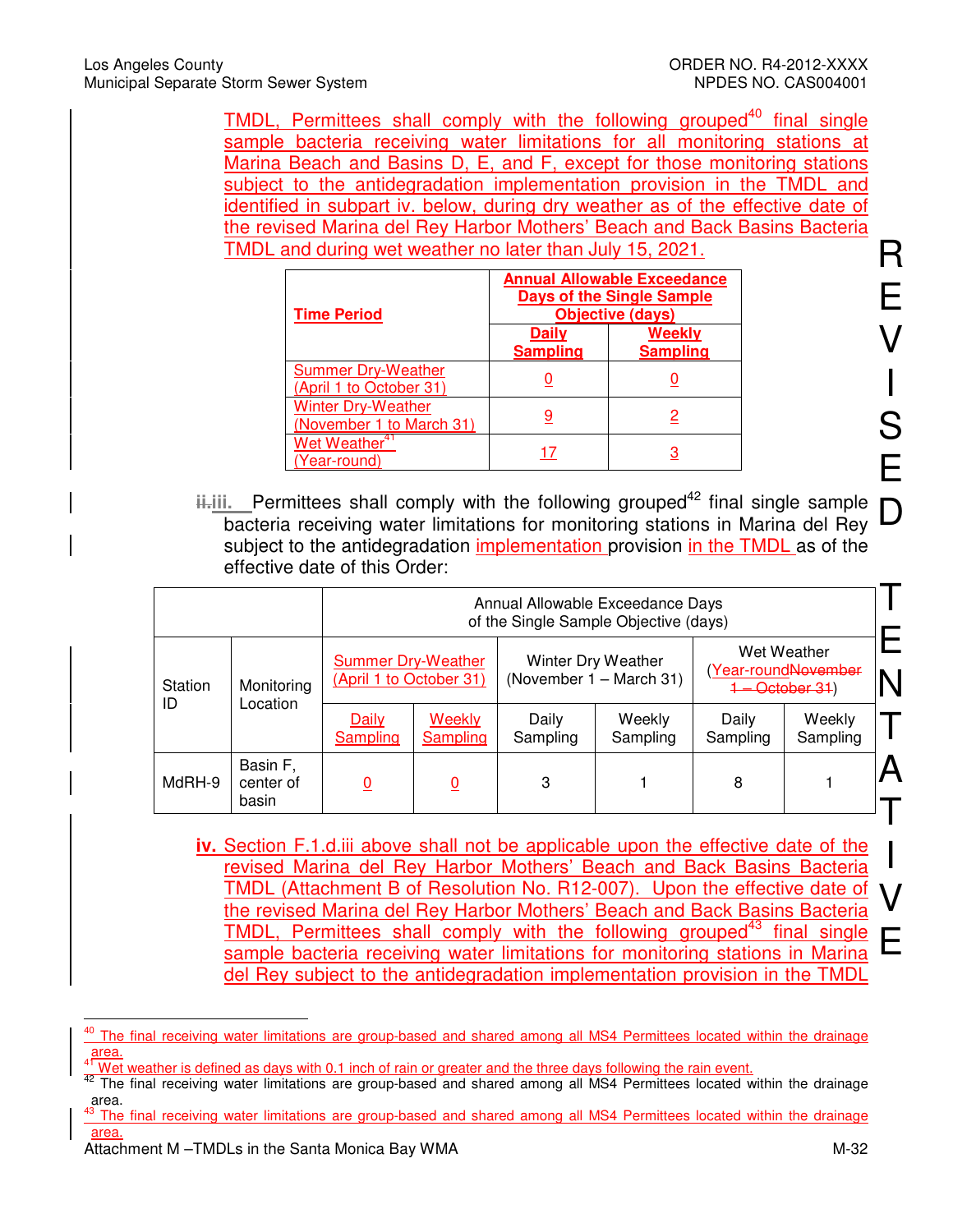#### as of the effective date of the revised Marina del Rey Harbor Mothers' Beach and Back Basins Bacteria TMDL:

|                           |                                |                                                      | <b>Annual Allowable Exceedance Days</b><br>of the Single Sample Objective (days) |                          |                                                      |                          |                                    |
|---------------------------|--------------------------------|------------------------------------------------------|----------------------------------------------------------------------------------|--------------------------|------------------------------------------------------|--------------------------|------------------------------------|
| <b>Station</b>            | Monitoring                     | <b>Summer Dry-Weather</b><br>(April 1 to October 31) |                                                                                  |                          | <b>Winter Dry Weather</b><br>(November 1 – March 31) |                          | <b>Wet Weather</b><br>(Year-round) |
| $\underline{\mathsf{ID}}$ | Location                       | Daily<br><b>Sampling</b>                             | Weekly<br><b>Sampling</b>                                                        | Daily<br><b>Sampling</b> | <b>Weekly</b><br><b>Sampling</b>                     | Daily<br><b>Sampling</b> | Weekly<br><b>Sampling</b>          |
| MdRH-9                    | Basin F,<br>center of<br>basin | 0                                                    | $\overline{0}$                                                                   | 9                        | $\overline{2}$                                       | <u>8</u>                 |                                    |

S E **iii.v.** Permittees shall comply with the following geometric mean receiving water limitations for monitoring stations at Marina Beach and Basins D, E, and F during dry weather as of the effective date of this Order, and during wet weather no later than July 15, 2021:

| <b>Constituent</b> | Geometric Mean (MPN or cfu) |
|--------------------|-----------------------------|
| Total coliform     | 1,000/100 mL                |
| Fecal coliform     | 200/100 mL                  |
| Enterococcus       | 35/100 mL                   |

Marina der riey Harbor Mothers Beach and Back Basins Bacteria TMBL (Attachment B<br>of Resolution No. R12-007). Upon the effective date of the revised Marina del Rey N **vi.** Section F.1.d.v above shall not be applicable upon the effective date of the revised Marina del Rey Harbor Mothers' Beach and Back Basins Bacteria TMDL (Attachment B Harbor Mothers' Beach and Back Basins Bacteria TMDL, Permittees shall comply with the following year-round geometric mean receiving water limitations for monitoring stations at Marina Beach and Basins D, E, and F no later than July 15, 2021:

| <b>Constituent</b>    | <b>Geometric Mean (MPN or cfu)</b> |
|-----------------------|------------------------------------|
| <b>Total coliform</b> | 1,000/100 mL                       |
| Fecal coliform        | 200/100 mL                         |
| <b>Enterococcus</b>   | 35/100 mL                          |

- **2.** Marina del Rey Harbor Toxic Pollutants TMDL
	- **a.** Permittees subject to the provisions below are identified in Attachment K, Table K-3.
	- **b.** Permittees shall comply with the following final water quality-based effluent limitations no later than March 22, 2016<sup>44</sup>, expressed as an annual loading of

 $\overline{\phantom{a}}$ 

Attachment M –TMDLs in the Santa Monica Bay WMA M-33 <sup>44</sup> If an Integrated Water Resources Approach is approved by the Regional Water Board and implemented then the Permittees shall comply with the final water quality-based effluent limitations no later than March 22, 2021.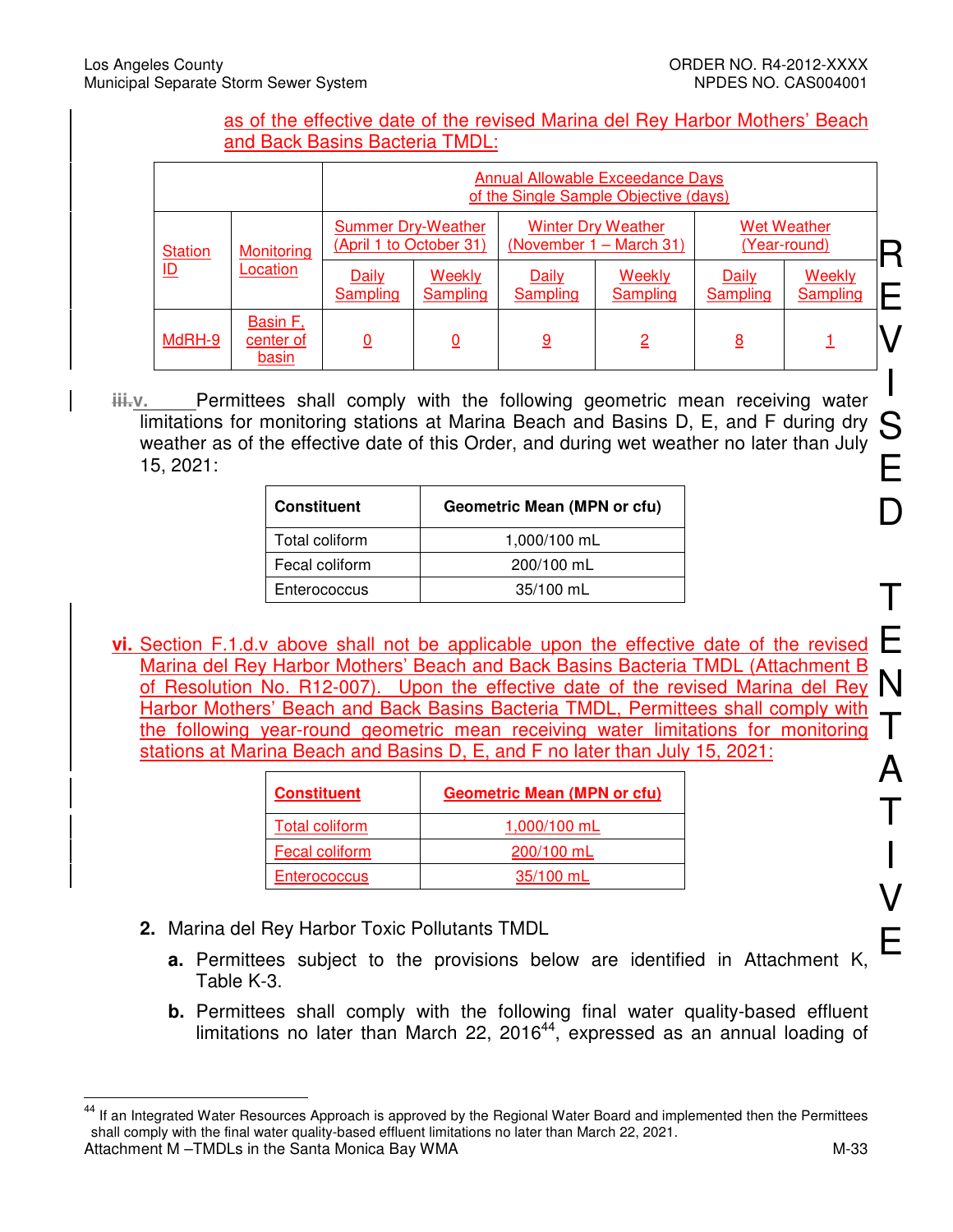pollutants associated with total suspended solids (TSS) discharged to Marina del Rey Harbor Back Basins D, E, and F:

|                    | <b>Effluent Limitations</b> |              |  |  |
|--------------------|-----------------------------|--------------|--|--|
| <b>Constituent</b> | Annual                      | <b>Units</b> |  |  |
| Copper             | 2.01                        | kg/yr        |  |  |
| Lead               | 2.75                        | kg/yr        |  |  |
| Zinc               | 8.85                        | kg/yr        |  |  |
| Chlordane          | 0.0295                      | g/yr         |  |  |
| <b>Total PCBs</b>  | 1.34                        | g/yr         |  |  |

Fermities shall comply with interim and linal water quality-based emberit  $\mathcal S$ <br>limitations for pollutant loads associated with TSS discharged to Marina del Rey  $\mathcal S$ **c.** Permittees shall comply with interim and final water quality-based effluent Harbor Back Basins D, E, and F, per the schedule below:

| <b>Deadline</b> | <b>Total Drainage Area Served by the</b><br>MS4 required to meet the effluent<br>limitations (%) |
|-----------------|--------------------------------------------------------------------------------------------------|
| March 22, 2014  | 50                                                                                               |
| March 22, 2016  | 100                                                                                              |

Permittees shall comply with interim and linal water quality-based emuent  $N$ <br>limitations for pollutant loads associated with TSS discharged to Marina del Rey  $N$ **d.** If an approved Integrated Water Resources Approach is implemented, Permittees shall comply with interim and final water quality-based effluent Harbor Back Basins D, E, and F, per the schedule below:

| <b>Deadline</b> | <b>Total Drainage Area Served</b><br>by the MS4 required to meet<br>the effluent limitations (%) |
|-----------------|--------------------------------------------------------------------------------------------------|
| March 22, 2013  | 25                                                                                               |
| March 22, 2015  | 50                                                                                               |
| March 22, 2017  | 75                                                                                               |
| March 22, 2021  |                                                                                                  |

- **e.** Permittees shall be deemed in compliance with the water quality-based effluent limitations in Part F.2.b by demonstrating any one of the following:
	- **i.** Final water quality-based effluent limitations for pollutants associated with TSS discharged to Marina del Rey Harbor Back Basins D, E, and F are met; or
	- **ii.** The sediment numeric targets as defined in the TMDL are met in bed sediments; or

R